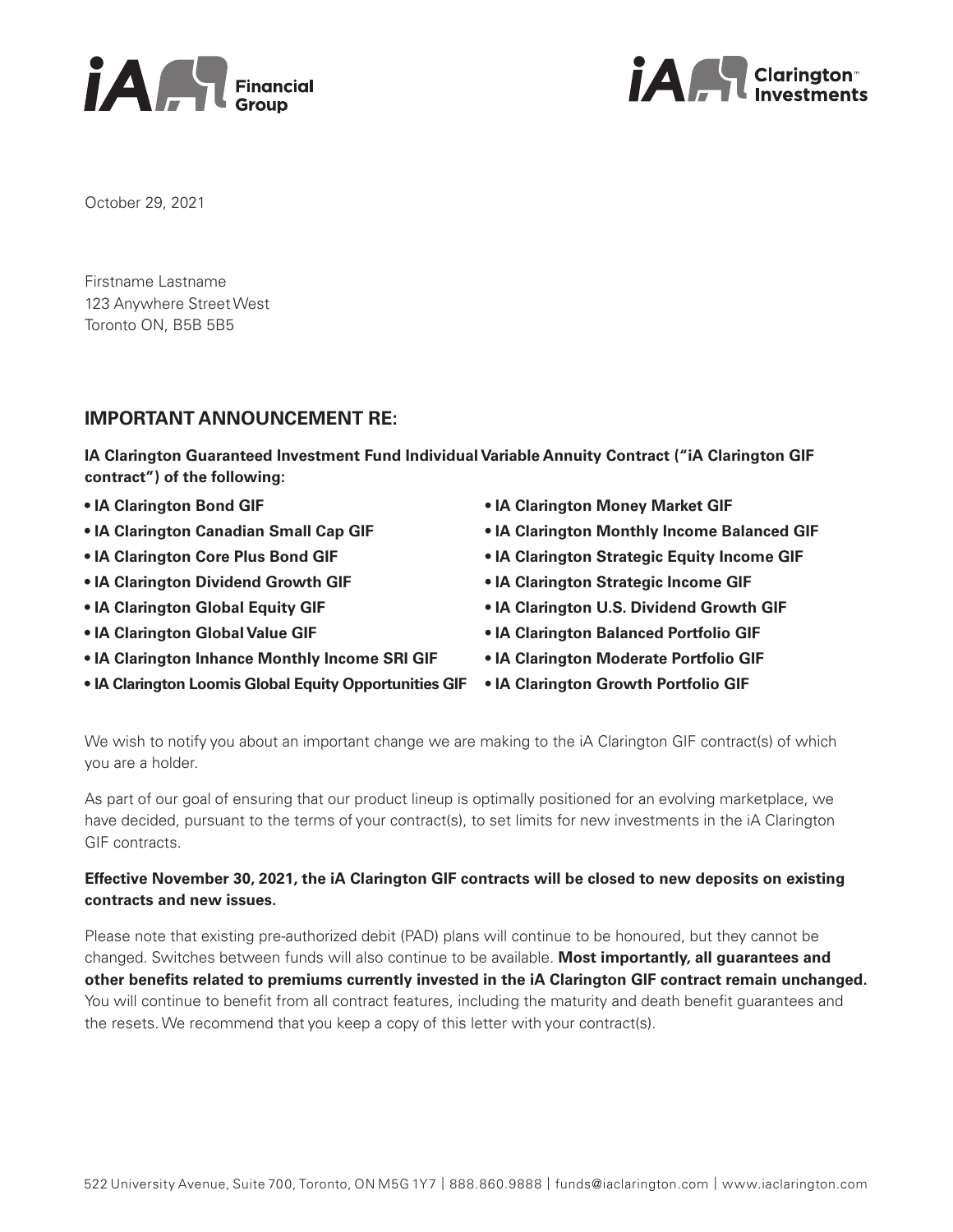# **Get to know the IAG Savings and Retirement Plan contract by iA Financial Group**

As we value you as a client and the relationship we have developed over time, we would like to highlight the IAG Savings and Retirement Plan contract if you are looking to make new deposits. It offers a wide range of fund and guarantee options, combining savings growth while protecting your investments from market fluctuations.

To learn more about this product, please visit https://ia.ca/iag-savings-and-retirement-plan

#### **About iA Financial Group**

With over four million clients, iA Financial Group is a leader in the Canadian insurance and savings industry, and has been #1 in net segregated fund sales in Canada since 2016. iA Financial Group's wholly owned investment management division, iA Clarington Investments, offers a wide range of products, including actively managed mutual funds, managed portfolio solutions, Active ETF Series and socially responsible investments.

If you have any questions about the abovementioned changes or would like to discuss the IAG Savings and Retirement Plan, please contact your financial advisor.

We thank you for your continued trust in iA Financial Group.

**Pierre Vincent** Senior Vice-President, Distribution & Development of Insurance Products iA Financial Group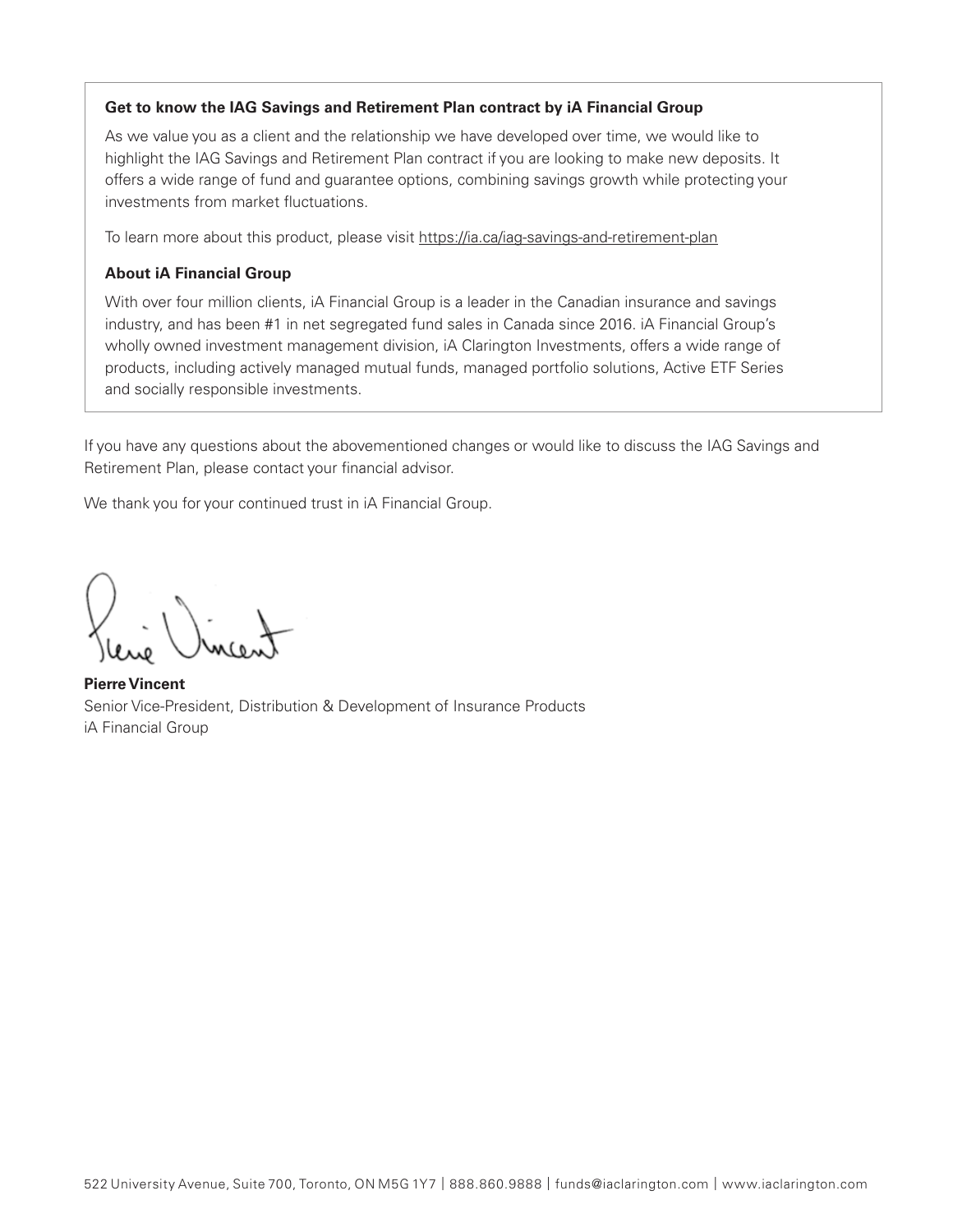# iA Clarington Guaranteed Investment Funds

Information Folder and IA Clarington GIF Individual Variable Annuity Contract May 2021





Administered by IA Clarington Investments Inc.

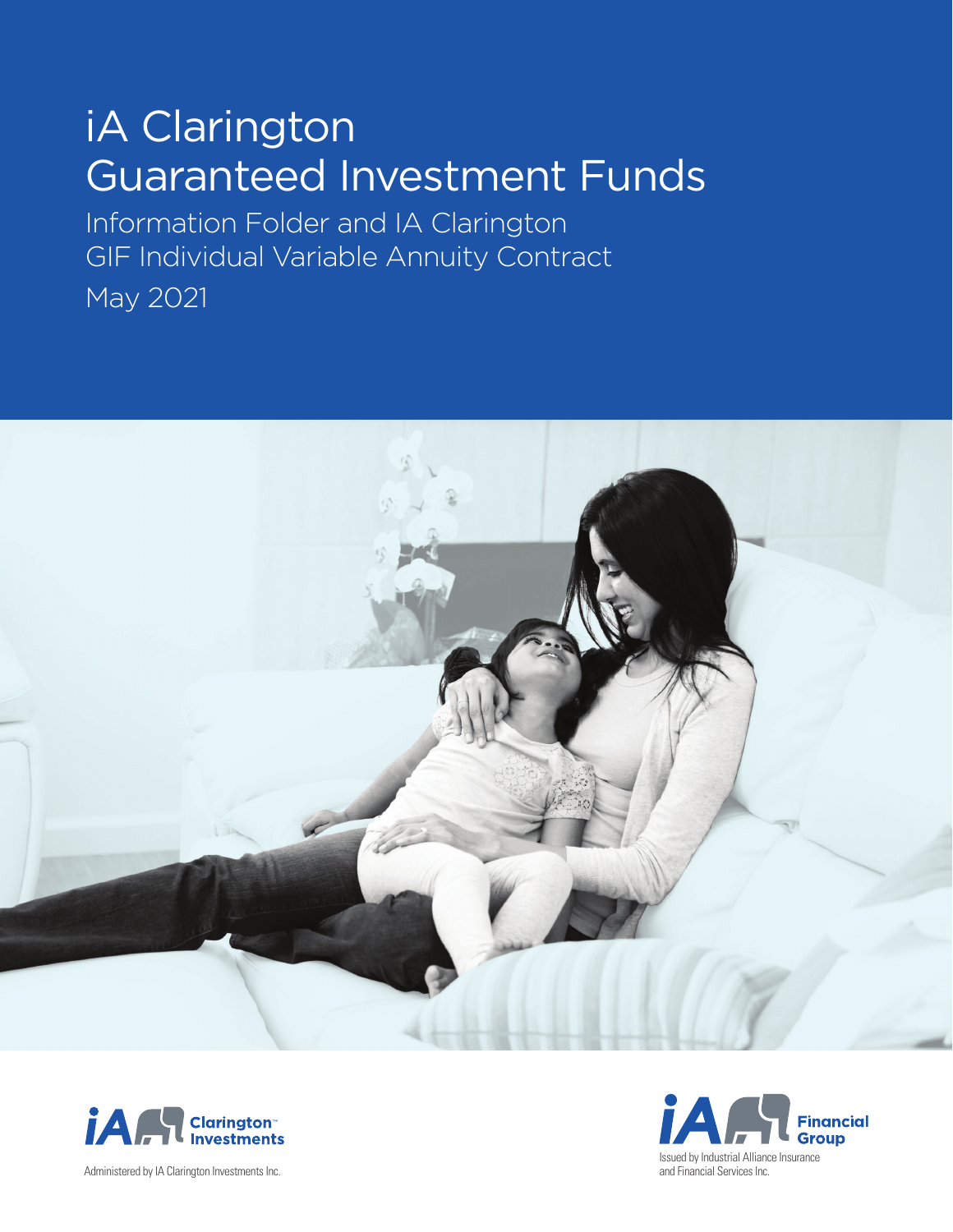# <span id="page-3-0"></span>**KEY FACTS - IA CLARINGTON GIF**

This summary briefly describes the basic things you should know before you apply for this individual variable insurance contract. This summary is not your contract. A full description of all the features and how they work is contained in this Information Folder and your contract. Review these documents and discuss any questions you have with your life insurance agent.

# **What am I getting?**

This is an insurance contract between you and Industrial Alliance Insurance and Financial Services Inc. (hereinafter called "iA Financial Group").

- **Product:** IA Clarington GIF Individual Variable Annuity Contract issued by iA Financial Group.
- **Investment of a Premium:** You can choose an investment option. You can choose a guarantee
- **Registration Type:** Non-registered, RSP, LIRA, TFSA, LRSP, RIF, LIF
- **Beneficiary:** You can name a person to receive the death benefit.

The choices you make may affect your taxes. They could also affect the guarantees. Ask your life insurance agent to help you make these choices.

#### **The value of your contract can go up or down subject to the guarantees.**

#### **What Guarantees are available?**

For full details about how these guarantees work, see Sections 2.4 and 2.5 of this information folder.

You get maturity and death benefit guarantees. These help protect your fund investments. You pay fees for this protection. You also get added protection from reset. This contract offers you three (3) guarantee options: Guarantee A, Guarantee B and Guarantee C. Any withdrawals you make will reduce the guarantees. For full details, please refer to Sections 2.4 and 2.5 of this information folder.

#### **Maturity Guarantee**

This protects the value of your investment at specific dates in the future. These dates are explained in this information folder in Section 2.3. If you make investments on more than one date, different maturity guarantees will apply.

#### **Guarantee A**

If you invest money under Guarantee A, on these dates, you will receive the greater of:

- The market value of the funds, or
- 100% of the money you put in the funds

#### **Guarantee B**

If you invest money under Guarantee B, on these dates, you will receive the greater of:

- The market value of the funds, or
- 75% of the money you put in the funds

#### **Guarantee C**

If you invest money under Guarantee C, on these dates, you will receive the greater of:

- The market value of the funds, or
- 75% of the money you put in the funds

## **Death Benefit Guarantee**

This protects the value of your investment if you die. It is paid to someone you name. The death benefit applies if you die before the maturity date.

#### **Guarantee A**

Under Guarantee A, if you die before the maturity date and before you reach the age of 85 years, it pays the greater of:

- The market value of the funds, or
- 100% of the money you put in the funds

If you die before the maturity date and after you reach the age of 85 years, it pays the greater of:

- The market value of the funds, or
- 75% of the money you put in the funds

#### **Guarantee B**

Under Guarantee B, if you die before the maturity date and before you reach the age of 85 years, it pays the greater of:

- The market value of the funds, or
- 100% of the money you put in the funds

If you die before the maturity date and after you reach the age of 85 years, it pays the greater of:

- The market value of the funds, or
- 75% of the money you put in the funds

#### **Guarantee C**

Under Guarantee C, if you die before the maturity date, it pays the greater of:

- The market value of the funds, or
- 75% of the money you put in the funds

#### **Reset**

If the value of your investment goes up, annual automatic reset of the death benefit guarantee at a higher amount may occur. Please refer to Section 2.5.1 for details.

#### **What investments are available?**

You can choose from several types of segregated funds: Canadian bonds, Canadian, U.S. and global equity, dividend and diversified portfolios. The segregated funds are described in the Fund Facts. Please refer to the Fund Facts for more information.

**Other than maturity and death benefit guarantees, iA Financial Group does not guarantee the performance of segregated funds. Carefully consider your tolerance for risk when you select an investment option.**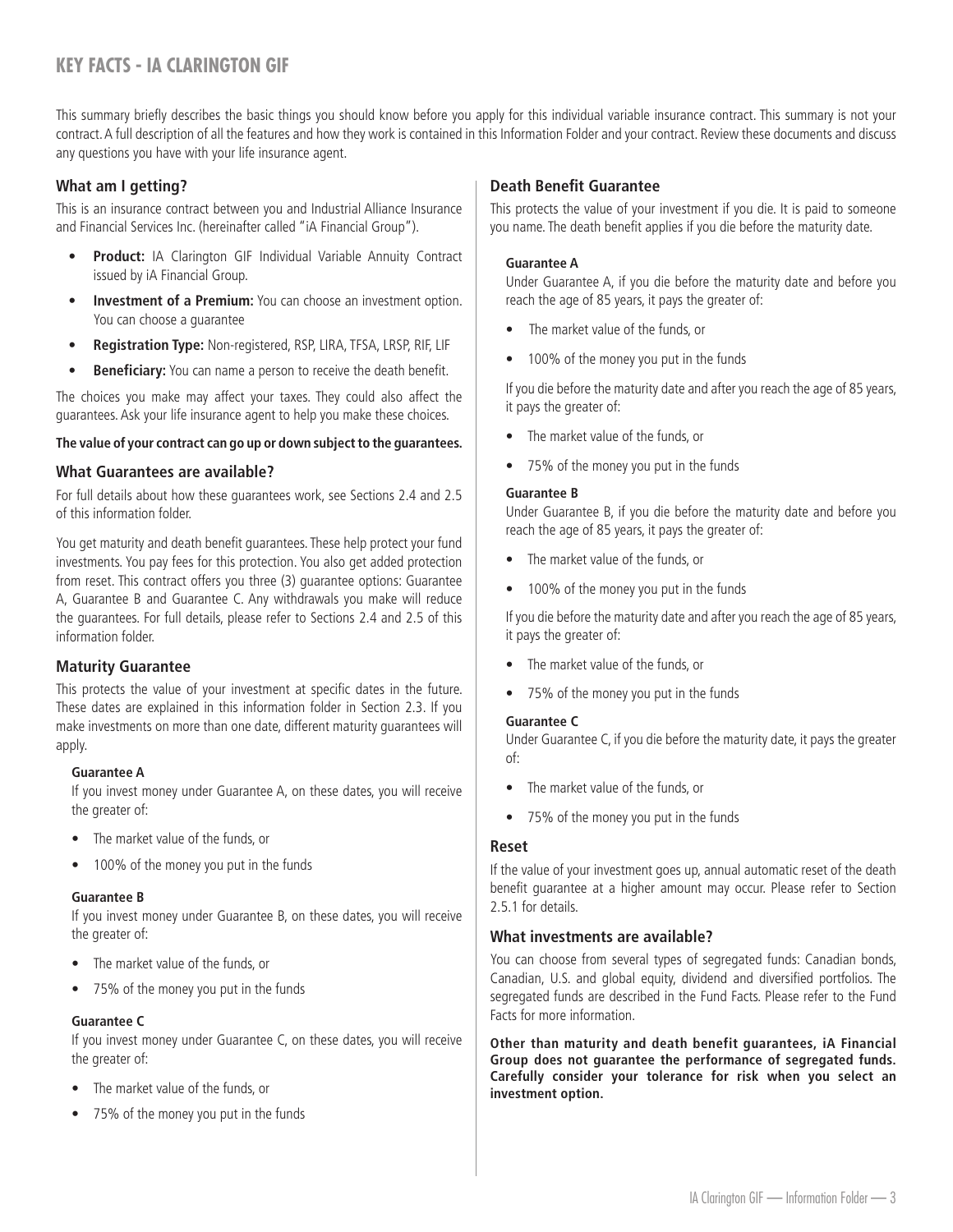# **How Much Will this Cost?**

The type of guarantees, the funds and the sales charge options you select all affect your costs.

- If you invest in funds, you can choose up-front and deferred sales charges. For full details see Section 4.4 of this information folder.
- Fees and expenses are deducted from the segregated funds. They are shown as management expense ratios or MERs on the Fund Facts for each fund.
- If you make certain transactions or other requests, you may be charged separately for them. These may include withdrawals, shortterm trading, switching funds and changing guarantees.

For full details, see Sections 3.4 and 3.7 of this information folder and the Fund Facts for each segregated fund.

# **What can I do after I purchase this contract?**

If you wish, you can do any of the following:

- **Transfers:** You may switch from one fund to another. See Section 3.4 of this information folder.
- **Change guarantee:** You can change the guarantee applicable for your investment. See Section 3.5 of this information folder.
- **Withdrawals:** You can withdraw money from your contract. If you decide to, this will affect your guarantees. You may also need to pay a fee or taxes. See Section 3.6 of this information folder.
- **Premiums:** You may make lump-sum or regular payments. See Sections 3.1 and 3.12 of this information folder.
- **Pay-out annuity:** At a certain time, unless you select another option, we will start making payments to you. See Section 3.15 of this information folder.

**Certain restrictions and other conditions may apply. Review the contract for your rights and obligations and discuss any questions with your life insurance agent.**

#### **What information will I receive about my contract?**

We will tell you at least once a year the value of your investments and any transactions you have made.

You may request more detailed financial statements of the funds. These are updated at certain times during the year. Semi-annual unaudited financial statements and audited annual financial statements will be provided upon written request. They are also available on IA Clarington's website, www.iaclarington.com

#### **Can I change my mind? Yes, you can:**

- cancel the contract,
- cancel any payment you make, or
- reverse investment decisions.

To do any of these, you must tell us in writing within two (2) business days of the earlier of:

- a. the date you receive confirmation, or
- b. five (5) business days after it is mailed.

The amount returned will be the lesser of:

- a. the amount you invested; or
- b. the value of the fund if it has gone down.

If you cancel, the amount returned will include a refund of any sales charges or other fees you paid.

If you change your mind about a specific fund transaction, the right to cancel only applies to that transaction.

#### **Where can I get more information?**

You may contact us at the following address:

iA Financial Group c/o IA Clarington Investment Inc. 522 University Avenue, Suite 700, Toronto, ON M5G 1Y7 Phone number: 1-800-530-0204 Email address: funds@iaclarington.com

Information about iA Financial Group and the products and services we provide is on our website at www.ia.ca

For information about handling issues you are unable to resolve with your insurer, contact the OmbudService for Life and Health Insurance at 1-800-268-8099 or on the Internet at www.olhi.ca.

iA Financial Group is a member of Assuris. Assuris is the not for profit organization that protects Canadian policyholders if their life insurance company fails. Details about Assuris' protection are available at www. assuris.ca or by calling the Assuris Information Centre at 1-866-878-1225.

For information about how to contact the insurance regulator in your province visit the Canadian Council of Insurance Regulators website at www.ccir-ccrra.org.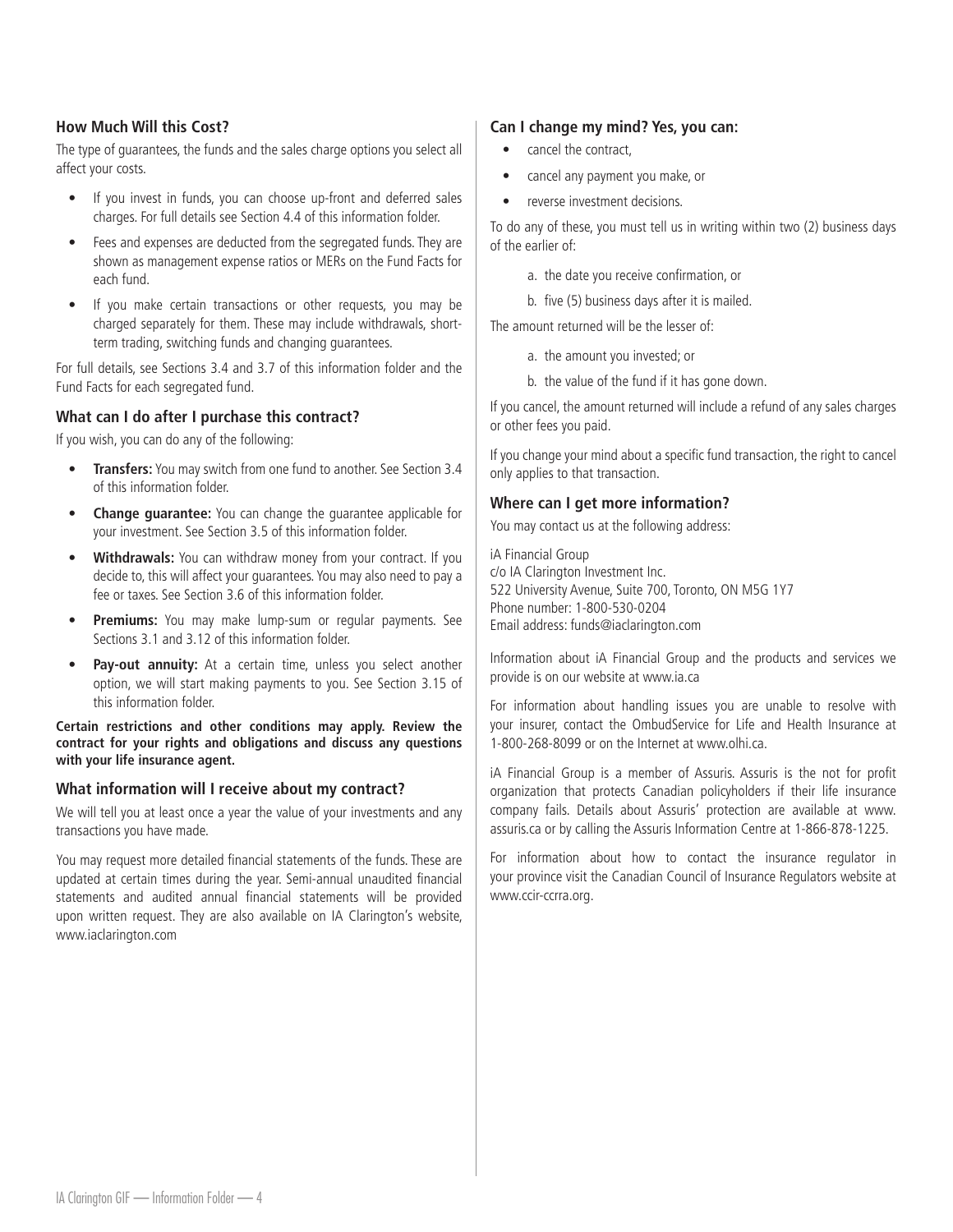|    |                                                |                                              | IA CLARINGTON GIF INDIVIDUAL VARIABLE ANNUITY<br>CONTRACT (NON-REGISTERED, TFSA/RSP/LIRA/LRSP, |  |  |  |
|----|------------------------------------------------|----------------------------------------------|------------------------------------------------------------------------------------------------|--|--|--|
|    |                                                |                                              |                                                                                                |  |  |  |
|    |                                                |                                              |                                                                                                |  |  |  |
|    | 1. DESCRIPTION OF IA CLARINGTON GIF INDIVIDUAL |                                              |                                                                                                |  |  |  |
|    | 1.1                                            |                                              |                                                                                                |  |  |  |
|    | 1.2 <sup>1</sup>                               |                                              |                                                                                                |  |  |  |
|    | 1.3                                            |                                              |                                                                                                |  |  |  |
|    | 1.4                                            |                                              | <b>Investment Period Maturity Date</b>                                                         |  |  |  |
|    |                                                |                                              |                                                                                                |  |  |  |
|    | 1.5                                            |                                              |                                                                                                |  |  |  |
| 2. |                                                |                                              |                                                                                                |  |  |  |
|    | 2.1                                            |                                              |                                                                                                |  |  |  |
|    | 2.2                                            |                                              | Initial Investment Date and Anniversary Date 9                                                 |  |  |  |
|    | 2.3                                            |                                              | Investment Year and Investment Guarantee                                                       |  |  |  |
|    | 2.4                                            |                                              |                                                                                                |  |  |  |
|    |                                                | 2.4.1                                        |                                                                                                |  |  |  |
|    |                                                | 2.4.2                                        |                                                                                                |  |  |  |
|    |                                                | 2.4.3                                        |                                                                                                |  |  |  |
|    |                                                | 2.4.4                                        | Renewal of the Investment Guarantee                                                            |  |  |  |
|    |                                                |                                              |                                                                                                |  |  |  |
|    | 2.5                                            |                                              |                                                                                                |  |  |  |
|    | 2.6                                            |                                              | Application of the Investment Guarantees10                                                     |  |  |  |
|    |                                                | 261                                          | On the Investment Guarantee Maturity Date10                                                    |  |  |  |
|    |                                                |                                              |                                                                                                |  |  |  |
|    |                                                |                                              |                                                                                                |  |  |  |
|    | 3.1                                            |                                              |                                                                                                |  |  |  |
|    |                                                | 311                                          |                                                                                                |  |  |  |
|    | 3.2                                            |                                              |                                                                                                |  |  |  |
|    | 3.3                                            |                                              |                                                                                                |  |  |  |
|    | 3.4                                            | Transfers Between Funds with Same Investment |                                                                                                |  |  |  |
|    |                                                |                                              |                                                                                                |  |  |  |
|    | 3.5                                            |                                              |                                                                                                |  |  |  |
|    |                                                | 3.5.1                                        | Change to a Lesser Investment Guarantee                                                        |  |  |  |
|    |                                                |                                              | (from Guarantee A to B, A to C and B to C)11                                                   |  |  |  |
|    |                                                | 3.5.2                                        | Change to a Greater Investment Guarantee<br>(from Guarantee B to A, C to A and C to B)11       |  |  |  |
|    | 3.6                                            |                                              |                                                                                                |  |  |  |
|    |                                                | 3.6.1                                        | Right to Surrender Without Surrender Fees13                                                    |  |  |  |
|    | 3.7                                            |                                              |                                                                                                |  |  |  |
|    | 3.8                                            |                                              |                                                                                                |  |  |  |
|    |                                                |                                              |                                                                                                |  |  |  |

|    | 3.9        |                                               |  |  |  |  |
|----|------------|-----------------------------------------------|--|--|--|--|
|    | 3.10       | Retirement Income Payments (for RIF and       |  |  |  |  |
|    | 3.11       | Automatic Conversion (for RSP, LIRA and       |  |  |  |  |
|    |            |                                               |  |  |  |  |
|    | 3.12       | Pre-authorized Chequing Plan (PAC)14          |  |  |  |  |
|    | 3.13       |                                               |  |  |  |  |
|    | 3.14       |                                               |  |  |  |  |
|    | 3.15       |                                               |  |  |  |  |
| 4. |            |                                               |  |  |  |  |
|    | 41         | Market Value of Fund Assets and Current Value |  |  |  |  |
|    |            |                                               |  |  |  |  |
|    |            | 4.1.1                                         |  |  |  |  |
|    |            |                                               |  |  |  |  |
|    | 4.2        |                                               |  |  |  |  |
|    | 4.3        | Management Fees, Insurance Fees, Operating    |  |  |  |  |
|    |            |                                               |  |  |  |  |
|    | 4.4        |                                               |  |  |  |  |
|    |            |                                               |  |  |  |  |
|    |            | 4.4.2<br>Deferred Sales Charge Option17       |  |  |  |  |
|    |            | 4.4.3                                         |  |  |  |  |
|    | 4.5        |                                               |  |  |  |  |
|    | 4.6<br>4.7 |                                               |  |  |  |  |
|    | 4.8        |                                               |  |  |  |  |
|    | 4.9        |                                               |  |  |  |  |
|    | 4.10       |                                               |  |  |  |  |
|    | 4.11       | Interest of Management and Other Entities in  |  |  |  |  |
|    |            |                                               |  |  |  |  |
|    | 4.12       |                                               |  |  |  |  |
|    |            |                                               |  |  |  |  |
|    |            |                                               |  |  |  |  |
|    |            | 5. INVESTMENT OBJECTIVES, MANAGEMENT          |  |  |  |  |
|    |            |                                               |  |  |  |  |
|    |            |                                               |  |  |  |  |
|    |            |                                               |  |  |  |  |
|    |            | 8. INVESTMENT FUNDS' AUDITED FINANCIAL        |  |  |  |  |
|    |            |                                               |  |  |  |  |
|    |            | NON-REGISTERED OR REGISTERED INDIVIDUAL       |  |  |  |  |
|    |            |                                               |  |  |  |  |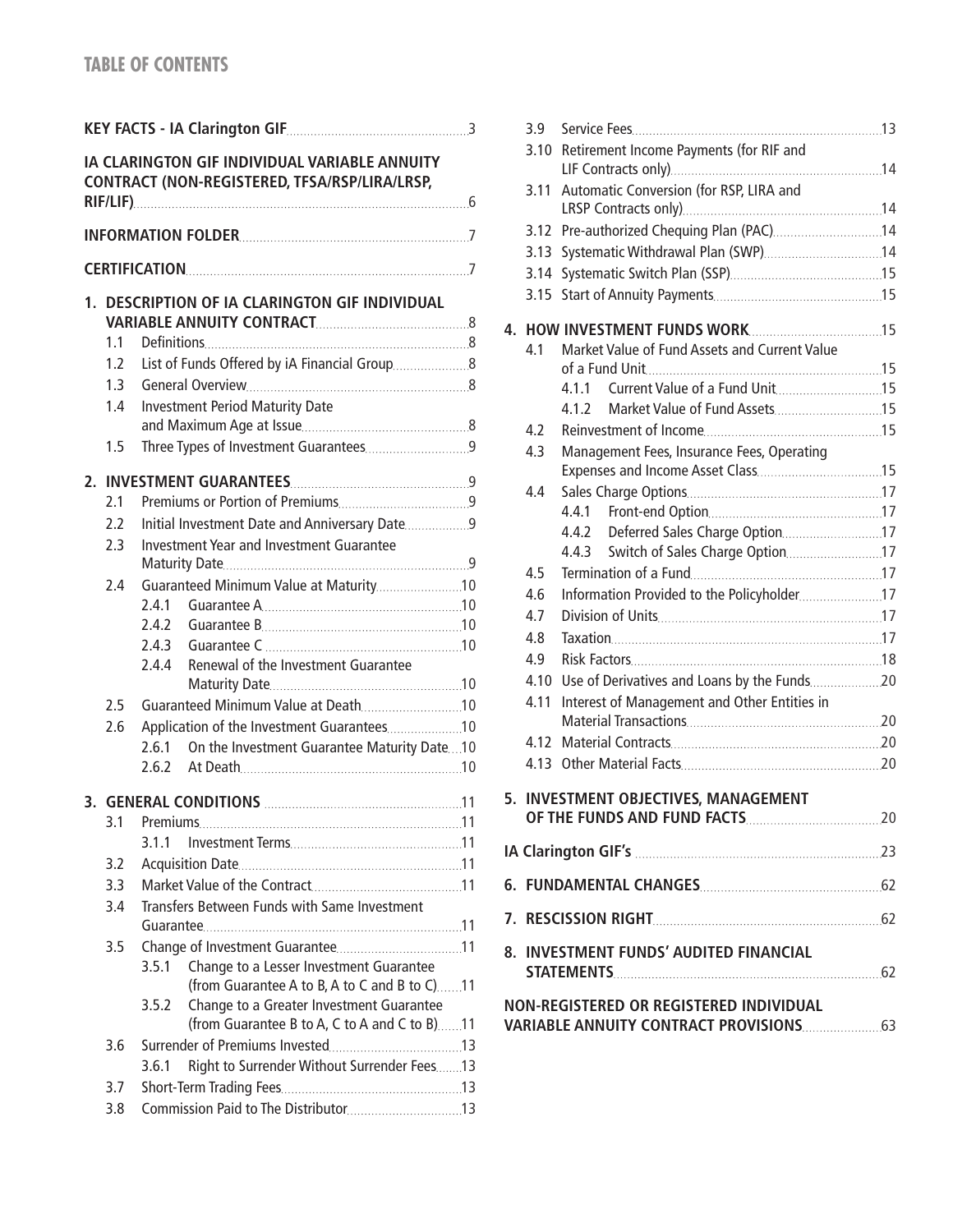<span id="page-6-0"></span>This document includes the IA Clarington GIF Individual Variable Annuity Contract (Non-registered, TFSA, RSP/LIRA/LRSP, RIF/LIF) appearing on page 53, which will be called the "Contract" for purposes of this document, as well as the Information Folder related to this Contract. The Information Folder is a summary of the Contract and presents the numerous segregated funds (hereinafter called the "Funds" or the "IA Clarington GIF(s)") offered by Industrial Alliance Insurance and Financial Services Inc. (hereinafter called "iA Financial Group").

The Information Folder is not part of the Contract and must not be considered under any circumstances as a contractual document that binds the Policyholder and iA Financial Group. In the event of incompatibility between the Information Folder and the Contract, the Contract takes precedence. The information provided in the Information Folder is up-todate on the date of the printing of this document, but could be subject to modifications.

**Any amount that is allocated to a Fund is invested at the risk of the Policyholder and may increase or decrease in value.**

**This Policy contains a provision removing or restricting the right of the insured to designate persons to whom or for whose benefit insurance money is to be payable.**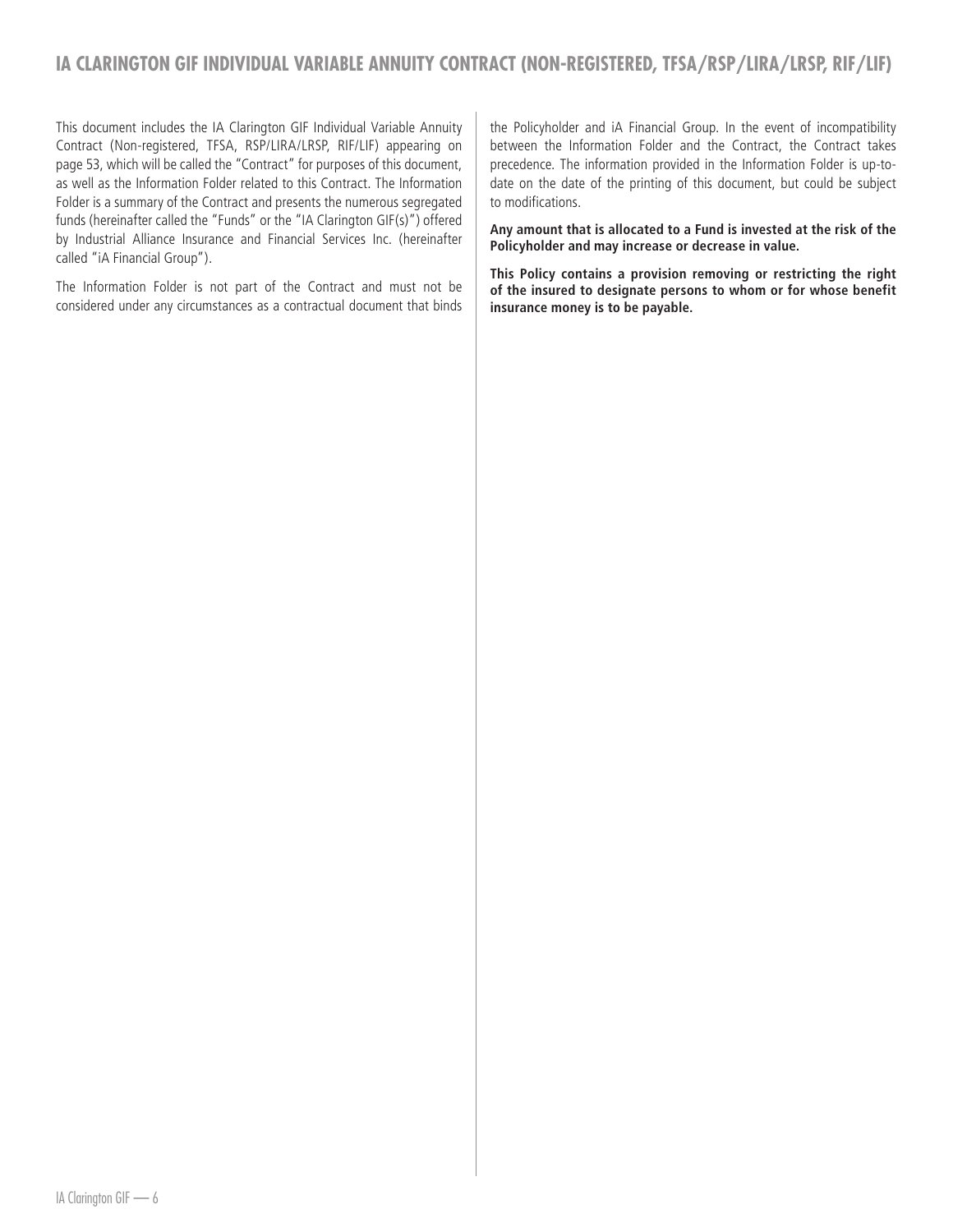# <span id="page-7-0"></span>**IA CLARINGTON GIF INDIVIDUAL VARIABLE ANNUITY CONTRACT (NON-REGISTERED, TFSA, RSP/LIRA/LRSP, RIF/LIF)**

# **CERTIFICATION**

The purpose of this Information Folder is to provide a brief summary of the IA Clarington GIF Individual Variable Annuity Contract (Non-registered, TFSA, RSP/LIRA/LRSP, RIF/LIF) offered by iA Financial Group, which permits investments in segregated funds, referred to as "Funds" or "IA Clarington GIFs" in this Folder.

This Information Folder includes a Fund Facts, which is a summary for each available segregated fund ("IA Clarington GIF") offered by iA Financial Group.

This Information Folder provides brief and plain disclosure of all material facts relating to the IA Clarington GIF Individual Variable Annuity Contract (Non-registered, TFSA, RSP/LIRA/LRSP, RIF/LIF) issued by iA Financial Group.

This Information Folder is not part of the Contract and must not be considered under any circumstances as a contractual document that binds the Policyholder and iA Financial Group. In the event of incompatibility between the Information Folder and the Contract, the Contract takes precedence. The information provided in the Information Folder is up-to-date on the date of the printing of this document, but could be subject to modifications.

Dated this 17<sup>th</sup> day of May 2021.

iA Financial Group 1080 Grande Allée West PO Box 1907, Station Terminus Quebec City, Quebec G1K 7M3

Denis Ricard President and Chief Executive Officer

nik Dikkee

Jennifer Dibblee Vice President, Legal Services Corporate Secretary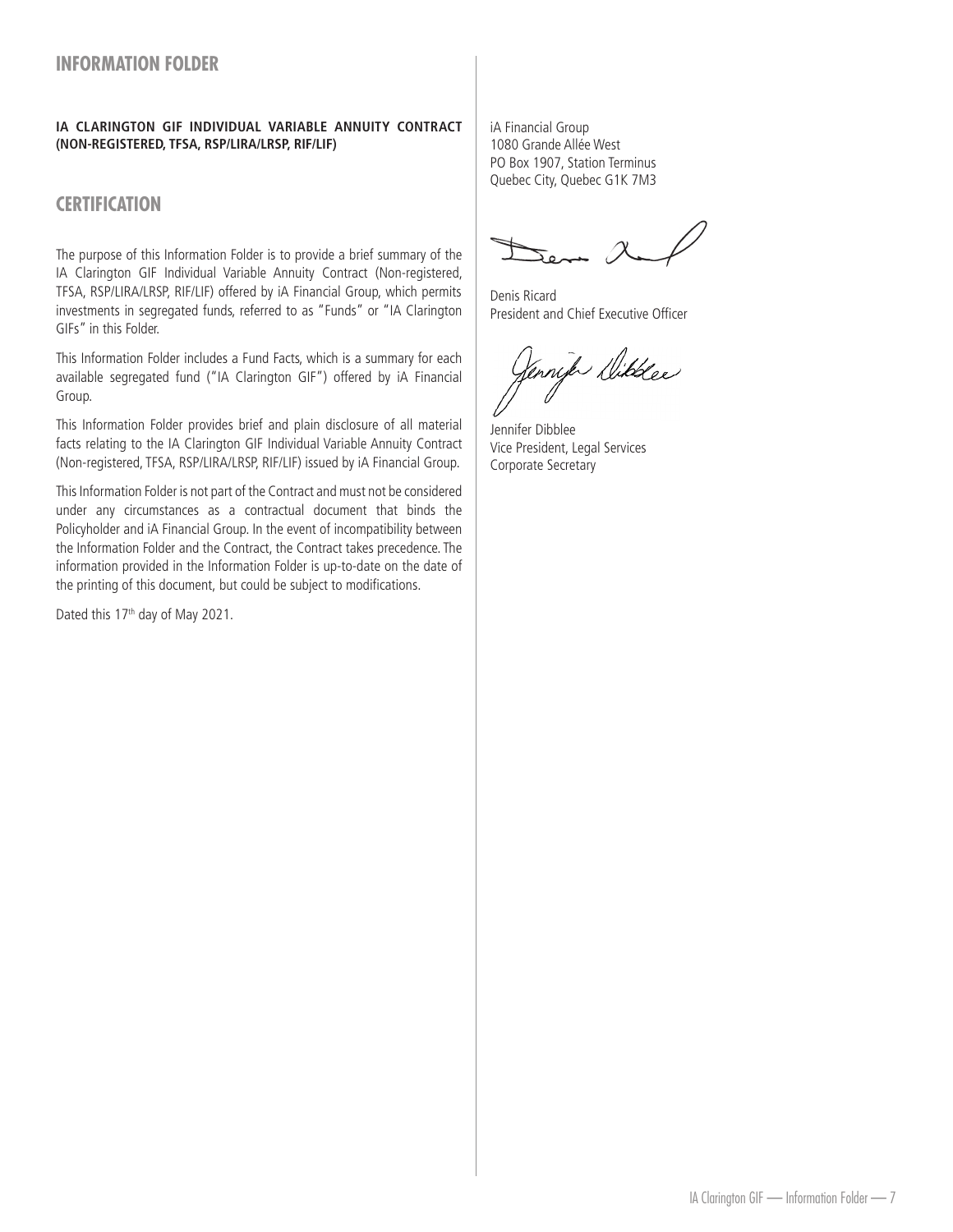# <span id="page-8-0"></span>**1. DESCRIPTION OF IA CLARINGTON GIF INDIVIDUAL VARIABLE ANNUITY CONTRACT**

# **1.1 Definitions**

All terms used in this Information Folder have the same meanings given to these terms in the Contract. Also, to know the definitions of the terms used in the Information Folder and which begin with a capital letter, the Policyholder must refer to the definitions provided in the Contract.

# **1.2 List of Funds Offered by iA Financial Group**

| <b>IA Clarington GIFs</b>                                | Portfolio Advisor or<br><b>Sub-Advisor</b> |
|----------------------------------------------------------|--------------------------------------------|
| <b>Money Market Funds</b>                                |                                            |
| IA Clarington Money Market GIF                           | iA Investment Management                   |
| <b>Fixed Income Funds</b>                                |                                            |
| IA Clarington Bond GIF                                   | iA Investment Management                   |
| IA Clarington Core Plus Bond GIF                         | Wellington Square                          |
| <b>Canadian Balanced Funds</b>                           |                                            |
| IA Clarington Canadian Balanced GIF                      | QV Investors Inc.                          |
| IA Clarington Strategic Income GIF                       | IA Clarington Investments Inc.             |
| IA Clarington Monthly Income<br><b>Balanced GIF</b>      | iA Investment Management                   |
| IA Clarington Inhance Monthly Income<br>SRI GIF          | Vancity Investment Management<br>Ltd.      |
| <b>Canadian Dividend Funds</b>                           |                                            |
| IA Clarington Strategic Equity Income GIF                | IA Clarington Investments Inc.             |
| IA Clarington Dividend Growth GIF                        | iA Investment Management                   |
| <b>Canadian Equity Funds</b>                             |                                            |
| IA Clarington Canadian Conservative<br><b>Equity GIF</b> | iA Investment Management                   |
| <b>Canadian Small Cap Funds</b>                          |                                            |
| IA Clarington Canadian Small Cap GIF                     | QV Investors Inc.                          |
| <b>U.S. Equity Funds</b>                                 |                                            |
| IA Clarington U.S. Dividend Growth GIF                   | iA Investment Management                   |
| <b>Global Equity Funds</b>                               |                                            |
| IA Clarington Global Equity GIF                          | QV Investors Inc.                          |
| IA Clarington Global Value GIF                           | iA Investment Management                   |
| IA Clarington Loomis Global Equity<br>Opportunities GIF  | Loomis, Sayles & Company                   |
| <b>Portfolios</b>                                        |                                            |
| IA Clarington Distinction Conservative<br>Portfolio GIF  | iA Investment Management                   |
| IA Clarington Distinction Balanced<br>Portfolio GIF      | iA Investment Management                   |
| IA Clarington Distinction Growth<br>Portfolio GIF        | iA Investment Management                   |

# **1.3 General Overview**

The IA Clarington GIF Individual Variable Annuity Contract (hereinafter called the "Contract", the "IA Clarington GIF Contract" or the "GIF Contract") is offered by iA Financial Group and is administered by IA Clarington.

The IA Clarington GIF Contract can be entered into by completing a paper application form. The IA Clarington GIF Contract allows Premiums to be invested in the various IA Clarington GIFs offered by iA Financial Group. iA Financial Group may, from time to time, add Funds or terminate one or more of these Funds.

See Section 4.1 of this Folder, entitled Market Value of Fund Assets and Current Value of a Fund Unit for details on the method used to determine the Current Value of Fund Units or any other information regarding the Current Value of Fund Units.

The IA Clarington GIF Contract may be non-registered or registered as a Retirement Savings Plan ("RSP"), a Tax-Free Savings Account (TFSA), a Retirement Income Fund ("RIF"), a Life Income Fund ("LIF"), a Locked-In Retirement Account ("LIRA") or a locked-in RSP ("LRSP"), in all provinces where allowed by law.

When the Contract is registered, applicable federal and provincial income tax legislation applies (see Section 4.8 Taxation for more information on registration). In addition, in order to comply with pension legislation, an endorsement may modify an IA Clarington GIF Contract when the Contract is issued to obtain the desired registration. As a result, certain provisions set out in the IA Clarington GIF Contract may not apply under the terms of the endorsement provided for registration purposes. Before investing in a registered Contract, the Policyholder should talk to his/her Distributor about the tax implications of establishing, contributing to, amending and terminating registered contracts.

# **1.4 Investment Period Maturity Date and Maximum Age at Issue**

The IA Clarington GIF Contract can be issued up to December 31 of the year the Annuitant reaches the following ages:

| <b>IA Clarington GIF Contract</b> | <b>Maximum Age at Issue</b>                                                   |  |
|-----------------------------------|-------------------------------------------------------------------------------|--|
| Non-registered/TFSA               | Age 90                                                                        |  |
| RSP/Locked-in RSP*/LIRA*          | Age 71                                                                        |  |
| $R$ $F$ / $F^*$                   | Age 71 (if transferred from RSP/LIRA)<br>Age 90 (if transferred from RIF/LIF) |  |

The investment period of IA Clarington GIF Contract will mature on the following dates:

| <b>IA Clarington GIF Contract</b> | <b>Investment Period Maturity Date</b>                                                                                                                                 |
|-----------------------------------|------------------------------------------------------------------------------------------------------------------------------------------------------------------------|
| Non-registered/TFSA               | December 31 <sup>st</sup> of the year the Annuitant<br>turns 110                                                                                                       |
| RSP/LIRA                          | December 31 <sup>st</sup> of the year the Annuitant<br>turns 71                                                                                                        |
| RIF/LIF                           | December 31 <sup>st</sup> of the year the Annuitant<br>turns 110 (for LIFs, however, the maturity<br>date may be different depending on the<br>applicable legislation) |

\*The maximum age with respect to LIRA and LIF Contracts is established according to provincial pension legislation and the age shown is used unless such provincial pension legislation dictates otherwise. Such restrictions are in addition to any age restrictions respecting investments that are imposed by law.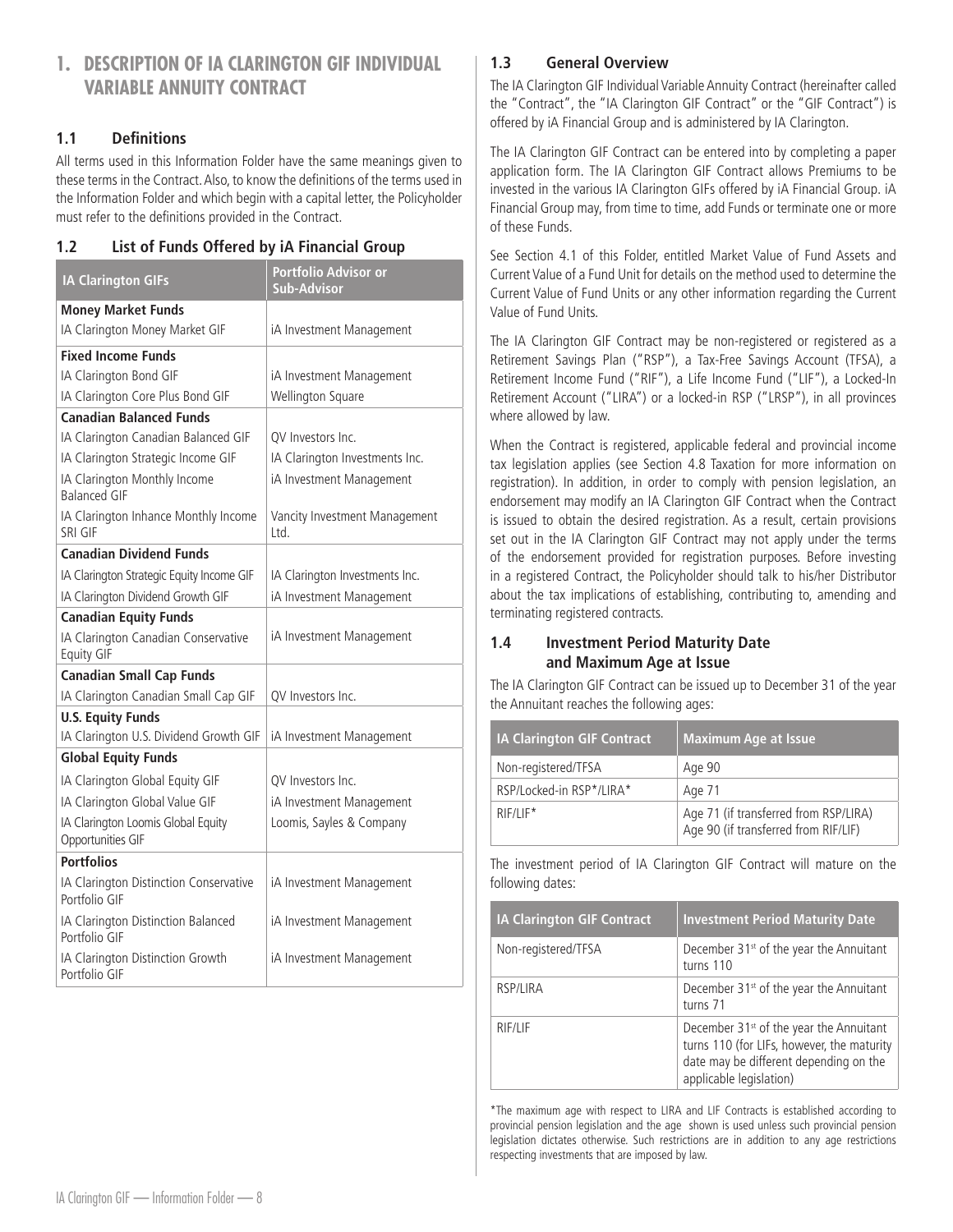<span id="page-9-0"></span>The Investment Period Maturity Date of the Contract can be changed, at iA Financial Group's discretion, upon changes in its administrative policies or changes in provincial or federal legislation.

# **1.5 Three Types of Investment Guarantees**

Three types of Investment Guarantees are offered to the Policyholder (see Section 2.4) each time he/she invests a Premium in the Funds and Units are credited to the Contract: Guarantee A, Guarantee B and Guarantee C. Each type of Investment Guarantee provides a Guaranteed Minimum Value at Maturity for all Premiums, or portion of Premiums, invested in the same Investment Year and covered by the same type of Investment Guarantee. The Contract also provides for a Guaranteed Minimum Value at Death, as specified under Section 2 of this Information Folder. iA Financial Group reserves the right to discontinue a type of Investment Guarantee for one or more Funds following written notice to the Policyholder.

# **2. INVESTMENT GUARANTEES**

The IA Clarington GIF Contract is offered with three different Guarantees. Guarantee A provides a Guaranteed Minimum Value at Maturity of 100% of the value of all Premiums invested in the Fund in the same Investment Year. Guarantee B and Guarantee C provide a Guaranteed Minimum Value at Maturity of 75% of the value of all Premiums invested in the Fund in the same Investment Year. Guarantee A and Guarantee B provide 100% Guaranteed Minimum Value at Death for all Premiums invested in the Funds if the Annuitant dies before he/she reaches the age of 85 years. Guarantee C provides 75% Guaranteed Minimum Value at Death for all Premiums invested in the Funds if the Annuitant dies before he/she reaches the age of 85 years. All three Guarantees provide 75% Guaranteed Minimum Value at Death for all Premiums invested in the Funds if the Annuitant dies on and after the time he/she reaches the age of 85 years. Insurance Fees and Management Expense Ratio differ between Guarantees.

## **2.1 Premiums or Portion of Premiums**

Each time the Policyholder invests a Premium in the Funds, he/she must select the type of Investment Guarantee that will cover the Units credited to the Contract. When a Premium is invested in one or more Funds, the

Policyholder can split the Premium so that each portion is covered by a different Guarantee.

#### **2.2 Initial Investment Date and Anniversary Date**

Each Investment Guarantee has an Initial Investment Date and an Anniversary Date. The Initial Investment Date is the date on which a Premium or a portion of Premium is invested into the Contract for the first time under a particular Investment Guarantee. The Anniversary Date is measured from the Initial Investment Date for each Investment Guarantee. It occurs every year on the annual anniversary of the Initial Investment Date for each Investment Guarantee.

## **2.3 Investment Year and Investment Guarantee Maturity Date**

All Premiums covered by the same type of Investment Guarantee are grouped by Investment Year. The first Investment Year for an Investment Guarantee starts with the Initial Investment Date for this Investment Guarantee and ends on the day of the Anniversary Date.

Each subsequent Investment Year starts on the day following the Anniversary Date for the relevant Investment Guarantee and ends on the following Anniversary Date.

Premiums invested in the same Investment Year and covered by the same Investment Guarantee are grouped together and have the same Investment Guarantee Maturity Date. The Investment Guarantee Maturity Date for each Investment Year of each Investment Guarantee is automatically set at 15 years following the first day of that Investment Year for that Investment Guarantee. The Investment Guarantee Maturity Date will renew itself in accordance with Section 2.4.4 of this Information Folder.

To illustrate how and when the Investment Guarantee is determined on maturity, assume the following:

- An Investment Year is established for a 12 month period;
- All the Premiums made in a same Investment Year have the same Investment Guarantee Maturity Date;
- Each Investment Year has an Investment Guarantee Maturity Date which is 15 years from the Anniversary Date of the initial Premium;
- Each Investment Guarantee has an Anniversary Date that occurs every year on the annual anniversary 1 year after the first investment) of the Initial Investment Date, e.g. on January 5, 2022 in the example below.



 $$17,500$  is invested on the 1st investment year and guaranteed (100% or 75%) at maturity on January 5, 2036

\*\* \$12,500 is invested in another investment year and guaranteed (100% or 75%) at maturity on January 5, 2041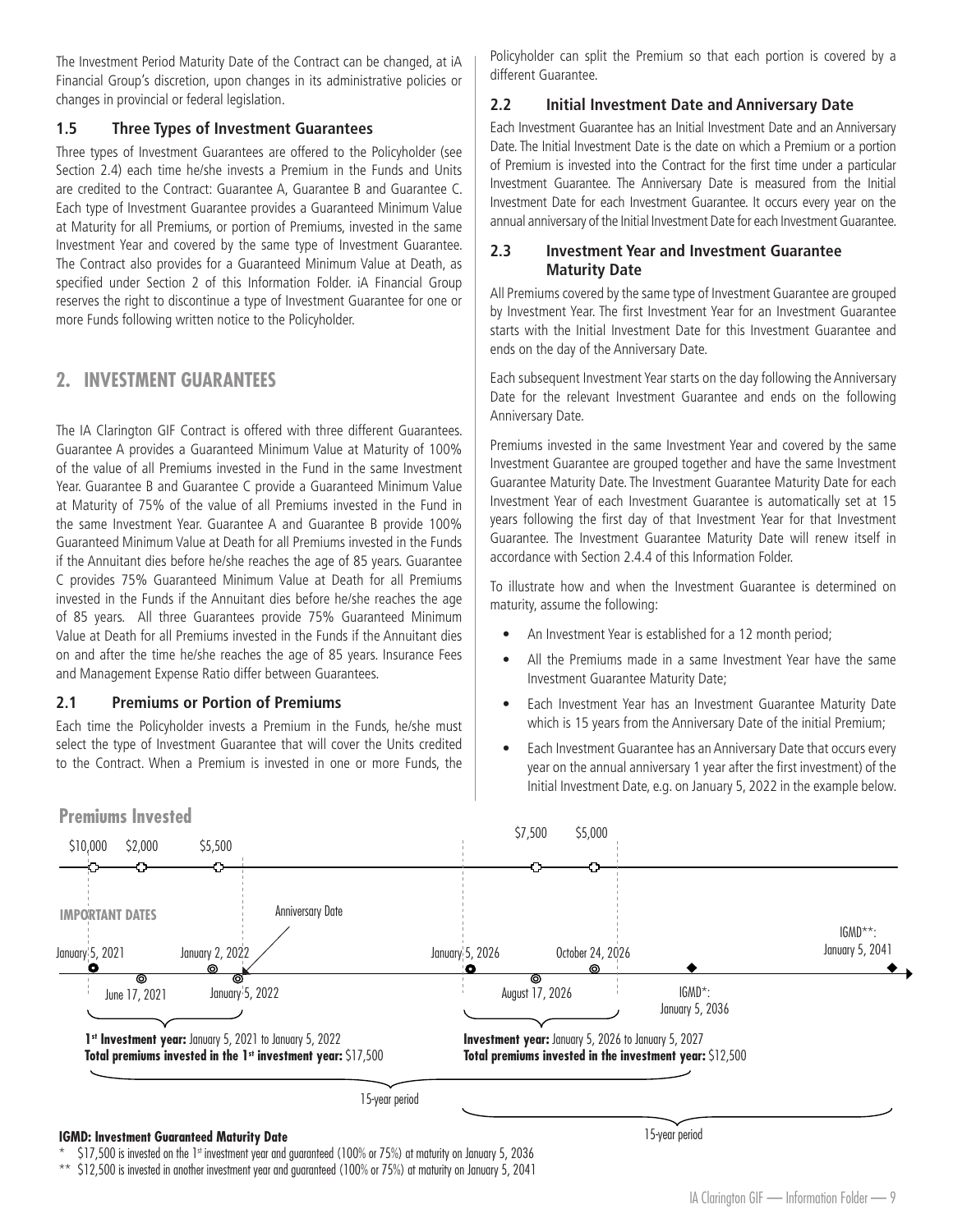# <span id="page-10-0"></span>**2.4 Guaranteed Minimum Value at Maturity**

For the purpose of this section, "Current Value of a Fund Unit" has the same meaning it has given in Section 4.1.1 of this Information Folder and in the Contract.

#### 2.4.1 Guarantee A

Subject to Renewal of the Investment Guarantee Maturity Date (see Section 2.4.4), 100% of the value of each Premium invested in the Funds, covered by Guarantee A and invested in the same Investment Year is guaranteed on their Investment Guarantee Maturity Date. However, for any partial surrender of these Premiums invested in the same Investment Year, the Guaranteed Minimum Value at Maturity is adjusted in proportion to the decrease in the sum of the Current Value of all the Fund Units, at the time of the surrender, or the balance thereof in the case of previous surrenders, that have been credited to the Contract following the investment of these Premiums.

## 2.4.2 Guarantee B

Subject to Renewal of the Investment Guarantee Maturity Date (see Section 2.4.4), 75% of the value of each Premium invested in the Funds, covered by Guarantee B and invested in the same Investment Year is guaranteed on their Investment Guarantee Maturity Date. However, for any partial surrender of these Premiums invested in the same Investment Year, the Guaranteed Minimum Value at Maturity is adjusted in proportion to the decrease in the sum of the Current Value of all the Fund Units, at the time of the surrender, or the balance thereof in the case of previous surrenders, that have been credited to the Contract following the investment of these Premiums.

## 2.4.3 Guarantee C

Subject to Renewal of the Investment Guarantee Maturity Date (see Section 2.4.4), 75% of the value of each Premium invested in the Funds, covered by Guarantee C and invested in the same Investment Year is guaranteed on their Investment Guarantee Maturity Date. However, for any partial surrender of these Premiums invested in the same Investment Year, the Guaranteed Minimum Value at Maturity is adjusted in proportion to the decrease in the sum of the Current Value of all the Fund Units, at the time of the surrender, or the balance thereof in the case of previous surrenders, that have been credited to the Contract following the investment of these Premiums.

# 2.4.4 Renewal of the Investment Guarantee Maturity Date

On the Investment Guarantee Maturity Date for an Investment Guarantee, a new Investment Guarantee Maturity Date will be set for another 15 years. The new Guaranteed Minimum Value at Maturity of the Premiums as of the Investment Guarantee Maturity Date will be the higher of:

- a) the previous Guaranteed Minimum Value at Maturity of these Premiums; and
- b) 100% (or 75% if the Premiums are covered by Guarantee B or Guarantee C) of the sum of the Current Value, at the Investment Guarantee Maturity Date of these Premiums, of all the Fund Units credited to the Contract following the investment of these Premiums in the Funds.

The Investment Guarantee Maturity Date of these Premiums will continue to roll over for 15 year periods. However, if there are less than 15 years remaining until the Investment Period Maturity Date of the Contract, the Investment Guarantee Maturity Date will be the Investment Period Maturity Date of the Contract.

iA Financial Group reserves the right to not renew a Guaranteed Minimum Value on the Investment Guarantee Maturity Date following written notice to the Policyholder.

# **2.5 Guaranteed Minimum Value at Death**

The Guaranteed Minimum Value at Death is equal to 100% (75% if the Annuitant dies on and after the time he/she turns 85 years) of the Premiums invested in the Funds covered by Guarantee A or B. It is equal to 75% of the Premiums invested in the Funds covered by Guarantee C. The Guaranteed Minimum Value at Death for each Guarantee is adjusted in proportion to the decrease in the sum of the Current Value of all the Fund Units for each Guarantee, credited to the Contract following the investment of these Premiums, for any surrender. It is also subject to the Reset of the Guaranteed Minimum Value at death (section 2.5.1).

## 2.5.1 Reset of the Guaranteed Minimum Value at Death (for Guarantee A and Guarantee B)

On each birthday of the Annuitant, up to the Annuitant's 75th birthday, iA Financial Group will proceed with an automatic annual reset of the Guaranteed Minimum Value at Death. The new Guaranteed Minimum Value at Death for Guarantee A and Guarantee B will be the higher of:

- a) 100% of the sum of the Current Value of all Fund Units covered by Guarantee A and Guarantee B (75% if the Annuitant dies on or after the time he/she turns 85 years); and
- b) the previous Guaranteed Minimum Value at Death for Guarantee A and Guarantee B.

# **2.6 Application of the Investment Guarantees**

## 2.6.1 On the Investment Guarantee Maturity Date

If, on the Valuation Date coinciding with the Investment Guarantee Maturity Date of the Premiums invested in the same Investment Year and covered by the same Investment Guarantee (or the first Valuation Date following, if none coincides), the Guaranteed Minimum Value at Maturity, depending on the Investment Guarantee selected by the Policyholder, is higher on that date than the sum of the Current Value of all the Fund Units credited to the Contract following the investment of these Premiums, iA Financial Group will make up the difference by crediting Units at their Current Value on the Investment Guarantee Maturity Date of the guaranteed Premiums which have an aggregate value equal to the difference between the Guaranteed Minimum Value at Maturity and the sum of the Current Value of all the Fund Units credited to the Contract following the investment of these Premiums. Said Units will be invested in the IA Clarington Money Market GIF, Frontend Option at 0% commission, and will be covered by the corresponding Investment Guarantee.

# 2.6.2 At Death

In the event of the death of the Annuitant, before the Investment Period Maturity Date of the Contract, and if iA Financial Group has received all required documentation to settle the death claim ("Proof of Claim"), iA Financial Group pays to the Beneficiary the higher of:

- a) the Market Value of the Contract. The Valuation Date upon which the Market Value of the Contract is determined for the purposes of this section will be the date on which iA Financial Group receives, to its satisfaction, the necessary Proof of Claim (the "Death Benefit Valuation date"); and
- b) the Guaranteed Minimum Value at Death.

**THE MARKET VALUE OF THE CONTRACT AND CURRENT VALUE OF FUND UNITS CREDITED TO THE CONTRACT ARE NOT GUARANTEED, BUT FLUCTUATE WITH THE MARKET VALUE OF THE ASSETS ALLOCATED TO EACH FUND.**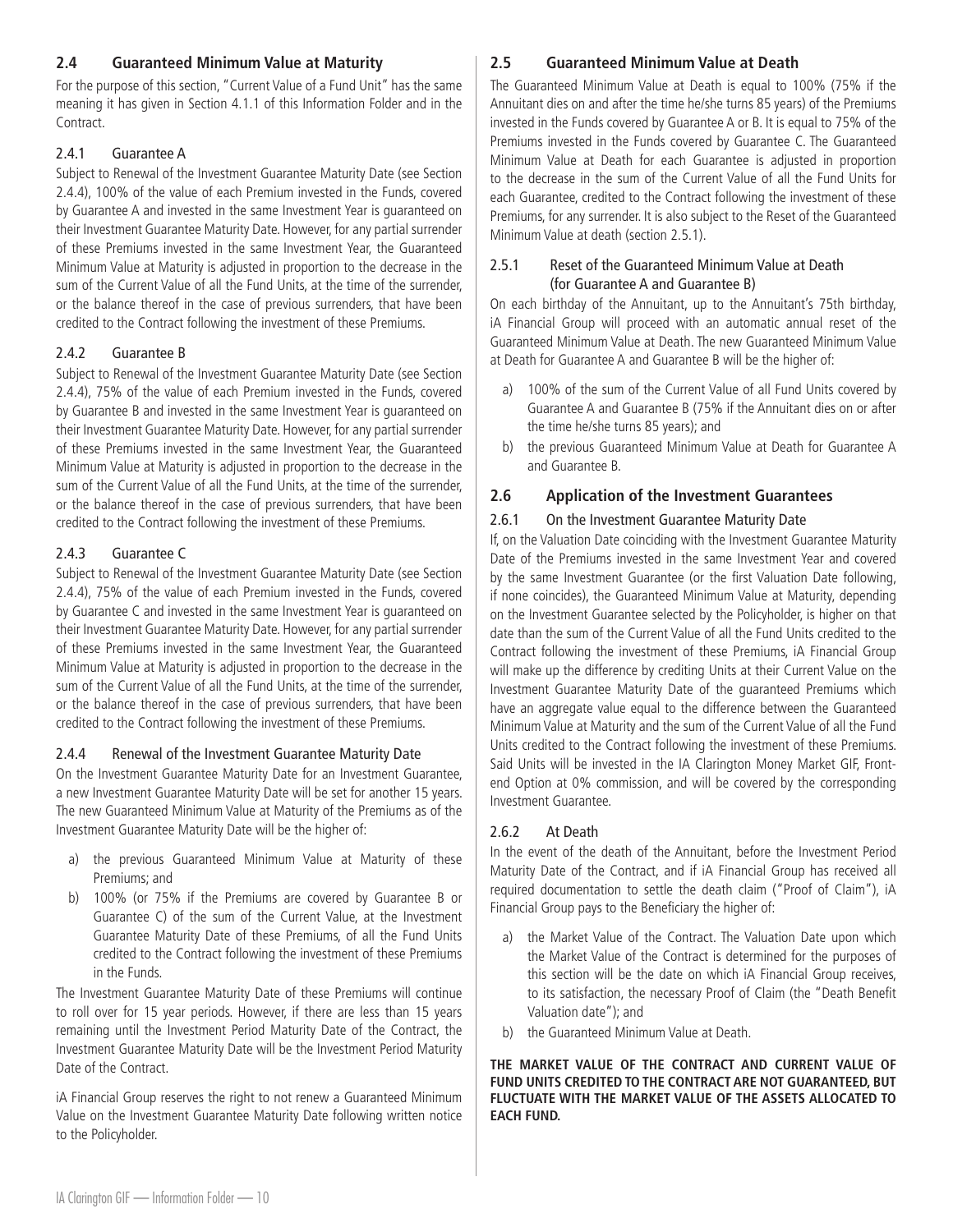# <span id="page-11-0"></span>**3. GENERAL CONDITIONS**

# **3.1 Premiums**

The Policyholder can invest the Premiums in the Funds offered by iA Financial Group. The amounts allocated to the Funds will be used to credit Fund Units to the Contract based on the Current Value of a Fund Unit, as determined on the Valuation Date. Units are credited in accordance with sections 3.2 and 4.1, which describe the Valuation Date and the Current Value of a Fund Unit as referred to throughout this Information Folder. iA Financial Group reserves the right to limit the amount allocated for the credit of Fund Units at any time.

Premiums are allocated to each Fund according to the Policyholder's instructions. At this time, a minimum of \$500 must be allocated to each Fund in order to credit Fund Units under the Contract. This amount is subject to change at any time in accordance with iA Financial Group's administrative regulations.

If the Policyholder fails to give instructions as to the allocation of a Premium in each Fund, the entire Premium will be invested in the IA Clarington Money Market GIF, Front-end Option at 0% commission. In this case, the Guarantee C will apply (see Section 2.4.3).

#### **Any amount that is allocated to a segregated Fund is invested at the risk of the Policyholder and may increase or decrease in value.**

#### 3.1.1 Investment Terms

As long as the Premiums are invested in the Funds, a minimum of 20% of all Premiums invested in these Funds must be invested in the income asset class. The weighting of the income asset class in each Fund is described in section 4.3. iA Financial Group reserves the right to reallocate the Policyholder's Premiums invested in the Funds, at its sole discretion, in order to comply with these investment restrictions. **There may be tax consequences as a result of reallocation of Premiums between Funds.**

#### **3.2 Acquisition Date**

Fund Units are credited to the Contract on the Valuation Date coinciding with the date on which iA Financial Group receives the Premium to be invested in the Funds at its head office, or on the first following Valuation Date, if the Premium is received after 4:00 p.m. eastern time. The number of Fund Units credited to the Contract will be the amount allocated to the Fund by the investment of the Premium, divided by the Current Value of a Fund Unit determined on the Valuation Date on which the Units were credited to the Contract, as described in Section 4.1.

## **3.3 Market Value of the Contract**

The Market Value of the Contract on a Valuation Date is equal to the sum of the Current Value of all the Fund Units in each of the Funds credited to the Contract on that Valuation Date.

#### **THE MARKET VALUE OF THE CONTRACT AND THE CURRENT VALUE OF EACH FUND'S UNITS ARE NOT GUARANTEED, BUT WILL FLUCTUATE WITH THE MARKET VALUE OF THE ASSETS ALLOCATED TO EACH FUND.**

# **3.4 Transfers Between Funds with Same Investment Guarantee**

The Policyholder may request that the Current Value of Fund Units credited to the Contract in a Fund be transferred and invested in another available Fund with the same Investment Guarantee. For the purposes of the application of the Investment Guarantees, the Units credited following a transfer will retain the date the debited Units were credited to the Contract if the transfer is made within the same Investment Guarantee. When there are transfers between Funds, it is the Units that have been credited to the Contract the longest that

are transferred first. The value of the Fund Units credited and debited following a transfer will be based on the Current Value of each Fund Unit on the Valuation Date upon which iA Financial Group receives the request to transfer Fund Units. The Fund Units whose value is transferred are then cancelled.

After a transfer, the balance of the investment in a Fund may not be less than the minimum amount required (currently \$500), otherwise the entire amount in the Fund must be transferred to the new Fund. This minimum amount is determined from time to time by iA Financial Group. iA Financial Group reserves the right to charge transaction fees of \$35 on transfers at any time. iA Financial Group may modify this transaction fee at any time and will inform the Policyholder in advance.

There may be tax consequences as a result of transfer between Funds (see Section 4.8).

If a transfer between Funds results in a change of Investment Guarantee, the Change of Investment Guarantee, see Section 3.5 of this Information Folder, will apply.

#### **THE CURRENT VALUE OF FUND UNITS DEBITED OR CREDITED WHEN A TRANSFER IS MADE IS NOT GUARANTEED, BUT WILL FLUCTUATE WITH THE MARKET VALUE OF THE ASSETS OF THE PARTICULAR FUND SUPPORTING THEM.**

# **3.5 Change of Investment Guarantee**

Once every 12 months, iA Financial Group will allow the Policyholder to change the type of Investment Guarantee of the Units credited to the Contract. Upon such change, the following procedure will apply:

# 3.5.1 Change to a Lesser Investment Guarantee (from Guarantee A to B, A to C and B to C)

Upon receiving a request from the Policyholder, iA Financial Group will proceed with a change from the Greater Guarantee to the Lesser Guarantee. If Units credited to the Contract have been covered by the Lesser Guarantee in the past, for the purposes of the application of the Investment Guarantees, the credited Units newly covered by the Lesser Guarantee will keep the same Investment Guarantee Maturity Date as they had when they were covered by the Greater Guarantee. However, subsequent Premiums covered by the the Lesser Guarantee will continue to have an Investment Guarantee Maturity Date based on the Anniversary Date of the the Lesser Guarantee. If no Units were covered by the Lesser Guarantee, subsequent Premiums covered by the Lesser Guarantee will have an Investment Guarantee Maturity Date based on the Anniversary Date of the Greater Guarantee. Consequently, the Anniversary Date of the Lesser Guarantee will be deemed to be the Anniversary Date of the Greater Guarantee.

#### 3.5.2 Change to a Greater Investment Guarantee (from Guarantee B to A, C to A and C to B)

Upon receiving a request from the Policyholder, iA Financial Group will proceed to a change from the Lesser Guarantee to the Greater Guarantee. If Units covered by the Greater Guarantee have been credited to the Contract in the past, the credited Units newly covered by the Greater Guarantee will be considered as a new investment in the current Investment Year and will have an Investment Guarantee Maturity Date based on the Anniversary Date of the Initial Investment of the the Greater Guarantee. The Investment Guarantee Maturity Date of the credited Units newly covered by the Greater Guarantee will be set at exactly 15 years from the Anniversary Date of the the Greater Guarantee preceding the date on which the change is performed. If there are no Units covered by the Greater Guarantee credited to the Contract, the change of Investment Guarantee will be considered as the Initial Investment covered by the Greater Guarantee and the Investment Guarantee Maturity Date will be set at exactly 15 years from the date on which these Units are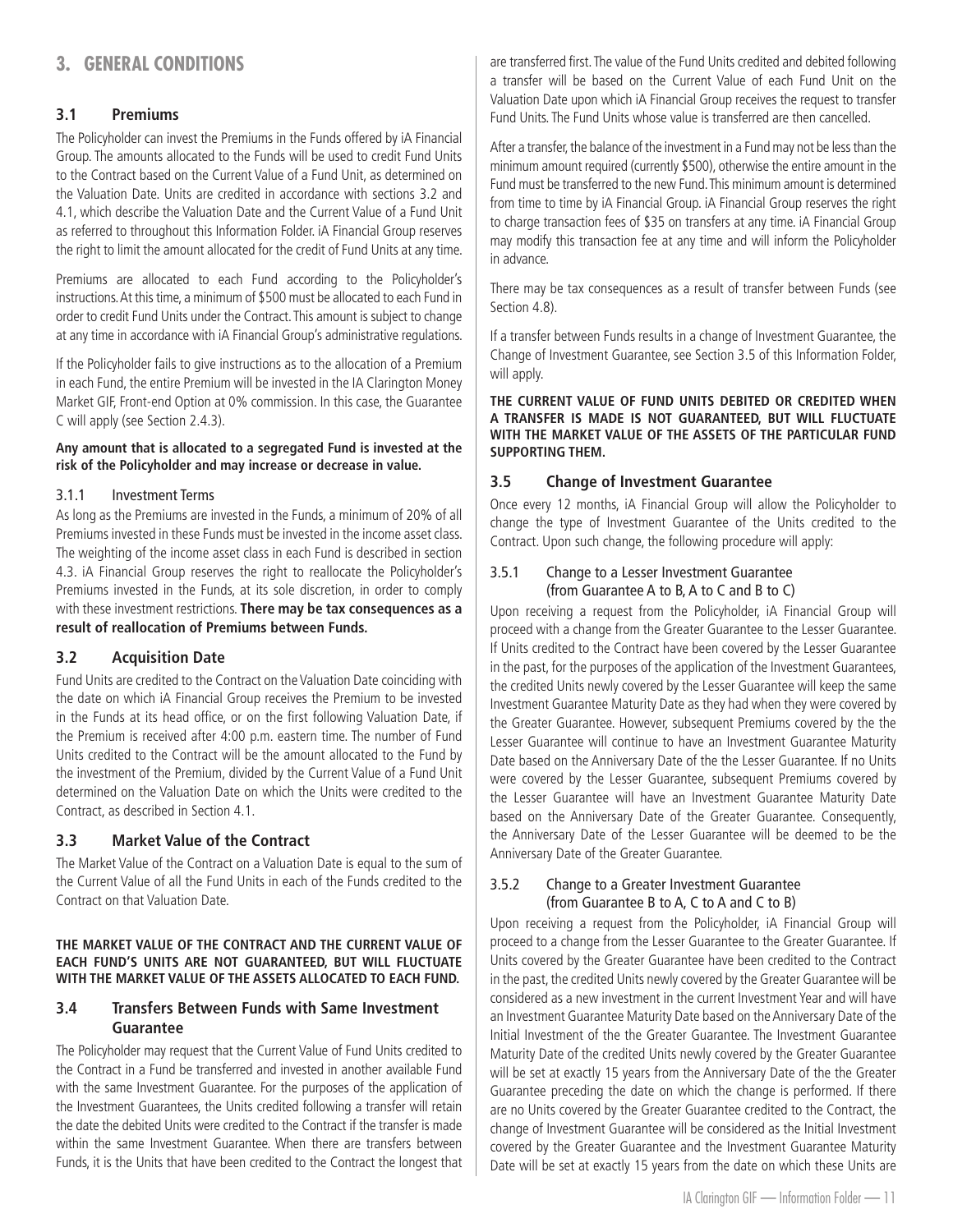covered by the Greater Guarantee.

- a) Here is an example of a change of Investment Guarantee when no Fund Units were covered by the new Investment Guarantee in the past. **Change to a Lesser Investment Guarantee (from Guarantee A to Guarantee B) New investment, no Fund Units were covered by Guarantee B in the past, the IGMD of Guarantee A is carried over to Guarantee B and the Anniversary Date of Guarantee A is used for new Premiums into Guarantee B.**
- \$10,000 is invested in the first Investment Year (between January 5, 2021 and January 5, 2022 included) and is covered by Guarantee A. If a change of \$5,000 occurs on September 25, 2022, the Investment Guarantee Maturity Date will be carried over Guarantee B, i.e. January 5, 2036.
- Subsequent Premiums covered by Guarantee B will have the same Investment Year and Anniversary Date as Premiums covered by Guarantee A, i.e. a premium invested between January 6, 2023 and January 5, 2024 will have an Investment Guarantee Maturity Date on January 5, 2038.

| <b>GUARANTEE A</b>                           |                    | 15-year period | *IGMD: Investment Guaranteed Maturity Date |
|----------------------------------------------|--------------------|----------------|--------------------------------------------|
| January 5, 2021<br>January 5, 2022           | January 5, 2023    |                | IGMD* of Guarantee A: January 5, 2036      |
| Initial Investment<br>covered by Guarantee A | Change             |                |                                            |
| <b>GUARANTEE B</b>                           |                    |                | IGMD* of Guarantee B: January 5, 2036      |
|                                              | $\bullet$          |                | ⊚                                          |
|                                              | September 25, 2022 |                |                                            |

b) Here is an example of a change of Investment Guarantee when Fund Units were covered by the Investment Guarantee in the past. **Change to a Lesser Investment Guarantee (from Guarantee A to Guarantee B)** 

**New deposit, Fund Units were covered by Guarantee B in the past, the IGMD of Guarantee A is carried over to Guarantee B for the changed Premiums and the Anniversary Date of Guarantee B is used for new Premiums covered by Guarantee B.**

- \$10,000 is invested in the first Investment Year (between January 5, 2021 and January 5, 2022 included) and is covered by Guarantee A. If a change of \$5,000 occurs on September 25, 2022, these Premiums will retain the same Investment Guarantee Maturity Date as when they were covered by Guarantee A.
- For each new Premium covered by Guarantee B, each of those will have an Investment Guarantee Maturity Date set at exactly 15 years from the preceding Anniversary Date of Guarantee B.

| <b>GUARANTEE A</b>                           | 15-year period                     | *IGMD: Investment Guarantee Maturity Date |
|----------------------------------------------|------------------------------------|-------------------------------------------|
| January 5, 2021                              | January 5, 2022<br>January 5, 2023 | IGMD* of Guarantee A: January 5, 2036     |
| Initial Investment<br>covered by Guarantee A | Change                             |                                           |
| <b>GUARANTEE B</b>                           |                                    | IGMD* of Guarantee B: January 5, 2036     |
| June 10, 2021                                | June 10, 2022<br>June 10, 2023     | О<br>⊚                                    |
| Initial Investment<br>covered by Guarantee B | September 25, 2022                 |                                           |
|                                              | New premiums                       | 15-year period                            |

**THE CURRENT VALUE OF FUND UNITS CREDITED TO THE CONTRACT IS NOT GUARANTEED, BUT MAY FLUCTUATE WITH THE MARKET VALUE OF THE ASSETS ALLOCATED TO THE PARTICULAR FUND SUPPORTING THEM.**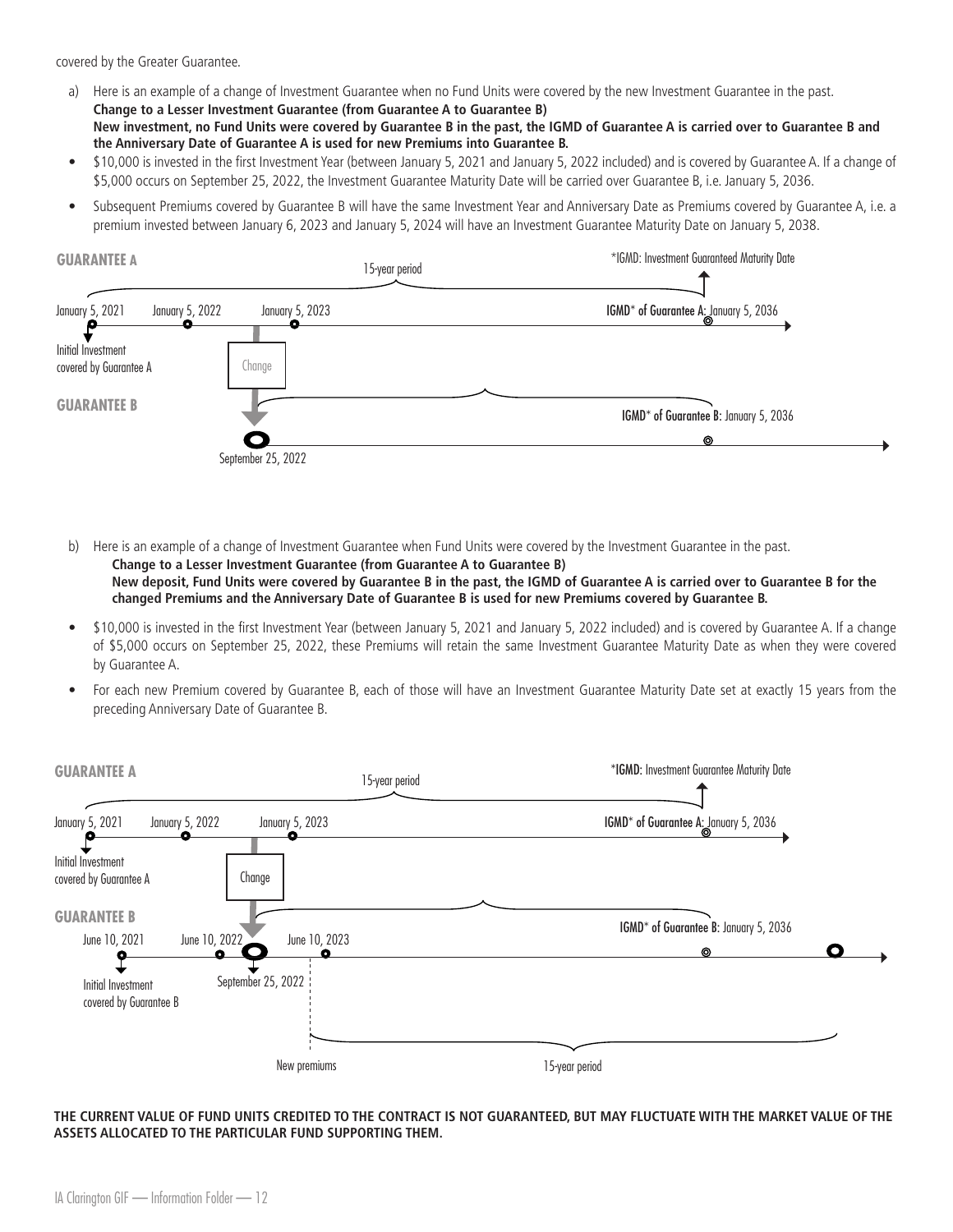# <span id="page-13-0"></span>**3.6 Surrender of Premiums Invested**

At any time on or before Investment Period Maturity Date of the Contract, the Policyholder may make a partial or total surrender of the Premiums invested in the Funds (hereinafter referred to as a "surrender").

A partial or total surrender may entail surrender fees, depending on the Sales Charge Option selected by the Policyholder, which are described in Section 4.4.2. All partial surrenders must be at least \$500 for each Fund, and the balance of the investment Fund Units must not fall below the required minimum (currently \$500) as a result of the partial surrender, otherwise all the Units in that Fund may have to be surrendered. iA Financial Group reserves the right to change these minimum amounts at any time.

The surrender value of the Premiums invested in the Fund is equal to the number of Fund Units debited from the Contract multiplied by the Current Value of the Fund Units on the Valuation Date coinciding with, or next following, the date on which iA Financial Group receives the Policyholder request to surrender, minus the applicable surrender fees.

In the event of a partial surrender, the Policyholder must specify the amount to be surrendered and the particular Fund or Funds from which a portion of the surrender value is to be withdrawn. If Units from the same Fund credited to the Contract are covered by different types of Investment Guarantees, the Policyholder must also indicate which Units from the same Fund will be debited first (Units covered by Guarantee A, Guarantee B or Guarantee C). In the event of a partial surrender, when there are Units credited to the Contract from the same Fund and are covered by the same type of Investment Guarantee, it is the Units that have been credited to the Contract the longest that are debited first.

iA Financial Group may suspend the right to surrender Premiums invested in a Fund or postpone the date of payment upon surrender during any period when normal trading is suspended on any exchange on which securities in which the Underlying fund invests and if those securities are not traded on any other exchange that represents a reasonably practical alternative or with the prior permission of the Canadian securities regulatory authorities.

During any period of suspension there will be no calculation of the Current Value of the Fund Units and no Units will be credited or debited. The calculation of the Current Value of the Fund Units will resume when trading resumes on the exchange or with the permission of the Canadian securities regulatory authorities. If the right to surrender premiums invested in a Fund is suspended and the Policyholder makes a surrender request during that period, he/she may either withdraw his/her surrender request prior to the end of the suspension period or the Fund Units credited to his/her Contract will be debited in accordance with the request to surrender when the Current Value of the Fund Units is first calculated following the end of the suspension period.

#### **THE SURRENDER VALUE OF PREMIUMS INVESTED IN THE FUNDS IS NOT GUARANTEED WHEN A PARTIAL OR TOTAL SURRENDER IS MADE, BUT MAY FLUCTUATE WITH THE MARKET VALUE OF THE ASSETS ALLOCATED TO EACH FUND.**

#### 3.6.1 Right to Surrender Without Surrender Fees

Where the DSC Option has been selected for Premiums (see Section 4.4.2), those Premiums may be surrendered without incurring surrender fees so long as the surrender amount does not exceed a certain amount (the "DSC Surrender Limit") per calendar year. The DSC Surrender Limit is calculated as follows: Up to 10% of the Market Value of the Contract determined on the last Valuation Date of the year preceding the surrender, plus 10% of the sum of the Current Value, on the date of the surrender request, of all the Fund Units credited to the Contract during the year in which the surrender is

requested, less the number of Fund Units previously surrendered during the year in which the surrender is requested.

Any surrender in excess of the 10% maximum, depending on the type of the Contract, is subject to surrender fees.

Surrender fees, if applicable, will apply in all circumstances for transfers to other financial institutions. Any Premiums surrendered pursuant to the Systematic Withdrawal Program are included in determining whether or not surrender falls within the DSC Surrender Limit for a particular year (see Section 3.13).

The right to surrender without surrender fees is not cumulative and cannot be carried forward to future years. iA Financial Group may modify at any time the right to surrender without surrender fees.

# **3.7 Short-Term Trading Fees**

If the Policyholder surrenders or transfers a Premium invested in any of the U.S. Equity or Global GIFs (IA Clarington U.S. Dividend Growth GIF, IA Clarington Global Value GIF, IA Clarington Global Equity GIF and IA Clarington Loomis Global Equity Opportunities GIF) within 30 days from the date when said Units were credited to the Contract, the Policyholder will be charged a short-term trading fee of 2% of the sum of the Current Value of all the Fund Units debited. If the surrender or transfer of Premium occurs within 31 to 90 days of the date when they were credited to the Contract, then, subject to iA Financial Group policies and procedures, a short-term trading fee of 2% of the sum of the Current Value of all the Fund Units debited may be charged.

If the Policyholder surrenders or transfers a Premium invested in the other GIFs (other than IA Clarington Money Market GIF) within 90 days of the date when they were credited to the Contract, then, subject to iA Financial Group policies and procedures, the Policyholder may be charged a shortterm trading fee of 2% of the sum of the Current Value of all the Fund Units debited. iA Financial Group may waive this fee at its discretion in special circumstances.

These fees do not apply to Premiums surrendered or transferred under iA Financial Group's systematic plans (such as Pre-Authorized Chequing Plan and Systematic Withdrawal Plan). A transfer of Premium constitutes a debit of Units of one Fund and the simultaneous credit of Units of another Fund. The shortterm trading fees will be invested in the Fund from which the Units are debited and are in addition to any other surrender or transfer fees that may be payable.

In addition to any applicable short-term trading fees, iA Financial Group may, in its sole discretion, refuse future Premiums or transfer of Premium requests if iA Financial Group determines that the Policyholder's trading activities may be detrimental to the GIFs or the Underlying funds.

# **3.8 Commission Paid to The Distributor**

An IA Clarington GIF Contract is offered through a duly licensed Distributor. The Distributor will be compensated for the professional advice and services provided to the Policyholder. The commission payable to the Distributor for the investment of a Premium in the Funds will vary depending on the sales charge option selected (see Section 4.4).

# **3.9 Service Fees**

iA Financial Group will pay a periodic (monthly or quarterly) service fee to the Distributor as long as the Contract is in force. The service fee will change, and may increase or decrease, if the Policyholder switches from one sales charge option to another. The service fee is paid out of management fees that are earned by iA Financial Group.

As at the date hereof, the service fees are paid at the annual rate shown in the table below. These rates may change from time to time without notice to the Policyholder.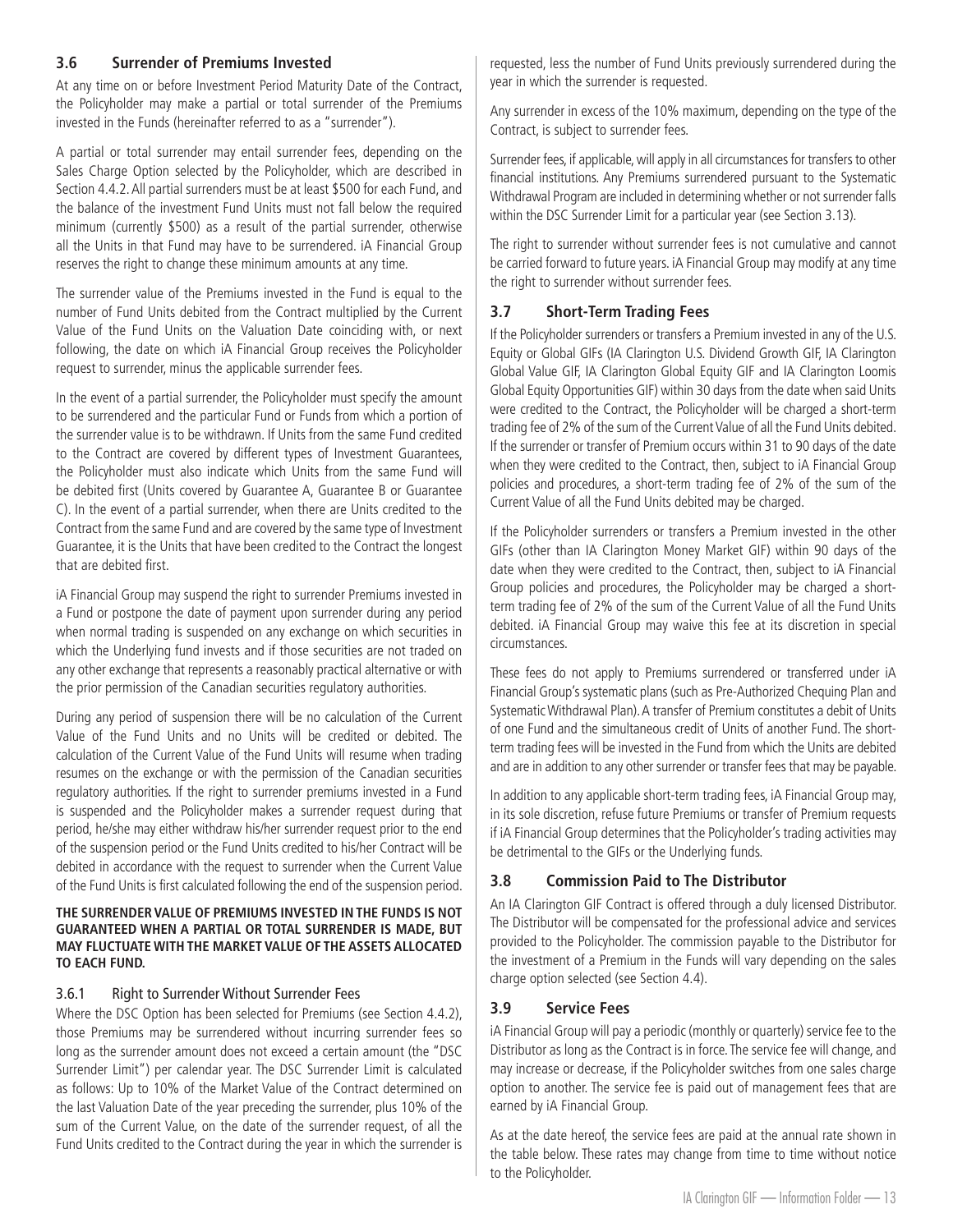<span id="page-14-0"></span>

|                                                                    |                  | Annual Service Fees Rate (%) |
|--------------------------------------------------------------------|------------------|------------------------------|
|                                                                    | <b>Front End</b> | <b>DSC</b>                   |
| <b>IA Clarington GIFs</b>                                          | <b>Option</b>    | <b>Option</b>                |
| <b>MONEY MARKET FUNDS</b>                                          |                  |                              |
| IA Clarington Money Market GIF*                                    | 0.25%            | 0.25%                        |
| <b>FIXED INCOME FUNDS</b>                                          |                  |                              |
| IA Clarington Bond GIF                                             | 0.55%            | 0.25%                        |
| IA Clarington Core Plus Bond GIF                                   | 0.50%            | 0.25%                        |
| <b>CANADIAN BALANCED FUNDS</b>                                     |                  |                              |
| IA Clarington Canadian Balanced GIF                                | 1.00%            | 0.50%                        |
| IA Clarington Strategic Income GIF<br>IA Clarington Monthly Income | $1.00\%$         | 0.50%                        |
| <b>Balanced GIF</b>                                                | 1.00%            | 0.50%                        |
| IA Clarington Inhance Monthly                                      |                  |                              |
| Income SRI GIF                                                     | 1.00%            | 0.50%                        |
| <b>CANADIAN DIVIDEND FUNDS</b>                                     |                  |                              |
| IA Clarington Strategic Equity Income GIF                          | 1.00%            | 0.50%                        |
| IA Clarington Dividend Growth GIF                                  | 1.00%            | 0.50%                        |
| <b>CANADIAN EQUITY FUNDS</b>                                       |                  |                              |
| IA Clarington Canadian Conservative                                |                  |                              |
| <b>Equity GIF</b>                                                  | 1.00%            | 0.50%                        |
| <b>CANADIAN SMALL CAP FUNDS</b>                                    |                  |                              |
| IA Clarington Canadian Small Cap GIF                               | 1.00%            | 0.50%                        |
| <b>U.S. EQUITY FUNDS</b>                                           |                  |                              |
| IA Clarington U.S. Dividend Growth GIF                             | 1.00%            | 0.50%                        |
| <b>GLOBAL EQUITY FUNDS</b>                                         |                  |                              |
| IA Clarington Global Equity GIF                                    | 1.00%            | 0.50%                        |
| IA Clarington Global Value GIF                                     | 1.00%            | 0.50%                        |
| IA Clarington Loomis Global Equity<br>Opportunities GIF            | 1.00%            | 0.50%                        |
|                                                                    |                  |                              |
| <b>PORTFOLIOS</b><br>IA Clarington Distinction Conservative        | 1.00%            | 0.50%                        |
| Portfolio GIF                                                      |                  |                              |
| IA Clarington Distinction Balanced                                 | 1.00%            | 0.50%                        |
| Portfolio GIF                                                      |                  |                              |
| IA Clarington Distinction Growth                                   | 1.00%            | 0.50%                        |
| Portfolio GIF                                                      |                  |                              |

\*The trailer fee rate applicable to units of this Fund purchased under each of the applicable purchase options were reduced to 0.0% for trailer fee payments made on or after March 16, 2010, and may be changed from time to time to an amount that does not exceed the amount shown in the table.

# **3.10 Retirement Income Payments (for RIF and LIF Contracts only)**

Each year, iA Financial Group pays the Policyholder the retirement income payments chosen by the Policyholder, provided the total payments made during each calendar year are not less than the minimum payment defined in paragraph 146.3(1) of the *Income Tax Act* (Canada). iA Financial Group makes the stipulated payments in accordance with the provisions of the *Income Tax Act* (Canada).

#### **Payment Options**

The Policyholder may choose from the payment options offered by iA Financial Group. The option chosen applies for the entire duration of the Contract or until the Policyholder chooses another payment option offered by iA Financial Group. iA Financial Group may modify or cease to offer certain payment options. Failing instructions from the Policyholder, payments will be made according to the Minimum Payment option described in the following paragraph.

#### **Minimum Payment**

This is the minimum annual payment that must be made under the Contract as prescribed by the *Income Tax Act* (Canada). It is established on January 1 of each year by multiplying the Market Value of the Contract on this date by a percentage prescribed by the *Income Tax Act* (Canada). The percentage is based on the age of the Annuitant or his/her spouse's age, as indicated in the application.

# **Level Payment**

The Annuitant receives a fixed amount determined for the duration of the Contract.

# **Frequency of Payments**

The Policyholder can choose to receive the retirement benefits on a monthly, quarterly, semi-annual or annual basis on the day of his/her choice. Failing instructions from the Policyholder and subject to the terms and conditions stated above, payments will be made on a monthly basis.

## **Income Payments**

The retirement benefit payments are made according to the payment option selected by the Annuitant or, failing instructions from the Annuitant according to the Contract. When an amount is required to pay the retirement benefit requested by the Annuitant or required by law, the amounts are surrendered from the Funds in the proportion or in the order indicated by the Annuitant. Failing instructions from the Annuitant, the amounts needed to make up the difference between the amounts paid and the retirement benefit payment or the amounts needed to pay the retirement benefits are surrendered in the order indicated on the application (hereafter called the "automatic withdrawal term") and according to the surrender provisions specific to the Funds (see Section 3.6). The automatic withdrawal term may be modified by iA Financial Group at any time.

# **3.11 Automatic Conversion (for RSP, LIRA and LRSP Contracts only)**

If the Contract is registered as an RSP, a LIRA or a LRSP and it is in force on December 31 of the year in which the Annuitant turns 71, the Contract is automatically converted into a RIF or LIF Contract offered by iA Financial Group, if applicable. This automatic conversion does not in any way affect the investments in force at the time of the conversion.

The automatic conversion will be made in accordance with the *Income Tax Act* (Canada) or any corresponding provincial legislation and according to the administrative policies currently in effect at iA Financial Group.

# **3.12 Pre-authorized Chequing Plan (PAC)**

The Policyholder may, upon request, participate in a Pre-Authorized Chequing plan ("PAC"). The Policyholder can choose to invest Premiums on a biweekly, semi-monthly, monthly, bi-monthly, quarterly, semi-annual or annual basis. The minimum amount of PAC must be at least \$50. The Premiums will be drawn directly from the Policyholder's bank account. The Policyholder may terminate the PAC at any time by sending a request to iA Financial Group. iA Financial Group can modify the PAC from time to time.

# **3.13 Systematic Withdrawal Plan (SWP)**

The Systematic Withdrawal Plan ("SWP") allows the Policyholder to surrender Premiums invested in the Funds on a regular basis in order to create a regular stream of payments. iA Financial Group will arrange regular payments from the Contract to the Policyholder, based on the automatic surrender of Premiums invested in the Funds. Presently, there are no transaction fees charged by iA Financial Group for payments made under the SWP. Surrender fees may be applicable for Premiums invested under the DSC Option when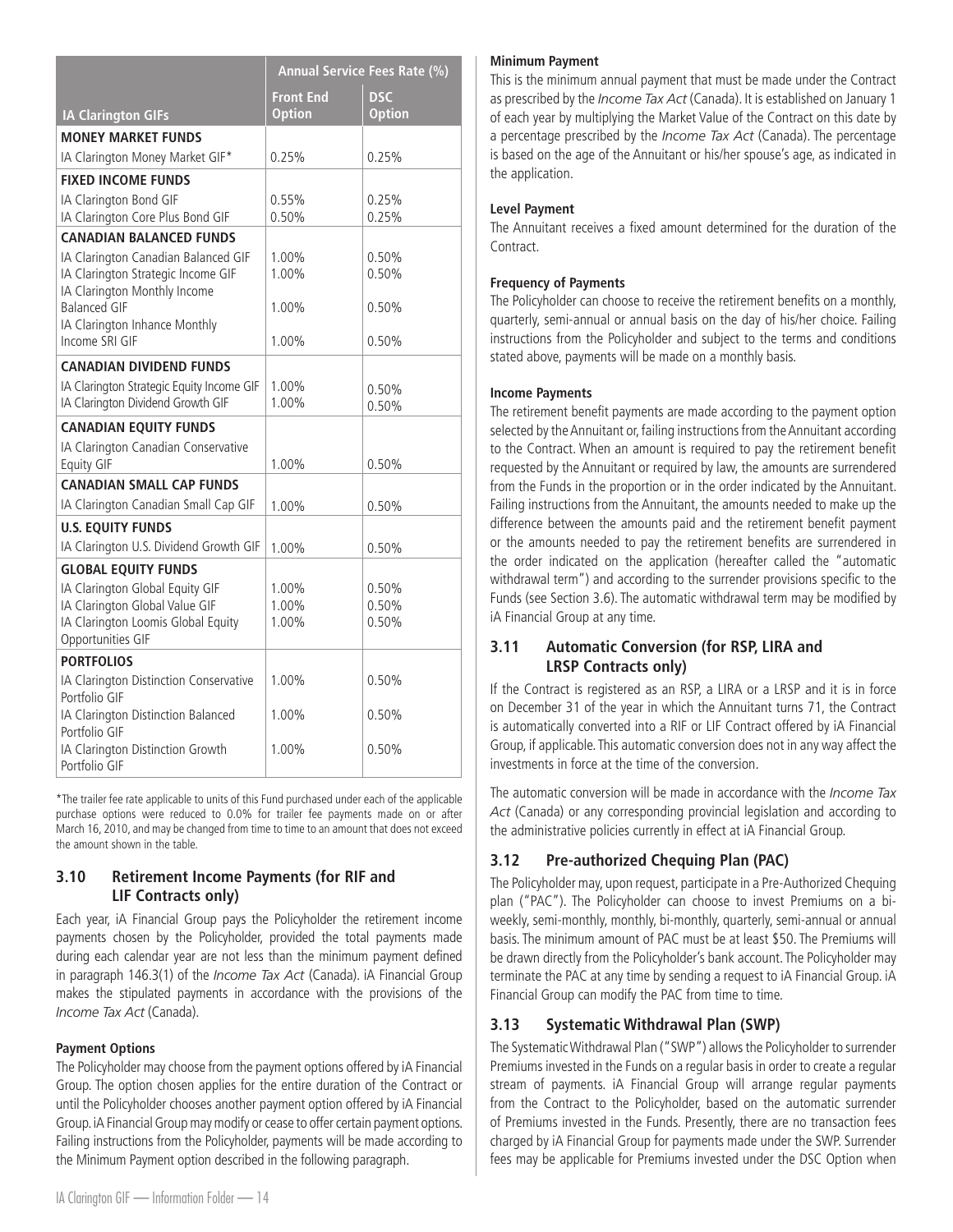<span id="page-15-0"></span>these Premiums have been invested for less than 7 years (see Section 4.4.2). The Market Value of the Contract must be equal to or higher than \$5,000 to start the SWP and the minimum amount the Policyholder may surrender from any Fund each payment period is \$100. The Policyholder can choose when to surrender and how much to surrender each time. Under the *Income Tax Act* (Canada), a registered Contract is not eligible for the SWP. With respect to the surrender value of the Premiums invested in the Funds, see Section 3.6 entitled Surrender of Premiums Invested. **Regular surrenders may bring a Contract below the applicable minimum amount as determined by iA Financial Group from time to time.**

#### **THE VALUE OF PREMIUMS SURRENDERED TO MAKE PAYMENTS UNDER THE SYSTEMATIC WITHDRAWAL PROGRAM IS NOT GUARANTEED BUT MAY FLUCTUATE WITH THE MARKET VALUE OF ASSETS ALLOCATED TO EACH FUND.**

# **3.14 Systematic Switch Plan (SSP)**

The Policyholder can set up a Systematic Switch Plan ("SSP") for automated switches between Funds. Subject to Section 3.4 , the Policyholder may switch from one Fund to another Fund within the same type of Investment Guarantee and the same Sales Charge Option. The Policyholder may select the frequency of his/her switches and may cancel the arrangements at any time. There may be tax consequences to switches. The minimum amount that may be transferred per automated switch is \$100.

## **3.15 Start of Annuity Payments**

When the annuity payments under an IA Clarington GIF Contract begin as stipulated in the Contract or in any applicable endorsement, the Market Value of the Contract, subject to Section 2.4 Guaranteed Minimum Value at Maturity if applicable, will be used to determine the amount of the annuity. For more details on annuity payments, refer to the Annuity provision in the IA Clarington GIF Individual Variable Annuity Contract.

# **4. HOW INVESTMENT FUNDS WORK**

# **4.1 Market Value of Fund Assets and Current Value of a Fund Unit**

The market value of Fund assets allocated to each Fund and the Current Value of a Fund Unit are determined every business day on which the Toronto Stock Exchange is open for trading and on which a value is available for the Underlying fund(s) held by the Funds (also referred as "Valuation Date" in this Information Folder). However, iA Financial Group reserves the right to adjust the frequency and dates of these regular valuations, subject to a minimum frequency of once a month. A decrease in the frequency with which Units of a Fund are valued would give the Policyholder the rights stipulated in the Fundamental Changes section (see Section 6). Special valuations may be made on days other than regular Valuation Dates. The valuation may be delayed or postponed if the stock market is closed or if transactions are suspended on assets allocated to the Funds in question. In this case, the valuation will take place as soon as possible. The valuation will be based on the previous day's closing price on a nationally recognized stock exchange, and in all other cases, on the fair market value as determined by iA Financial Group.

## 4.1.1 Current Value of a Fund Unit

The Current Value of a Fund Unit of the segregated funds is determined by dividing the market value of the assets in the Fund by the number of Units of this Fund. The Current Value of a Fund Unit on a specific date is the Current Value of that Fund Unit on the Valuation Date that coincides with this date, or on the first Valuation Date following, if none coincides. When Units of an Underlying fund are allocated to a Fund, the investment advisor for the Underlying fund will use the method described above to determine the Current Value of a Fund Unit for iA Financial Group to use.

#### **THE CURRENT VALUE OF EACH FUND'S UNITS IS NOT GUARANTEED, BUT MAY FLUCTUATE WITH THE MARKET VALUE OF THE ASSETS ALLOCATED TO EACH FUND.**

#### 4.1.2 Market Value of Fund Assets

The market value of the assets allocated to a Fund (also referred as "Fund's assets") on a Valuation Date is determined by calculating the total market value of all the investments in the Underlying funds allocated to this Fund minus any fees and expenses applicable (such as the management fees and operating expenses).

In addition, assets purchased but not paid for, as well as any expenses incurred are deducted from the value of the assets. The only expenses charged to the Funds are those assignable to those Funds (refer to Section 4.3).

#### **THE MARKET VALUE OF EACH FUND'S ASSETS IS NOT GUARANTEED, BUT MAY FLUCTUATE WITH THE MARKET VALUE OF THE UNDERLYING INVESTMENT(S) ALLOCATED TO EACH FUND.**

# **4.2 Reinvestment of Income**

Income from dividends, interest and net capital gains earned from the investment of the Fund assets will be automatically reinvested in the Fund to increase the Current Value of a Fund Unit. iA Financial Group reserves the right to change this method following written notice to the Policyholder.

# **4.3 Management Fees, Insurance Fees, Operating Expenses and Income Asset Class**

Management fees are paid to iA Financial Group and are deducted from the assets of each Fund. These fees vary from Fund to Fund and are shown on an annual basis in the table below. The fees are evaluated based on the market value of the Fund's assets on each Valuation Date.

The service fees, which are paid periodically (monthly or quarterly) to the Distributor as long as the Contract is in force, are embedded in the management fees (see Section 3.9). For the purposes of the commission payable to the Distributor under the Deferred Sales Charge Option only (see sections 3.8 and 4.4.2), the commission payable to the Distributor for the investment of a Premium in iA Financial Group's Funds is also embedded in the management fees. Any increase in the management fees or a change in the insurance fees up to the maximum would be considered a fundamental change and would give the Policyholder certain rights (see Section 6).

The insurance fees are not embedded in the management fees and are charged separately against the assets of each Fund. iA Financial Group reserves the right to change the insurance fees from time to time, but the change shall never exceed the insurance fees limit. For each Fund, the insurance fees limit is the current insurance fees for that Fund plus the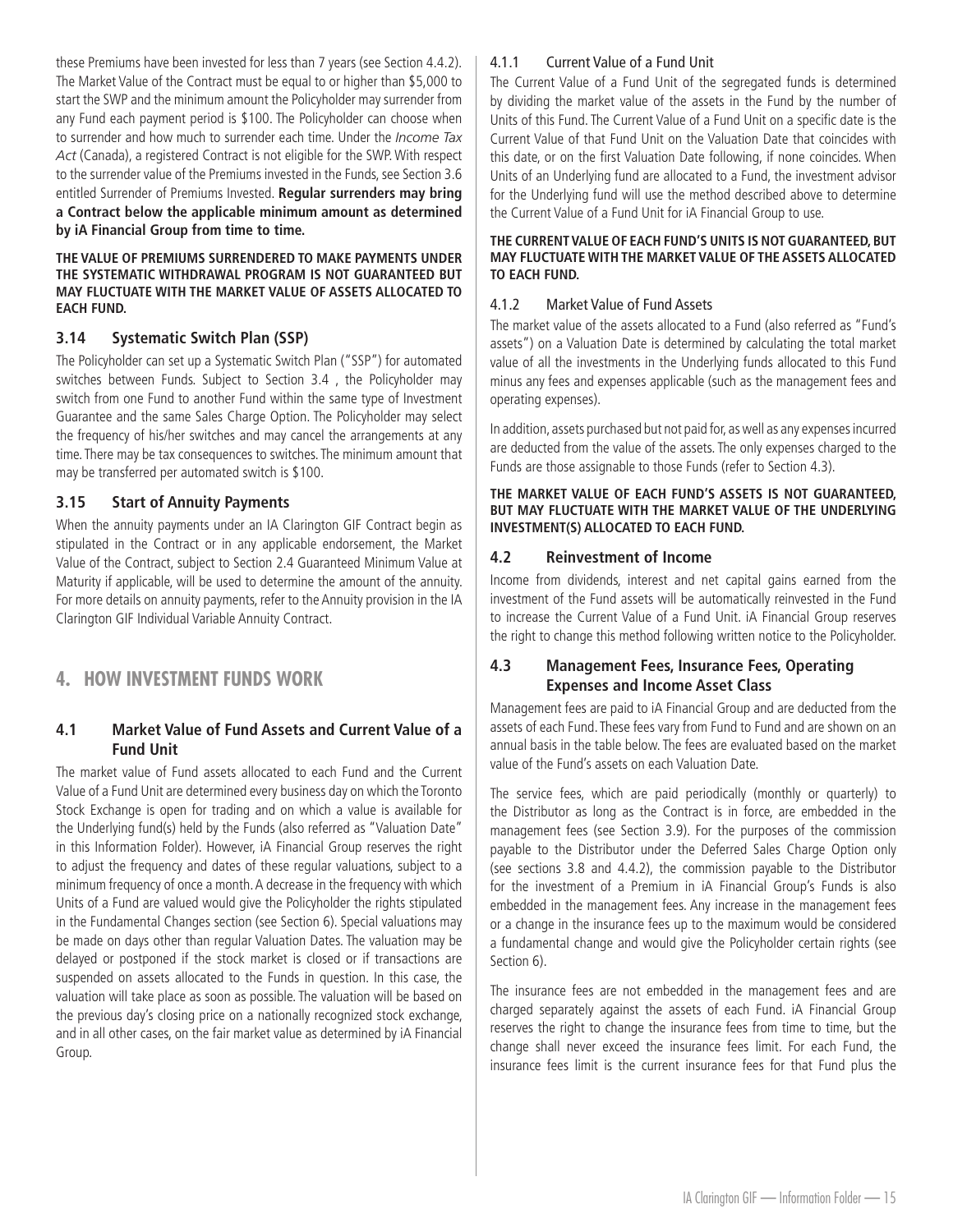greater of 50 basis points and 50% of the current insurance fees.

In addition to the management fees and the insurance fees, current operating expenses are deducted from the Fund, including:

- Legal, audit, accounting and transfer agent expenses;
- Operating and administrative fees, costs and expenses;
- Policyholder communication fees;
- All other fees incurred by the Fund; and
- Applicable taxes.

The management fees, insurance fees, operating expenses and applicable taxes constitute the total amounts charged to the Fund and are called the "management expense ratio" ("MER"). The MER includes all fees of any Underlying fund in which iA Financial Group invests for the purpose of the Fund.

The income asset class represents the fixed-income proportion of each fund. The income asset class applies to the investment terms (see section 3.1.1).

All the fees charged to a Fund are deducted on each Valuation Date for that Fund. For the period ending December 31, 2020, they are:

|                                                      |                              |                              | <b>Insurance Costs (Maximum Fee)</b> |                               |                           | Management Expense Ratio (MER)* |                               | <b>Income</b><br><b>Asset Class</b> |
|------------------------------------------------------|------------------------------|------------------------------|--------------------------------------|-------------------------------|---------------------------|---------------------------------|-------------------------------|-------------------------------------|
| <b>IA Clarington GIFs</b>                            | <b>Management</b><br>Fee (%) | <b>Guarantee A</b><br>$(\%)$ | <b>Guarantee B</b><br>$(\% )$        | <b>Guarantee C</b><br>$(\% )$ | <b>Guarantee A</b><br>(%) | <b>Guarantee B</b><br>$(\% )$   | <b>Guarantee C</b><br>$(\% )$ | <b>Weighting</b><br>(%)             |
| <b>MONEY MARKET FUNDS</b>                            |                              |                              |                                      |                               |                           |                                 |                               |                                     |
| IA Clarington Money Market GIF                       | 1.00                         | 0.10(0.60)                   | 0.05(0.55)                           | 0.05(0.55)                    | 1.50                      | 1.44                            | 1.43                          | 100                                 |
| <b>FIXED INCOME FUND</b>                             |                              |                              |                                      |                               |                           |                                 |                               |                                     |
| IA Clarington Bond GIF                               | 1.45                         | 0.20(0.70)                   | 0.10(0.60)                           | 0.05(0.55)                    | 2.12                      | 2.01                            | 1.94                          | 100                                 |
| IA Clarington Core Plus Bond GIF                     | 1.60                         |                              | 0.40(0.90)                           | 0.05(0.55)                    | $\qquad \qquad -$         | 2.55                            | 2.21                          | 100                                 |
| <b>CANADIAN BALANCED FUNDS</b>                       |                              |                              |                                      |                               |                           |                                 |                               |                                     |
| IA Clarington Canadian Balanced GIF                  | 2.00                         | 1.00(1.50)                   | 0.55(1.05)                           | 0.15(0.65)                    | 3.56                      | 3.08                            | 2.55                          | 40                                  |
| IA Clarington Strategic Income GIF                   | 1.90                         | 1.00(1.50)                   | 0.55(1.05)                           | 0.15(0.65)                    | 3.36                      | 2.86                            | 2.54                          | 40                                  |
| IA Clarington Monthly Income Balanced GIF            | 1.85                         | 1.00(1.50)                   | 0.55(1.05)                           | 0.15(0.65)                    | 3.56                      | 2.91                            | 2.59                          | 40                                  |
| IA Clarington Inhance Monthly Income SRI GIF         | 1.90                         |                              | 0.55(1.05)                           | 0.15(0.65)                    | $\qquad \qquad -$         | 3.22                            | 2.68                          | 40                                  |
| <b>CANADIAN DIVIDEND FUNDS</b>                       |                              |                              |                                      |                               |                           |                                 |                               |                                     |
| IA Clarington Strategic Equity Income GIF            | 2.00                         | 0.90(1.40)                   | 0.55(1.05)                           | 0.20(0.70)                    | 3.26                      | 2.97                            | 2.54                          | $\mathbf 0$                         |
| IA Clarington Dividend Growth GIF                    | 2.00                         | 0.90(1.40)                   | 0.55(1.05)                           | 0.20(0.70)                    | 3.36                      | 3.03                            | 2.60                          | $\mathbf{0}$                        |
| <b>CANADIAN EQUITY FUNDS</b>                         |                              |                              |                                      |                               |                           |                                 |                               |                                     |
| IA Clarington Canadian Conservative Equity GIF       | 2.00                         | 1.10(1.65)                   | 0.75(1.25)                           | 0.20(0.70)                    | 3.26                      | 2.97                            | 2.58                          | $\mathbf 0$                         |
| <b>CANADIAN SMALL CAP FUNDS</b>                      |                              |                              |                                      |                               |                           |                                 |                               |                                     |
| IA Clarington Canadian Small Cap GIF                 | 2.50                         | 1.25(1.87)                   | 0.80(1.30)                           | 0.20(0.70)                    | 4.00                      | 3.61                            | 3.03                          | $\Omega$                            |
| <b>U.S. EQUITY FUNDS</b>                             |                              |                              |                                      |                               |                           |                                 |                               |                                     |
| IA Clarington U.S. Dividend Growth GIF               | 1.95                         | 1.30(1.95)                   | 0.85(1.35)                           | 0.20(0.70)                    | 3.98                      | 3.61                            | 2.70                          | $\mathbf{0}$                        |
| <b>GLOBAL EQUITY FUNDS</b>                           |                              |                              |                                      |                               |                           |                                 |                               |                                     |
| IA Clarington Global Equity GIF                      | 2.10                         | 1.30(1.95)                   | 0.85(1.35)                           | 0.20(0.70)                    | 3.95                      | 3.54                            | 2.73                          | $\Omega$                            |
| IA Clarington Global Value GIF                       | 2.25                         | 1.30(1.95)                   | 0.85(1.35)                           | 0.20(0.70)                    | 3.99                      | 3.59                            | 2.68                          | $\mathbf{0}$                        |
| IA Clarington Loomis Global Equity Opportunities GIF | 2.00                         | 1.30(1.95)                   | 0.85(1.35)                           | 0.20(0.70)                    | 4.01                      | 3.54                            | 2.70                          | $\overline{0}$                      |
| <b>PORTFOLIOS</b>                                    |                              |                              |                                      |                               |                           |                                 |                               |                                     |
| IA Clarington Distinction Conservative Portfolio GIF | 2.00                         | 0.70(1.20)                   | 0.40(0.90)                           | 0.30(0.80)                    | 3.18                      | 2.88                            | 2.75                          | 50                                  |
| IA Clarington Distinction Balanced Portfolio GIF     | 2.05                         | 0.90(1.40)                   | 0.50(1.00)                           | 0.40(0.90)                    | 3.36                      | 2.97                            | 2.94                          | 40                                  |
| IA Clarington Distinction Growth Portfolio GIF       | 2.10                         | 1.00(1.50)                   | 0.55(1.05)                           | 0.45(0.95)                    | 3.59                      | 3.10                            | 3.03                          | 25                                  |

\*Actual MER may differ from this amount based on applicable taxes.

#### **At no time will there be any duplication of management fees and operating expenses when iA Financial Group invests some or all of the assets allocated to a Fund in an Underlying fund.**

#### **Other Taxes**

The Funds are subject to foreign withholding taxes on income for non-Canadian investments. Otherwise, according to current tax laws, the Funds are tax-exempt since all capital gains and income are attributed to Policyholders (see Section 4.8).

Should the Funds become taxable, taxes will be charged against the Funds.

All applicable taxes, including the goods and sales tax (GST), the harmonized sales tax (HST) and the Quebec sales tax (QST), when these taxes apply, on the Management Fees are included in the MER.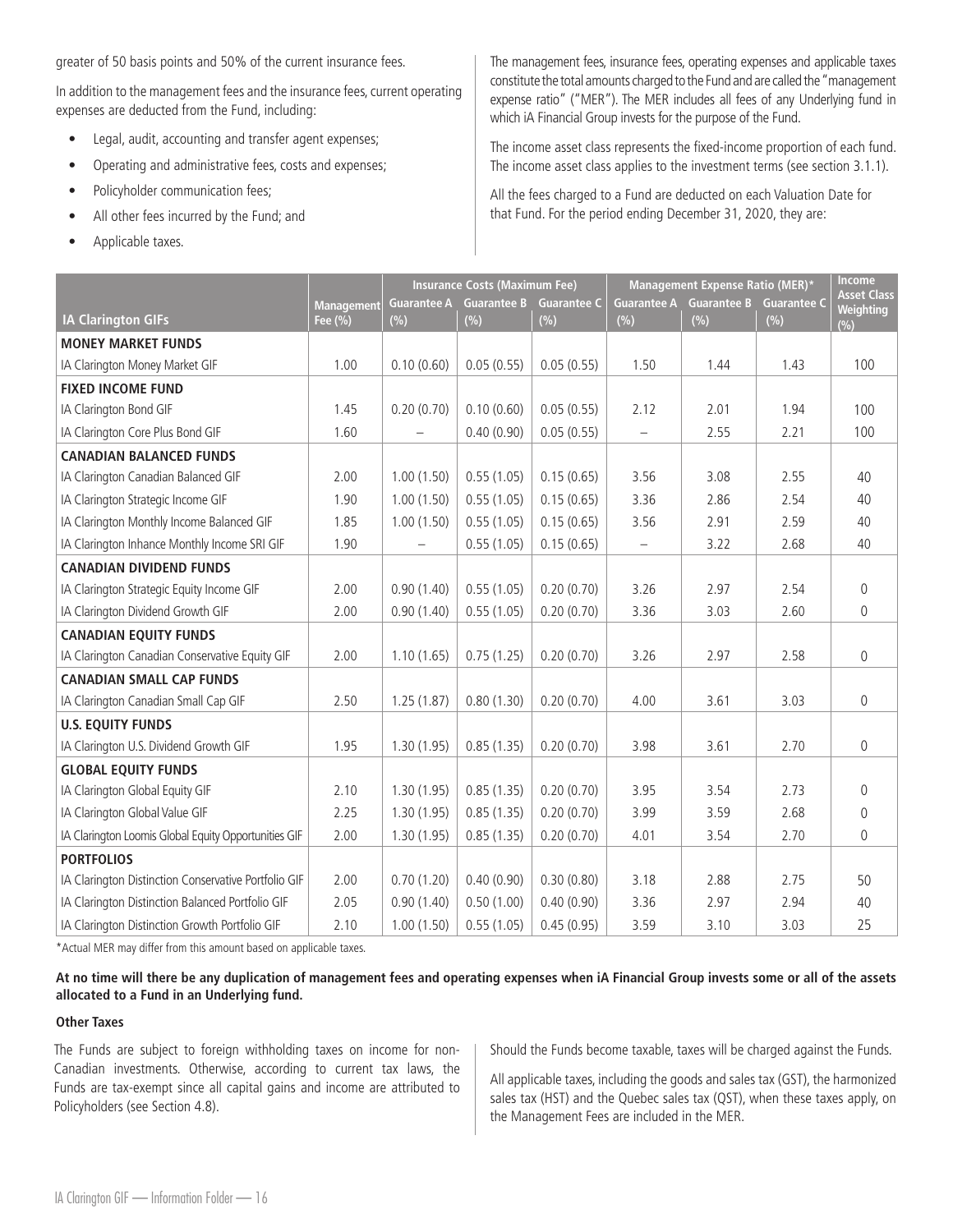# <span id="page-17-0"></span>**4.4 Sales Charge Options**

## 4.4.1 Front-end Option

If the Policyholder invests in the Funds under the Front-end Option, a sales charge of up to 5% of the Premium to be invested in the Funds is negotiated by the Policyholder who pays such a sales charge to his/her Distributor. The sales charge payable by the Policyholder will depend on the negotiation between the Policyholder and the Distributor. However, if the Policyholder invests in the IA Clarington Money Market GIF , the maximum sales charge will be 2%.

# 4.4.2 Deferred Sales Charge Option

If the Policyholder invests in the Funds under a Deferred Sales Charge Option, surrender fees will be charged on surrenders of Premiums invested in the Fund if the surrender is made within 7 years following the date on which each debited Unit was credited to the Contract subject to the DSC Surrender Limit (see Section 3.6.1). The fees correspond to a percentage of the value of the Premium surrendered on the date of its investment in the Funds.

The following table illustrates how the surrender fees are applied:

| Year units were surrendered   | Fees* |
|-------------------------------|-------|
| 1st year                      | 5.75% |
| 2nd year                      | 5.50% |
| 3rd year                      | 5.00% |
| 4th year                      | 4.50% |
| 5th year                      | 4.00% |
| 6th year                      | 3.50% |
| 7th year                      | 2.00% |
| 8th year and subsequent years | $0\%$ |

\*Fees as a % of the value of the Premium Surrendered on the date of its investment in the fund.

Also, surrender fees do not apply to surrender of Premiums invested in the Funds made in accordance with the payment under the death benefits provisions.

# 4.4.3 Switch of Sales Charge Option

The Policyholder may switch from a DSC Option of a Premium invested in one or more Funds to a Front-end Option and vice versa. Surrender fees may apply if the Policyholder switches out of a DSC Option that is still subject to a surrender fee under the fee schedule set out for a DSC Option in the Contract (see Section 4.4.2).

# **4.5 Termination of a Fund**

Subject to the fundamental changes provisions that could be applicable (see Section 6), iA Financial Group reserves the right to terminate a Fund at any time. At least 60 days before the termination date of the Fund, iA Financial Group will send a notice to those Policyholders who have Units of the Fund credited to their contracts. Up to 5 days prior to the termination date of the Fund, a Policyholder may request that the Current Value of the affected Fund Units credited to the Contract be transferred to and invested in another Fund currently available. If the Policyholder does not request a transfer, iA Financial Group will transfer the Fund Units into the IA Clarington Money Market GIF of the same Guarantee, Front-end Option at 0% commission. The Current Value of Fund Units transferred and invested in another Fund will be determined on the Valuation Date on which iA Financial Group terminates the Fund. Otherwise, the transfer will be subject to Section 3.4 of this Information Folder, entitled Transfer Between Funds with Same Investment Guarantee.

#### **THE CURRENT VALUE OF EACH INVESTMENT FUND'S UNITS DEBITED OR CREDITED TO THE CONTRACT IS NOT GUARANTEED WHEN A TRANSFER IS MADE BUT MAY FLUCTUATE WITH THE MARKET VALUE OF THE ASSETS ALLOCATED TO EACH FUND.**

# **4.6 Information Provided to the Policyholder**

Semi-Annual Statements will be sent to the Policyholder for each calendar year of the Contract. These statements will include the following shown as of the date of the statement:

- the number of Units credited to the Contract for each Fund:
- the Current Value of the Fund Units for each Fund under the Contract on the date of the statement;
- a list of all transactions since the last statement (e.g. Premiums invested, transfers between Funds, surrenders).

Updated Fund Facts for the Funds are available from IA Clarington's website at www.iaclarington.com. To obtain a paper version of these documents, the Policyholder should send a written request to iA Financial Group's office. To know the address, please refer to the Key Facts.

In addition to Semi-Annual Statements, the Policyholder may, on request, obtain the Fund's Audited Annual Financial Statements, as well as the Fund's unaudited Semi-Annual Financial Statements, which will cover:

- the annual management fees and other expenses related to the Funds;
- the MER for each Fund (see Section 4.3);
- the overall rate of return, calculated on a net basis for at least 1, 3, 5 and 10 year periods, if applicable.

Copies of the Annual Information Form, simplified prospectus, Financial Statements and management reports of fund performance of the Underlying funds are also available upon written request, or by calling IA Clarington Investments Inc. at 1.888.530.0204 or from IA Clarington's website at www.iaclarington.com.

# **4.7 Division of Units**

iA Financial Group reserves the right to divide up the Units of a Fund. In this case, iA Financial Group will modify the number of Units credited such that the Market Value of the Contract is not modified.

# **4.8 Taxation**

All income and capital gains realized by a Fund are allocated in proportion to the number of Fund Units credited for each Policyholder. Fund income, net of the MER (see Section 4.3), is allocated monthly.

All taxation references are made with regard to the *Income Tax Act*  (Canada). The Policyholder must respect all tax legislation, provincial or otherwise, that may apply regardless of iA Financial Group's interpretations contained in this Information Folder.

iA Financial Group is not responsible for the way in which the taxation is interpreted, since it varies according to each investor's situation and is subject to any changes in the *Income Tax Act* (Canada) or provincial legislation.

iA Financial Group recommends that the Policyholder consult his/her personal tax specialist for advice on his/her particular tax situation.

# **NON-REGISTERED CONTRACTS**

Each year, the Policyholder will receive a receipt for income tax purposes. The amount that appears on this receipt must be included in his/her tax return, if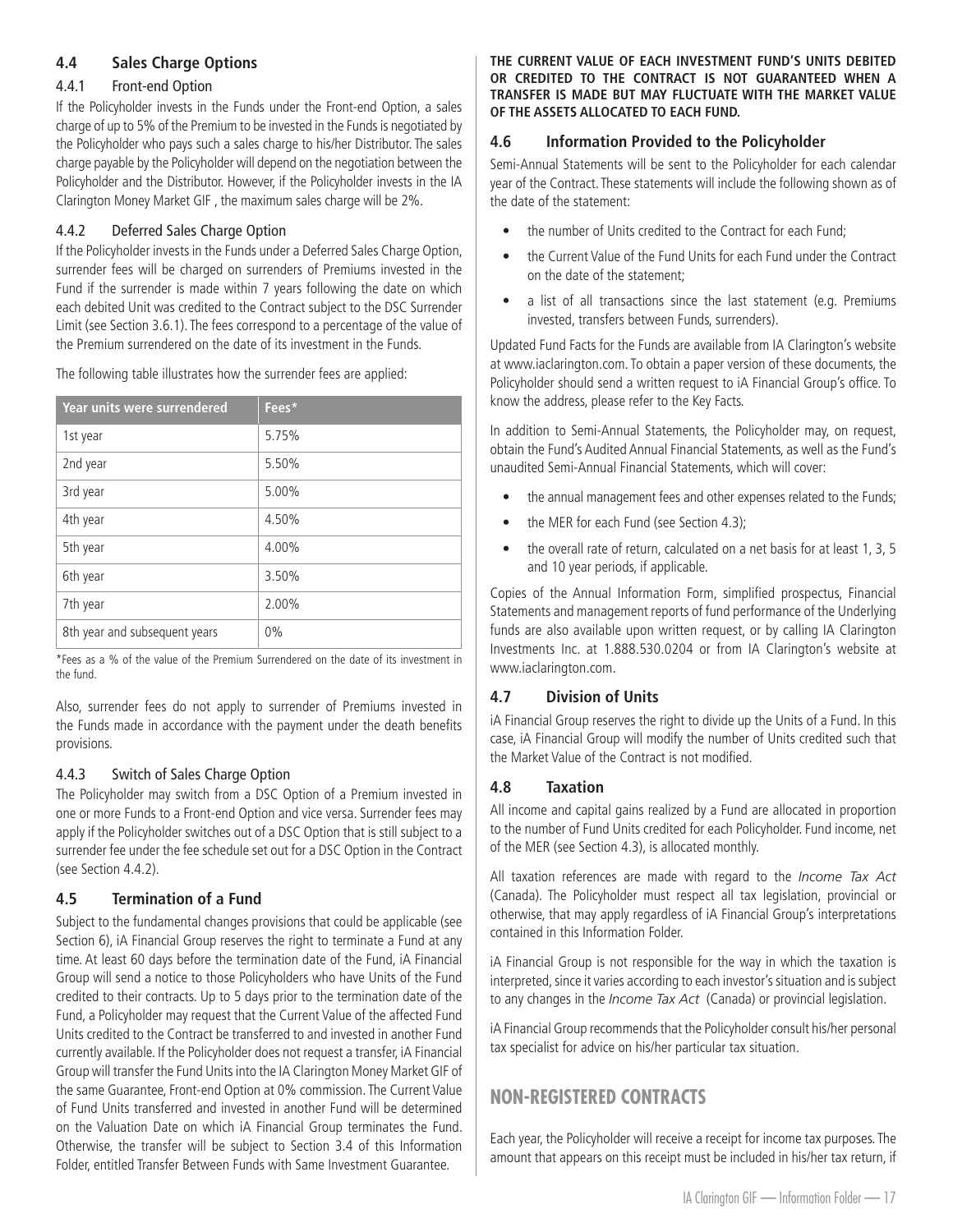<span id="page-18-0"></span>applicable. The portion of investment income for each Fund that is allocated to the Contract is also reported to the Policyholder each year and must be included in his/her taxable income, if applicable.

#### **Transfer Between Funds**

As described in sections 3.4 and 3.5, the Policyholder may request the transfer of amounts between the Funds available under the Contract. All transfers involve a disposition of the transferred Fund Units. This disposition may involve a realization of accumulated capital gains that must be taxed in the transfer year, as required by the *Income Tax Act* (Canada).

#### **Investment Guarantee**

iA Financial Group will apply the Investment Guarantee, if applicable, on the Investment Guarantee Maturity Date of all Premiums invested in the same Investment Year and covered by the same Investment Guarantee, or at death, if death occurs prior to the Investment Period Maturity Date. Consult Section 2 for more details on the Investment Guarantees. All Premiums invested by iA Financial Group in the Contract under the Investment Guarantee selected by the Policyholder are taxable only when the amounts are surrendered from the Contract.

# **REGISTERED CONTRACTS**

The IA Clarington GIF Contract may be registered as a RSP, TFSA RIF, LIF, LIRA or a locked-in RSP in all provinces where allowed by law and under Section 146 (146.3 for a RIF) of the Income Tax Act (Canada) or under the Taxation Act (Quebec), where applicable. In these cases, the Premiums are eligible for a preferred tax treatment up to the maximum amount allowed by law, except for the TFSA.

Investment income and capital gains are not subject to taxation when they are invested in the Contract. However, benefits payable under the terms of the Contract will be subject to income tax when they are surrendered from the Contract. In some cases, iA Financial Group is obligated to deduct taxes from the benefits payable.

#### **Transfer Between Funds**

As described in sections 3.4 and 3.5, the Policyholder may request the transfer of amounts between the Funds available under the Contract. All transfers involve a disposition of the transferred Fund Units. This disposition may involve a realization of accumulated capital gains that will be deferred and taxed only when the amounts are withdrawn from the registered Contract , except for the TFSA.

#### **INVESTMENT GUARANTEE**

iA Financial Group will apply the Investment Guarantee, if applicable, on the Investment Guarantee Maturity Date of all Premiums invested in the same Investment Year and covered by the same Investment Guaranteed, or at death, if death occurs prior to the Investment Period Maturity Date. Consult Section 2 for more details on the investments by iA Financial Group in the Contract under the Investment Guarantees. All Premiums invested by iA Financial Group in the Contract under the Investment Guarantee selected by the Policyholder are taxable only when the amounts are surrendered from the registered Contract, except for the TFSA.

# **4.9 Risk Factors**

Different funds have different risks. All Funds carry the risk that the

Policyholder will lose money or not make money. The degree of risk from one Fund to another varies considerably. Generally speaking, investments with the highest potential return carry the greatest risk. Money market funds are considered the least risky, but usually come with the lowest expected returns. The riskiest funds tend to be aggressive growth funds, but they may also provide the highest potential return. iA Financial Group offers a selection of Funds within these two extremes. In deciding how much risk the Policyholder is prepared to take, the Policyholder should consider how soon he/she will need the money he/she is investing. The longer the Policyholder can leave his/her money invested, the more time there is for short-term market declines to be reversed.

What are the Specific Risks associated with the Funds? The market value of each Funds fluctuates with the market value of the assets held and are not guaranteed.

**As a result, the Current Value of a Fund Unit, for each Fund, will fluctuate in accordance with the changes in the market value of the Underlying funds.** Below are some of the specific risks that can affect the market value of the Underlying funds and consequently, the value of the investments in the Funds. These risks are inherent to both the Underlying funds, and the Funds. The descriptions of each Fund and Underlying fund, provided in this document, identify which risks apply to each Fund.

## **BetaPro ETF Risk**

Investments in exchange-traded funds managed by BetaPro Management Inc. (the "BetaPro ETFs") are subject to certain risks. BetaPro ETFs seek to provide returns linked to a particular benchmark index and utilize leverage in an attempt to magnify returns by either a multiple or an inverse multiple of that benchmark index. Investments in BetaPro ETFs are highly speculative and involve a high degree of risk. In addition to the market risk and the risks identified generally for derivatives, BetaPro ETFs are also subject to increased volatility as they seek to achieve a multiple or inverse multiple of a benchmark index.

# **Concentration Risk**

Some Funds are invested in Underlying funds that may have a concentrated number of investments. As a result, the securities in which they invest may not be diversified across all sectors or may be concentrated in specific regions or countries. By investing in a relatively small number of securities, the portfolio advisor may have a significant portion of the Underlying fund invested in a single security. This may result in higher volatility, as the value of the portfolio will vary more in response to changes in the market value of an individual security.

# **Credit Risk**

This is the risk that the issuer of debt securities purchased by the Underlying fund will not pay that obligation. This includes the risk that an issuer may suffer adverse changes in its financial condition, causing the credit rating of its security to lower and increasing the volatility of the security's price. Changes in the credit rating of a security can affect its liquidity, making it more difficult to sell. If any of these events occurs, the Underlying fund may suffer a loss.

#### **Currency Risk**

This is the risk that changes in the value of the Canadian dollar, compared to foreign currencies, will affect the value of securities in Underlying funds that invest outside of Canada.

# **Derivatives Risk**

A derivative is a contract between two parties, the value of which is based on the performance of other investments, such as equities, bonds, currencies or a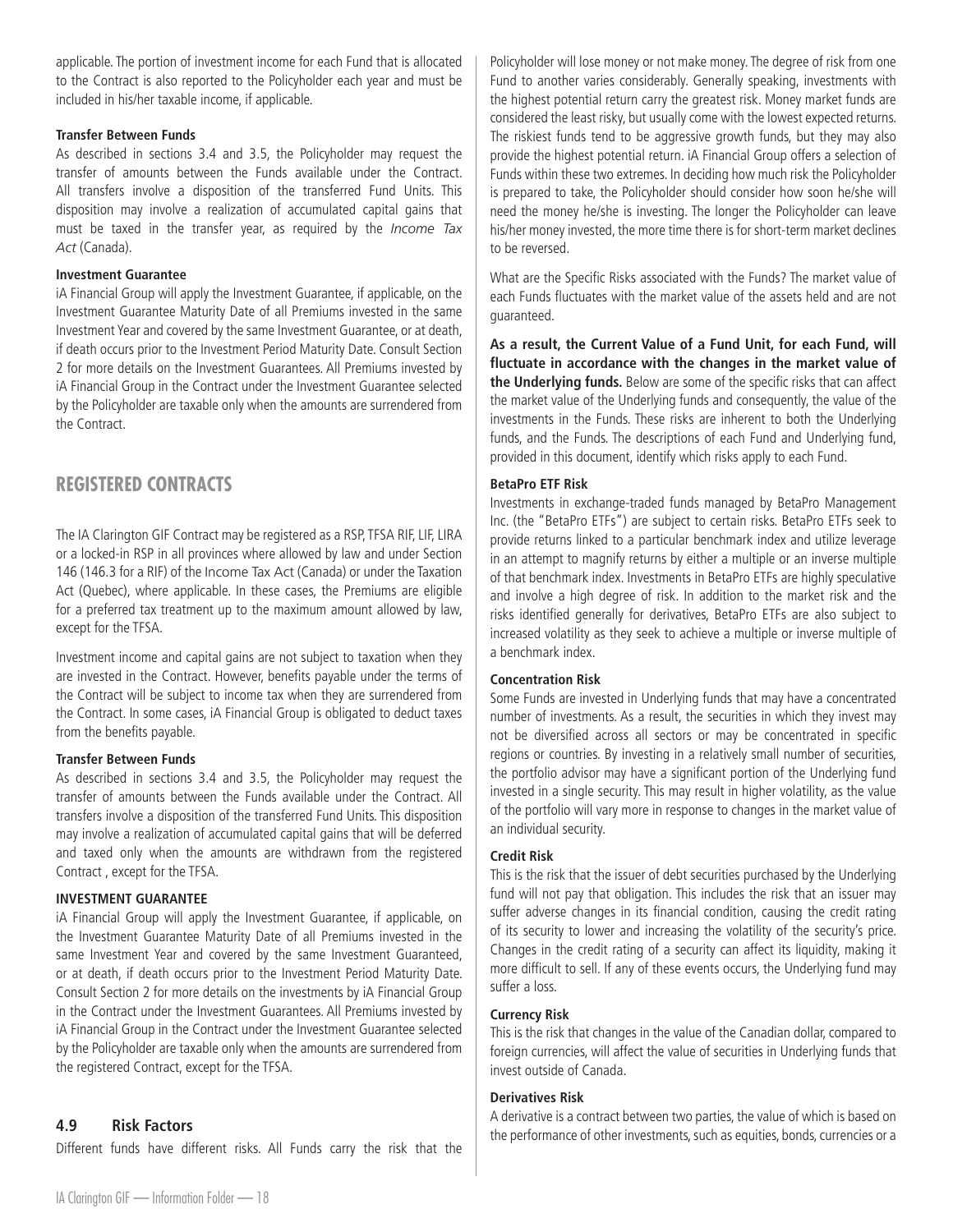market index. Derivatives may be traded in the over-the-counter market or on a stock exchange. A derivative is commonly a future or a forward contract or an option, but there are other types of derivative instruments as well. Futures or forward contracts are agreements to buy or sell a security, commodity or currency for a certain price on a certain future date.

Options give the buyer the right to buy or sell a security, commodity or currency for a certain price on a certain future date. Derivatives may be used to limit, or hedge against, losses that may occur because of an Underlying fund's investment in a security or exposure to a currency or market. This is called hedging. Derivatives may also be used to obtain exposure to financial markets, reduce transaction costs, create liquidity or increase the speed of portfolio transactions. These investments are made for non hedging purposes. The following risks are associated with using derivatives:

- the use of derivatives for hedging may not be effective;
- a derivative contract may not be obtained when desired by an Underlying fund because;
	- i) there may be a lack of parties wanting to buy or sell a derivative contract; or
	- ii) the exchanges on which some derivatives are traded may set daily trading limits on futures contracts, preventing the Underlying fund from closing a contract;
- the other party to the derivative contract may not be able to meet its obligations and may default;
- if an exchange halts trading in a certain stock option, an Underlying fund may not be able to close its position in that option;
- the cost of the derivative contract may increase;
- the price of a derivative may not accurately reflect the value of the underlying security or index; and
- the *Income Tax Act* (Canada), or its interpretation, may change in respect of the tax treatment of derivatives and a large percentage of the assets of the Underlying fund may be placed on deposit with one or more counter parties, which exposes the Underlying fund to the credit risk of those counter parties.

#### **Foreign Investment Risk**

There is a risk that investments in foreign companies outside Canada and the United States will be affected by world economic factors in addition to changes in the value of the Canadian dollar. In addition, information about foreign companies may not be as complete and may not be subject to the same accounting, auditing, financial reporting standards and practices and other disclosure requirements that apply in Canada and the United States. Different financial, political, social and environmental factors can significantly affect the value of an Underlying fund's investment. Foreign markets may be volatile or lack liquidity, which may cause fund prices to fluctuate more than if the Underlying fund limited its investments to Canadian and United States securities. The costs of buying, selling and holding securities in foreign markets may be higher than those involved in domestic transactions.

#### **Government Securities Risk**

Some government agency securities may be subject to varying degrees of credit risk, particularly those not backed by the full faith and credit of the government. All government securities may be subject to price declines due to changing interest rates.

#### **Income Trust Risk**

Income trusts generally hold securities in, or are entitled to receive royalties from, an underlying active business. To the extent that an underlying business

is susceptible to industry risks, interest rate fluctuations, commodity prices and other economic factors, investment returns from an income trust may be similarly affected. Although their returns are neither fixed nor guaranteed, income trusts are structured in part to provide a constant stream of income to investors. As a result, an investment in an income trust may be subject to interest rate risk. There is also a risk that where claims against an income trust are not satisfied by that trust, investors in that trust could be held liable for any outstanding obligations.

#### **Interest Rate Risk**

An Underlying fund that invests partially or completely in income trusts, bonds or other fixed income securities is affected most by changes in interest rates. If interest rates increase, the value of the income trust, bond or other fixed income security purchased tends to fall.

#### **Large Transaction Risk**

Securities of an Underlying fund may be purchased by another Underlying fund, or by a third party investor. This could result in large investments in an Underlying fund. Any significant transaction made by a large investor could significantly impact an Underlying fund's cash flow. If the investor buys large amounts of securities of an Underlying fund, the Underlying fund could temporarily have a high cash balance. Conversely, if the investor redeems large amounts of securities of an Underlying fund, the Underlying fund may be required to fund the redemption by selling securities from its portfolio at an inopportune time. This could include selling investments in a market cycle downturn when many investments have declined in value or at any other time when a particular investment may have to be sold below its anticipated worth. This can have a negative impact on the performance of the Underlying fund.

## **Liquidity Risk**

Some companies are not well known, they have few securities outstanding or can be significantly affected by political and economic events. If these companies have only a few securities outstanding, a sale or purchase of a small number of securities may have a greater impact on the price of the securities. Securities issued by these companies may be difficult to buy or sell and the value of an Underlying funds that buy these securities may experience volatility.

#### **Market Risk**

This is the risk that the market value of an Underlying fund's investments will rise or fall based on overall stock market conditions rather than each company's performance. The value of the market can vary with changes in the general economic and financial conditions. Political, social and environmental factors can also significantly affect the value of any investment.

#### **Repurchase and Reverse Repurchase Transactions and Securities Lending Risk**

Some of the Underlying funds may enter into repurchase and reverse repurchase transactions and/or securities lending agreements.

A repurchase transaction is where an Underlying fund sells portfolio securities that it owns to a third party for cash and simultaneously agrees to buy back the securities at a later date at a specified price using the cash received by the fund from the third party. While the Underlying fund retains its exposure to changes in the value of the portfolio securities, it also earns fees for participating in the repurchase transaction. A reverse repurchase transaction is where an Underlying fund purchases securities from a third party and simultaneously agrees to sell the securities back to the third party at a later date at a specified price. The difference between the Underlying fund's purchase price for the securities and the resale price provides the Underlying fund with additional income. A security lending agreement is similar to a repurchase agreement except that instead of selling the securities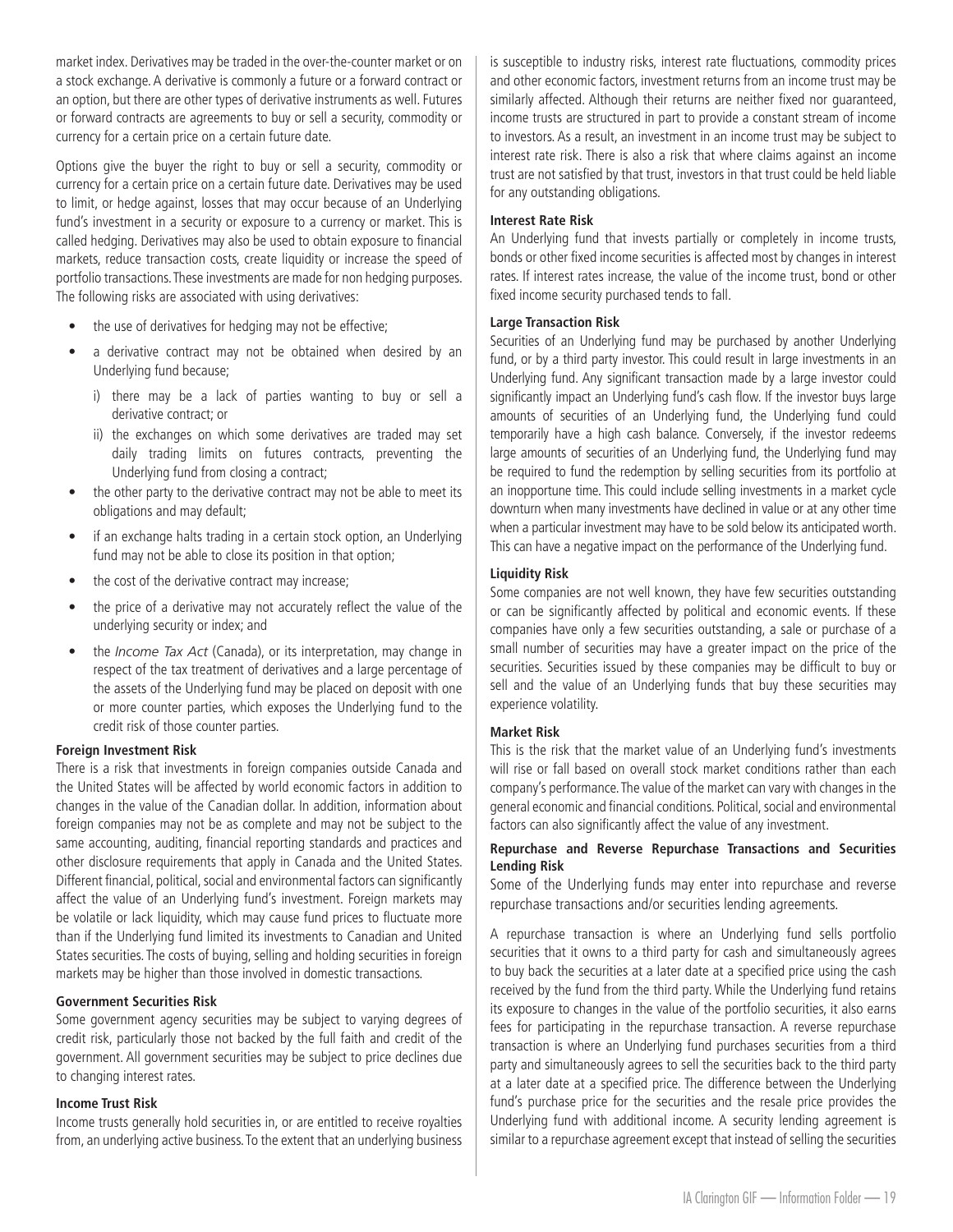<span id="page-20-0"></span>and agreeing to buy them back later, the Underlying fund lends the securities for a fee and can demand the return of the securities at any time. While the securities are on loan, the borrower provides the Underlying fund with collateral consisting of cash and/or securities.

The risks associated with these types of transactions arise if the other party to the agreement defaults or goes bankrupt and the Underlying fund experiences losses or delays in recovering its investment. In a repurchase or securities lending transaction, the Underlying fund could incur a loss if the value of the securities sold or loaned has increased in value relative to the value of the cash or collateral held by the fund. In the case of a reverse repurchase transaction, the Underlying fund could incur a loss if the value of the securities purchased by the fund decreases in value relative to the value of the collateral held by the Underlying fund. To minimize these risks, an Underlying fund will not enter into these types of transactions unless it is, at a minimum, fully collateralized by liquid securities with a value of at least 102% of the market value of the securities sold, purchased or loaned, as the case may be. An Underlying fund will not enter into a repurchase or securities lending agreement if, immediately thereafter, the aggregate market value of all securities loaned by the fund and not yet returned to it or sold by the fund and not yet repurchased would exceed 50% of the total assets of the fund, exclusive of cash held by the Underlying fund. To minimize the risk of loss to the Underlying fund, these transactions will only be entered into with parties that have adequate resources and financial strength to meet their obligations under the agreement.

#### **Sector Risk**

This is the risk that changes in a particular industrial, commercial or service sector will affect an Underlying fund's investments that are heavily concentrated in that sector.

#### **Series Risk**

Most of the Underlying funds are available in more than one series of units. Each series has its own fees and expenses, which the Underlying fund tracks separately. If, for any reason, an Underlying fund cannot pay the expenses of one series using its proportionate share of the Underlying fund's assets, the Underlying fund will be required to pay those expenses out of the other series' proportionate share of the assets. This could lower the investment return of the other series.

#### **Small Cap Risk**

Since the value of small capitalization ("small cap") companies tend to be less stable than those of large capitalization ("large cap") companies, funds that invest in small-cap companies are more likely to be exposed to volatility.

One or more of the above-mentioned risks may influence the Current Value of a Fund's Units and make the returns more volatile.

#### **4.10 Use of Derivatives and Loans by the Funds**

The Funds and Underlying funds may use derivatives in order to reach their investment objectives. Derivatives used for this purpose may include options, futures contracts, over-the-counter forward contracts or swaps. Purchased derivatives comply with the limits and restrictions as provided under applicable legislation. Loans are only permitted temporarily for the purpose of accommodating Unit surrender requests while effecting an orderly liquidation of portfolio securities. Loans must not exceed 5% of the market value of the assets of the particular Fund at the time of such transaction.

# **4.11 Interest of Management and Other Entities in Material Transactions**

Any transaction carried out in the 3 years preceding the distribution of this Information Folder or any transaction considered by a director, a member of management, or one of iA Financial Group's subsidiaries or affiliated companies will not have any material negative impact on the Funds.

# **4.12 Material Contracts**

No contract involving the Funds that can reasonably be deemed material by the Policyholders, or that may have an impact on the Funds available, has been concluded by iA Financial Group or any of its subsidiaries in the last 3 years.

# **4.13 Other Material Facts**

No other material facts related to the Contracts and the Funds offered have been omitted under the previously outlined provisions.

# **5. INVESTMENT OBJECTIVES, MANAGEMENT OF THE FUNDS AND FUND FACTS**

The IA Clarington GIF Contracts currently offer the opportunity to invest in a full range of Funds. Professional management of the Funds is provided by the investment advisors listed on page 21.

Professional management is aimed at providing clients of iA Financial Group with all the advantages that arise from investing in Funds.

The assets allocated to the following Funds are invested in units of Underlying funds and are managed by experienced investment advisors who specialize in the management of similar Funds.

iA Financial Group reserves the right to change the investment advisor of the Fund at any time without changing the stated investment objectives of the Fund. Such changes to the investment advisor shall not require prior written notification to be sent to the Policyholder. The Current Value of a Fund Unit will be determined for any iA Financial Group Fund that invests in an Underlying fund. Investment advisors will follow iA Financial Group's investment policy with respect to a particular Fund.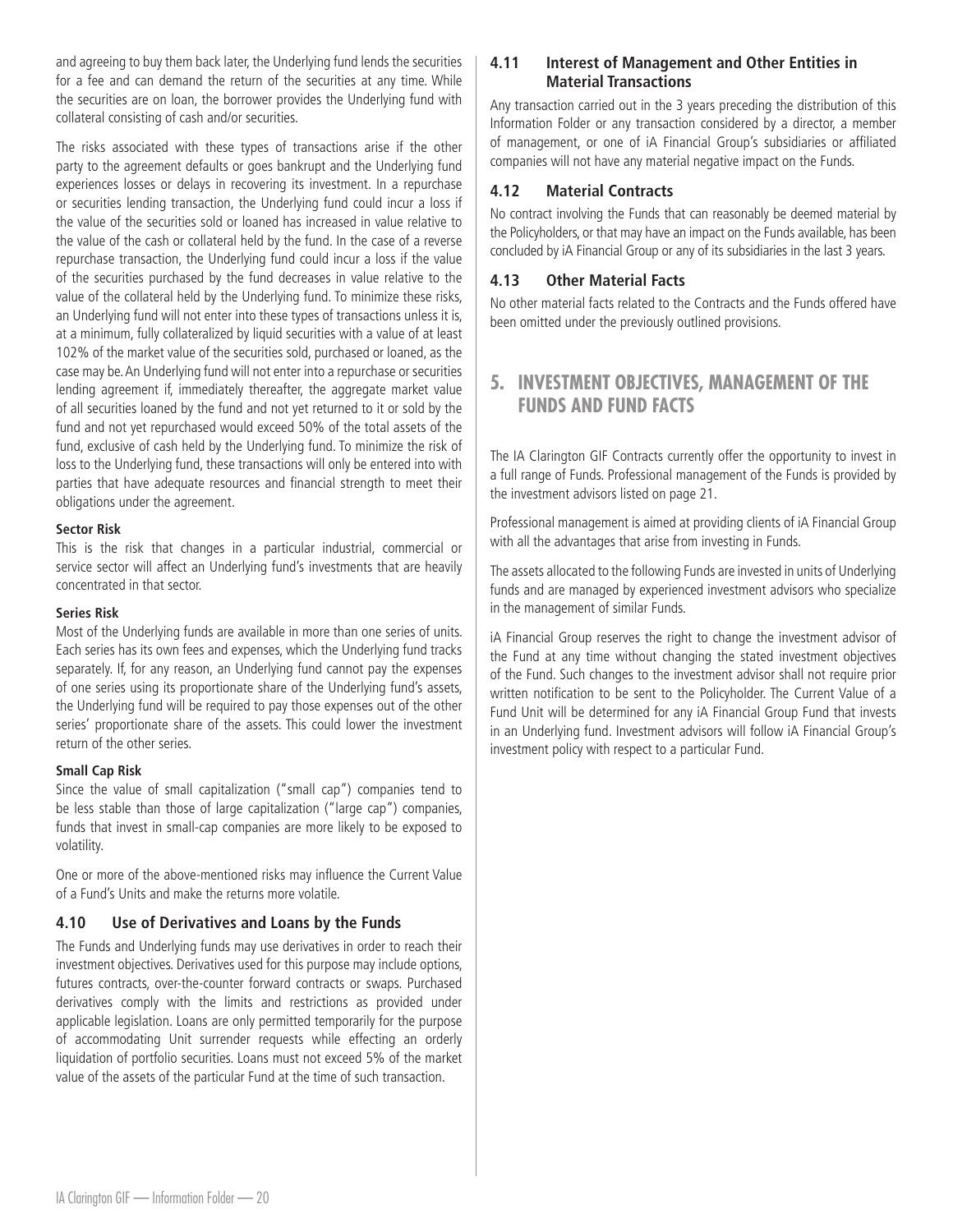The following are the fundamental investment objectives, investment strategy and risk factors associated with the Funds offered by iA Financial Group.

| <b>IA Clarington GIFs</b>                      | <b>Investment Advisor's Address</b>                                                                                 |
|------------------------------------------------|---------------------------------------------------------------------------------------------------------------------|
| IA Clarington Money Market GIF                 | iA Investment Management<br>1080 Grand Allée West<br>PO Box 1907, Station Terminus<br>Quebec City, QC G1K 7M3       |
| IA Clarington Bond GIF                         | iA Investment Management<br>1080 Grand Allée West<br>PO Box 1907, Station Terminus<br>Quebec City, QC G1K 7M3       |
| IA Clarington Core Plus Bond GIF               | Wellington Square<br>150 King Street West<br>Suite 2010, P.O. Box 5<br>Toronto (Ontario) M5H 1J9                    |
| IA Clarington Canadian Balanced GIF            | QV Investors Inc.<br>Livingston Place, South Tower<br>222, 3rd Avenue South West, Suite 1008<br>Calgary, AB T2P 0B8 |
| IA Clarington Strategic Income GIF             | IA Clarington Investments Inc.<br>522 University Avenue, Suite 700<br>Toronto, Ontario M5G 1Y7                      |
| IA Clarington Monthly Income Balanced GIF      | iA Investment Management<br>1080 Grand Allée West<br>PO Box 1907, Station Terminus<br>Quebec City, QC G1K 7M3       |
| IA Clarington Inhance Monthly Income SRI GIF   | Vancity Investment Management Ltd.<br>900 West Hastings Street, Suite 300<br>Vancouver, British Columbia V6C 1E5    |
| IA Clarington Strategic Equity Income GIF      | IA Clarington Investments Inc.<br>522 University Avenue, Suite 700<br>Toronto, Ontario M5G 1Y7                      |
| IA Clarington Dividend Growth GIF              | iA Investment Management<br>1080 Grand Allée West<br>PO Box 1907, Station Terminus<br>Quebec City, QC G1K 7M3       |
| IA Clarington Canadian Conservative Equity GIF | IA Investment Management<br>1080 Grande Allée West<br>PO Box 1907, Station Terminus<br>Quebec City, QC G1K 7M3      |
| IA Clarington Canadian Small Cap GIF           | QV Investors Inc.<br>Livingston Place, South Tower<br>222, 3rd Avenue South West, Suite 1008<br>Calgary, AB T2P 0B4 |
| IA Clarington U.S. Dividend Growth GIF         | iA Investment Management<br>1080 Grand Allée West<br>PO Box 1907, Station Terminus<br>Quebec City, QC G1K 7M3       |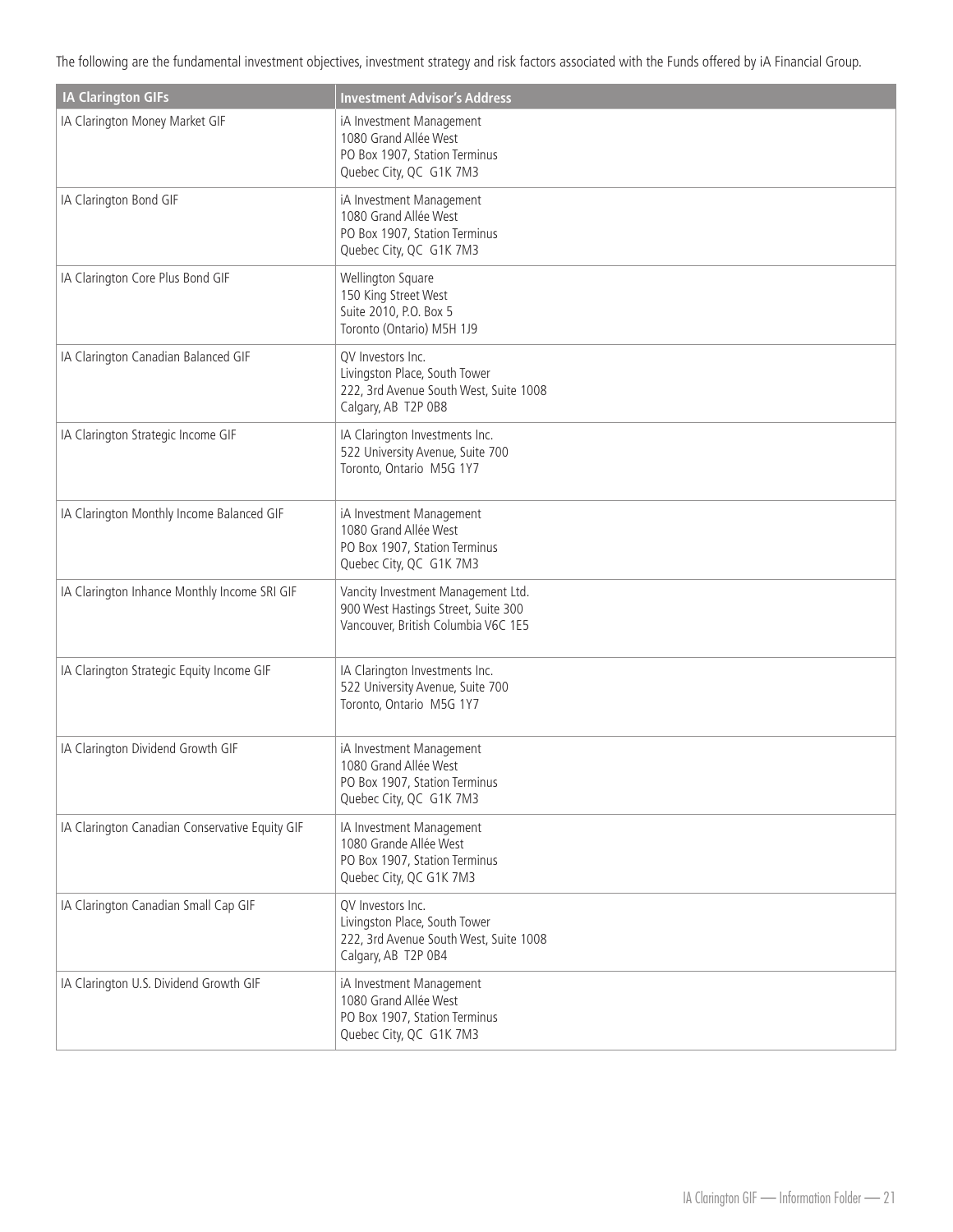| <b>IA Clarington GIFs</b>                               | <b>Investment Advisor's Address</b>                                                                                 |
|---------------------------------------------------------|---------------------------------------------------------------------------------------------------------------------|
| IA Clarington Global Equity GIF                         | OV Investors Inc.<br>Livingston Place, South Tower<br>222, 3rd Avenue South West, Suite 1008<br>Calgary, AB T2P 0B8 |
| IA Clarington Global Value GIF                          | iA Investment Management<br>1080 Grand Allée West<br>PO Box 1907, Station Terminus<br>Quebec City, QC G1K 7M3       |
| IA Clarington Loomis Global Equity<br>Opportunities GIF | Loomis, Sayles & Company<br>One Financial Center<br>655 Atlantic Ave<br>Boston MA 02111                             |
| IA Clarington Distinction Conservative Portfolio GIF    | iA Investment Management<br>1080 Grand Allée West<br>PO Box 1907, Station Terminus<br>Quebec City, QC G1K 7M3       |
| IA Clarington Distinction Balanced Portfolio GIF        | iA Investment Management<br>1080 Grand Allée West<br>PO Box 1907, Station Terminus<br>Quebec City, QC G1K 7M3       |
| IA Clarington Distinction Growth Portfolio GIF          | iA Investment Management<br>1080 Grand Allée West<br>PO Box 1907, Station Terminus<br>Quebec City, QC G1K 7M3       |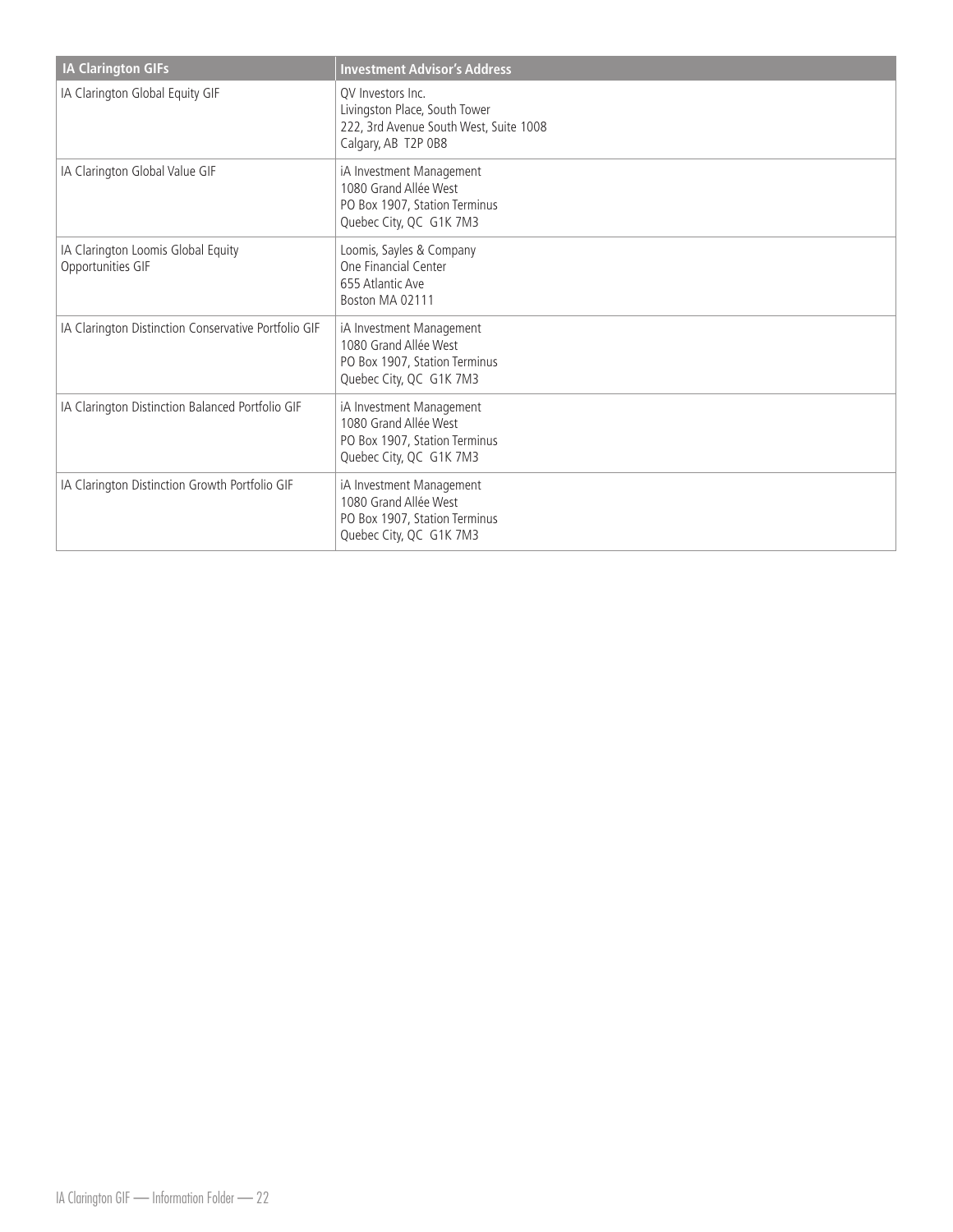# <span id="page-23-0"></span>IA CLARINGTON MONEY MARKET GIF

#### **Investment Objectives**

Aims to obtain as high a level of current interest income as is consistent with the protection of capital liquidity.

#### **Investment Strategy**

Units of the IA Clarington Money Market Fund, which selects money instrument that offer good relative value and invests in a number of different issuers, and adjusts the Underlying fund's weighted average term to maturity in anticipation of interest rate changes.

## IA CLARINGTON BOND GIF

#### **Investment Objectives**

Aims to generate a high total rate of return through a combination of interest income and enhancement of capital consistent with safety of capital.

#### **Investment Strategy**

Units of the IA Clarington Bond Fund, which invests primarily in highquality fixed income securities having a maturity of not less than one year; such debt obligations will consist of bonds, debentures, notes and other obligations, whether secured or unsecured, convertible or not, issued or guaranteed primarily by the Government of Canada or any province or territory of Canada, or any agency thereof. May also invest in warrants or rights to subscribe for any of the above mentioned securities, term deposits with banks or other financial institutions or any other obligations or financial instruments having characteristics similar to the above described securities and selects securities and maturity based on fundamental economic analysis, examining economic growth, inflation and the fiscal and monetary policy in Canada.

# IA CLARINGTON CORE PLUS BOND GIF

#### **Investment Objectives**

Provides income and the potential for long term capital growth, while preserving capital and mitigating the effects of interest rate fluctuations, by investing primarily in fixed income securities including government bonds, investment grade bonds and high-yield bonds, as well as other income producing securities such as asset-backed securities and senior floating rate loans.

#### **Investment Strategy**

Invests in units of the IA Clarington Core Plus Bond Fund, which will invest primarily in fixed income securities of North American companies including government bonds, investment grade bonds, high yield bonds, asset backed securities and senior loans and other income producing securities, such that the overall weighted average credit rating of the Fund's portfolio is "BBB-" or higher.

# IA CLARINGTON CANADIAN BALANCED GIF

# **Investment Objectives**

Seeks to achieve capital appreciation and income with a focus on preserving the value of the original capital by investing primarily in a portfolio of Canadian equity and fixed income investments.

#### **Investment Strategy**

Units of the IA Clarington Canadian Balanced Fund, which normally invests approximately 40% to 60% of assets in equity securities and the balance in fixed income and money market securities and follows a fundamental, bottom-up and value based process in equity selection to achieve growth, may invest in fixed income securities to counter the volatility of equities using a top-down portfolio approach and a blend of credit and duration styles. The Fund may also invest in foreign securities.

#### IA CLARINGTON STRATEGIC INCOME GIF

#### **Investment Objectives**

To provide a consistent stream of income and capital appreciation by investing primarily in Canadian equity and fixed-income investments.

#### **Investment Strategy**

Units of the IA Clarington Strategic Income Fund, in which the portfolio manager may generally invest up to 49% in foreign securities and up to 70% in either equity or fixed-income securities. The allocation between equity and fixed-income securities will be determined based on general market or economic conditions.

## IA CLARINGTON MONTHLY INCOME BALANCED GIF

#### **Investment Objectives**

Aims to provide a consistent stream of income and the potential for capital growth by investing in fixed income and equity securities.

#### **Investment Strategy**

The Fund invests in short-term and long-term debt obligations of Canadian and foreign issuers and invests in equity securities of high quality Canadian and foreign issuers, including income trusts, and adjusts the percentage invested in each asset class based on changes in the market outlook for each asset class, taking into consideration an examination of economic indicators like growth, inflation and monetary policy to provide a framework for selecting appropriate securities.

#### IA CLARINGTON INHANCE MONTHLY INCOME SRI GIF

#### **Investment Objectives**

Aims to provide a reasonably consistent level of monthly income by investing primarily in fixed income and high yield equity securities of Canadian issuers which meet the manager's socially responsible investment principles.

#### **Investment Strategy**

Invests in a diversified selection of Canadian issued money market instruments, government and corporate bonds, mortgage-backed securities, preferred shares, income or royalty trusts of primarily non-resource issuers, and primarily dividend paying, higher yielding common shares in accordance with the SRI principles established by the manager.

#### IA CLARINGTON STRATEGIC EQUITY INCOME GIF

#### **Investment Objectives**

Aims to generate regular dividend and interest income and moderate longterm capital growth.

#### **Investment Strategy**

Units of the IA Clarington Strategic Equity Income Fund, which invests primarily in high quality dividend-paying common and preferred shares of Canadian and foreign corporations, income trust units and/or fixed income securities of Canadian and U.S. issuers. The investment advisor employs a rigorous bottom-up strategy with a 12 to 18 month strategic outlook on the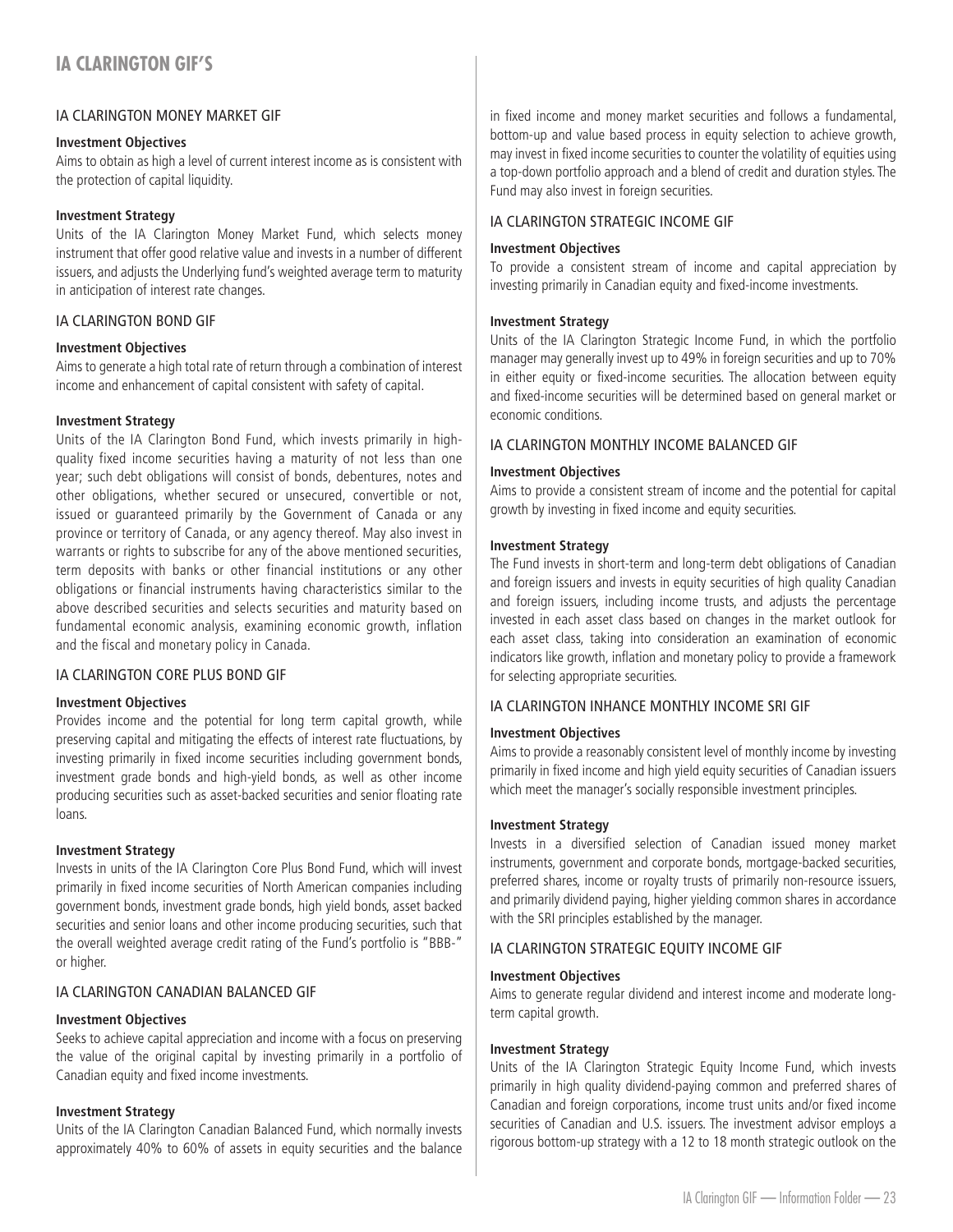markets with a view to invest in income producing equities demonstrating strong fundamentals. The underlying fund may invest up to 49% of its assets in foreign securities.

# IA CLARINGTON DIVIDEND GROWTH GIF

#### **Investment Objectives**

Achieve a consistent level of dividend income with some moderate capital appreciation.

#### **Investment Strategy**

Units of the IA Clarington Dividend Growth Class, which invests primarily in common stocks of Canadian large capitalization companies which pay dividends. The underlying fund may also invest in other income generating securities, including income trusts and preferred stocks.

## IA CLARINGTON CANADIAN CONSERVATIVE EQUITY GIF

#### **Investment Objectives**

Seeks to achieve long-term capital growth and maintain value by investing primarily in equity securities of Canadian companies.

#### **Investment Strategy**

Units of the IA Clarington Canadian Conservative Equity Fund, which invests primarily in equity securities of Canadian companies.

The underlying fund may also invest in other income generating securities including income trusts and preferred stocks.

#### IA CLARINGTON CANADIAN SMALL CAP GIF

#### **Investment Objectives**

Maximizes long term growth of capital by investing primarily in equity securities of small cap Canadian companies.

#### **Investment Strategy**

Units of the IA Clarington Canadian Small Cap Fund, which invests primarily in equities of Canadian smaller capitalization companies (generally to a maximum weighted average market capitalization of approximately \$2.5 billion). The underlying fund may also invest un foreign equity securities.

#### IA CLARINGTON U.S. DIVIDEND GROWTH GIF

#### **Investment Objectives**

Invests in units of an underlying fund which provides high long-term capital appreciation by primarily investing in stocks of high performing U.S. companies. Mainly invests in equities of large capitalization companies.

#### **Investment Strategy**

Invests in units of the IA Clarington U.S. Dividend Growth Fund, which mainly invests in large U.S. capitalization equity securities companies with solid financial statements. The advisor selects the securities he anticipates will provide consistent growth in profits.

#### IA CLARINGTON GLOBAL EQUITY GIF

#### **Investment Objectives**

Aims to achieve a combination of income and long-term capital growth through investment in a portfolio consisting primarily of equity securities of businesses located around the world.

#### **Investment Strategy**

Units of the IA Clarington Global Equity Fund, which invests in a portfolio consisting primarily of equity securities of businesses located around the world that have current and anticipated dividend policies which the portfolio advisor believes are an indicator of long-term growth potential.

#### IA CLARINGTON GLOBAL VALUE GIF

#### **Investment Objectives**

Seeks to achieve superior long-term capital appreciation consistent with the protection of the Fund's capital.

#### **Investment Strategy**

Units of the IA Clarington Global Value Fund, which invests primarily in a diversified portfolio of equity securities of large capitalization international corporations that are considered leaders in their respective industries and offer strong growth prospects.

#### IA CLARINGTON LOOMIS GLOBAL EQUITY OPPORTUNITIES GIF

#### **Investment Objectives**

Seeks to achieve long term capital appreciation by investing primarily in equity securities of companies around the world.

#### **Investment Strategy**

Units of the IA Clarington Global Opportunities Fund, where the advisor selects investments of any market capitalization from many different industries and countries to enhance returns and reduce risks with an emphasis on undervalued companies through fundamental, bottom-up research. The portfolio typically holds those companies for three or four years.

#### IA CLARINGTON DISTINCTION CONSERVATIVE PORTFOLIO GIF

#### **Investment Objectives**

Aims to generate interest and dividend income with the potential for capital appreciation by mainly investing in a diversified portfolio of mutual funds with an emphasis toward Canadian income, balanced and growth funds. The portfolio will also invest in global equity funds.

# **Investment Strategy**

Units of the Distinction Conservative Class, which allocates up to 100% of its assets among underlying mutual funds, continuously monitors its holdings and asset mix, rebalances its underlying assets and may invest in cash or other short-term money market instruments while seeking investment opportunities or for defensive purposes.

#### IA CLARINGTON DISTINCTION BALANCED PORTFOLIO GIF

#### **Investment Objectives**

Aims to generate interest and dividend income as well as capital appreciation by mainly investing in a diversified portfolio of mutual funds with an emphasis toward Canadian balanced, Canadian equity growth and specialty growth funds. The portfolio will also invest in global equity funds.

#### **Investment Strategy**

Units of the Distinction Balanced Class, which allocates up to 100% of its assets among underlying mutual funds, continuously monitors its holdings and asset mix, rebalances its underlying assets and may invest in cash or other short-term money market instruments while seeking investment opportunities or for defensive purposes.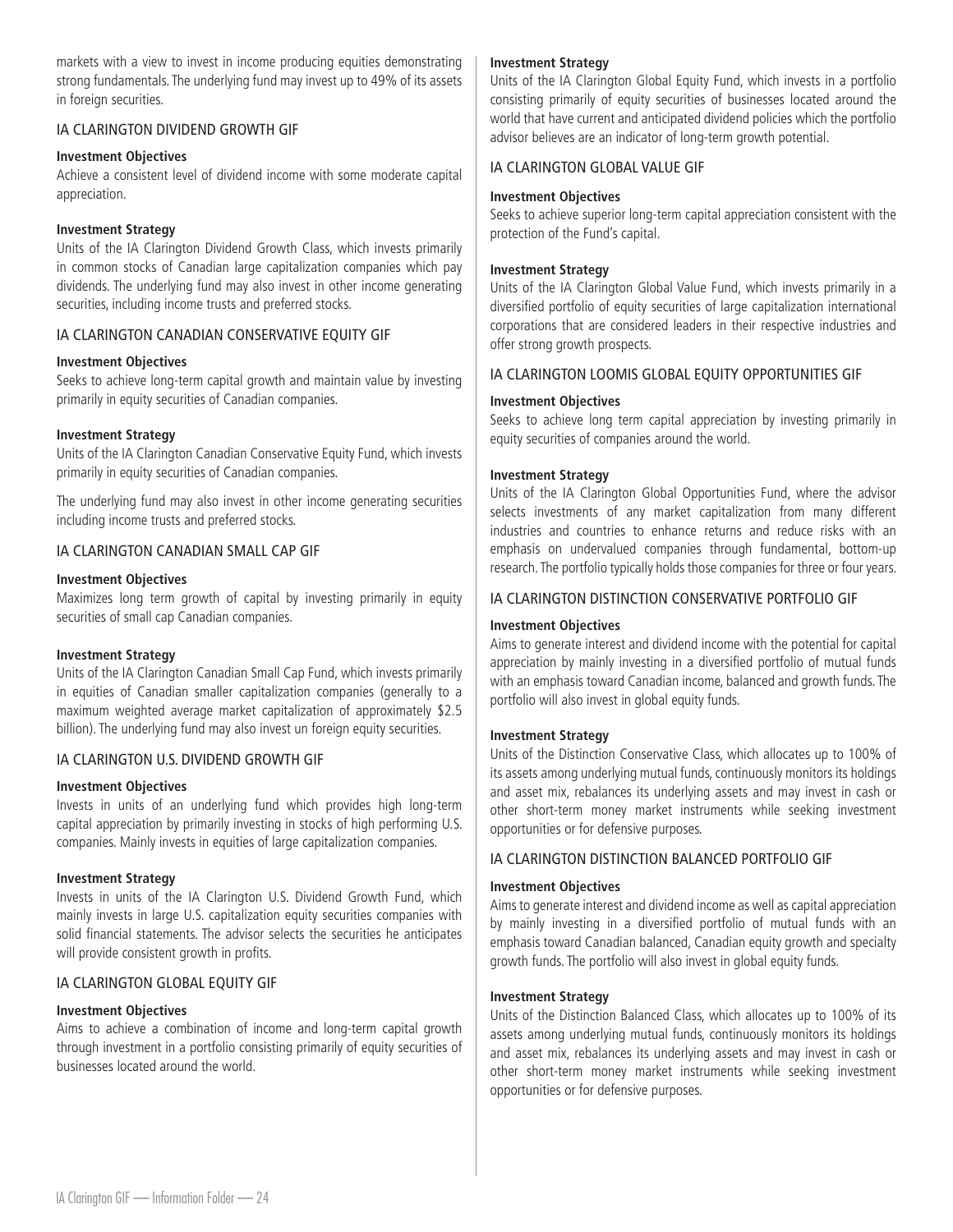# IA CLARINGTON DISTINCTION GROWTH PORTFOLIO GIF

#### **Investment Objectives**

Aims to generate primarily capital appreciation, with some exposure to income funds for diversification by mainly investing in a diversified portfolio of mutual funds with an emphasis toward Canadian and global equity funds, as well as specialty funds.

#### **Investment Strategy**

Units of the Distinction Growth Class, which allocates up to 100% of its assets among underlying mutual funds, continuously monitors its holdings and asset mix, rebalances its underlying assets and may invest in cash or other short-term money market instruments while seeking investment opportunities or for defensive purposes.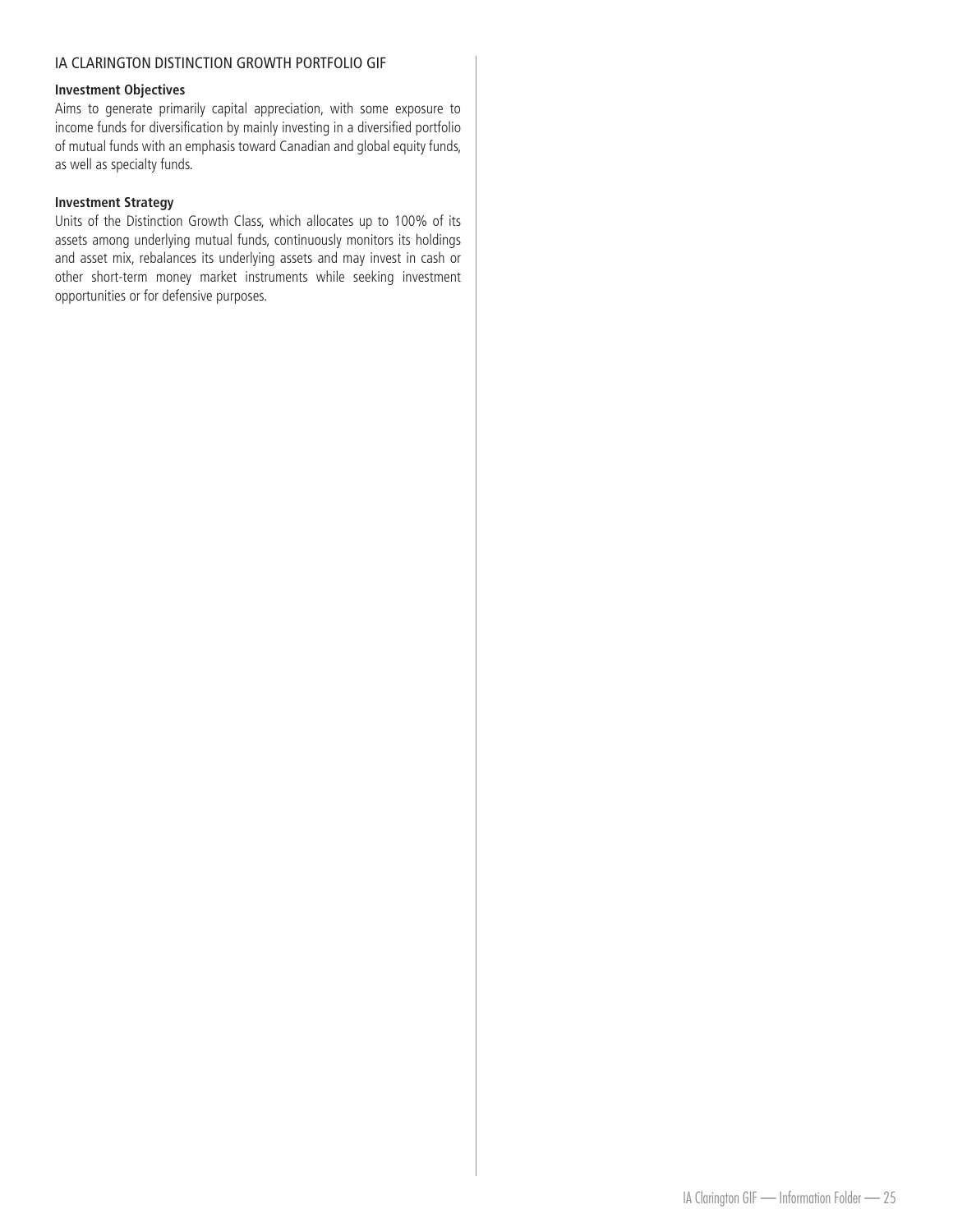<span id="page-26-0"></span>**All risk factors are explained in detail in sections 4.9 and 4.10 of this Information Folder. More information about the investment policy and restrictions of each Fund can be found in the audited annual financial statements and semi-annual financial statements (see sections 4.6 and 8). iA Financial Group reserves the right to modify and /or change the investment policy of the investment fund at any time to better meet the stated investment objectives of the Fund. Such changes to investment policy shall not require prior written notification to be sent to the Policyholder. The detailed description and restrictions, and the investment policy of any Underlying fund in which the assets allocated to a Fund are invested are available upon request.**

**The investment objectives of an Underlying fund cannot be modified unless approved by all the unit holders of that Underlying fund. If the unit holders of an Underlying fund in which the assets allocated to a Fund is invested consent to the modification of the objectives of this Underlying fund, iA Financial Group will advise the Policyholders affected by this change.**

# **6. FUNDAMENTAL CHANGES**

iA Financial Group must notify the Policyholder in writing at least sixty (60) days before making a fundamental change to the Funds. This written notice will advise the Policyholder what change will be made and when it will become effective. A fundamental change includes an increase in the management fee charged against the assets of a Fund, a change in the fundamental investment objectives of a Fund, a decrease in the frequency with which units of a Fund are valued and/or an increase in the insurance fees limit specified under Section 4.3.

With respect to an increase in the management fee, if the assets allocated to one of iA Financial Group's Funds are invested in an Underlying fund, an increase in the management fee for the Underlying fund that translates into an increase in the management fee for iA Financial Group's Fund, will be deemed to be a fundamental change.

The fundamental change notice gives the Policyholder the right to: (i) transfer the Premiums invested in the Fund that is subject to the fundamental change, to a similar Fund offered by iA Financial Group that is not subject to the fundamental change, without incurring any deferred sales charges or similar fees, and without affecting the Policyholder's other rights or obligations under the Contract; or, (ii) if iA Financial Group does not offer a similar Fund, surrender the Premiums invested in the Fund without incurring any deferred sales charges or similar fees. The Policyholder's election must be received by iA Financial Group at least five (5) days prior to the expiry of the notice period required for a fundamental change. The notice will be sent by regular mail to the Policyholder's last known address as shown in iA Financial Group's records.

For the purpose of applying this provision, a similar Fund means a Fund that has similar fundamental investment objectives to the original Fund, is in the same Fund category (in accordance with the Fund categories published in a financial publication with broad distribution) and has the same or lower management fee and insurance fees than the management fee and insurance fees of the Fund in effect at the time the notice is given.

During the notice period, iA Financial Group may provide that the Policyholder shall not be permitted to invest into the Fund subject to the fundamental change, unless the Policyholder agrees to waive the right to surrender without charges.

# **7. RESCISSION RIGHT**

The Policyholder has the right to cancel this Contract within 2 business days of the earlier of

- the date the Policyholder receives confirmation; or
- 5 business days after the confirmation is mailed.

Policyholder may also change his/her mind about subsequent transactions made under this Contract within 2 business days of the earlier of

- the date the Policyholder receives confirmation; or
- 5 business days after the confirmation is mailed.

The right to cancel only applies to the transaction. Policyholder has to tell iA Financial Group in writing, by email, fax or letter, that he/she wants to cancel. The amount returned will be the lesser of:

- the value of the Premium invested; or
- the value of the investment on the valuation day following the day iA Financial Group received the request to cancel.

**The amount returned only applies to the specific transaction and will include a refund of any sales charges paid.** 

# **8. INVESTMENT FUNDS' AUDITED FINANCIAL STATEMENTS**

The audited annual financial statements and unaudited semi-annual financial statements for the Funds are available on iA Financial Group website at www.iaclarington.com. To obtain a paper version of these documents, the Policyholder should send a written request to the following address:

iA Financial Group

c/o IA Clarington Investments Inc. 522 University Avenue, suite 700, Toronto, ON M5G 1Y7

Industrial Alliance Insurance and Financial Services Inc. is incorporated under *An Act respecting Insurance* (Quebec).

Auditors: Deloitte LLP 801 Grande Allée West, Suite 350 Quebec City, QC G1S 4Z4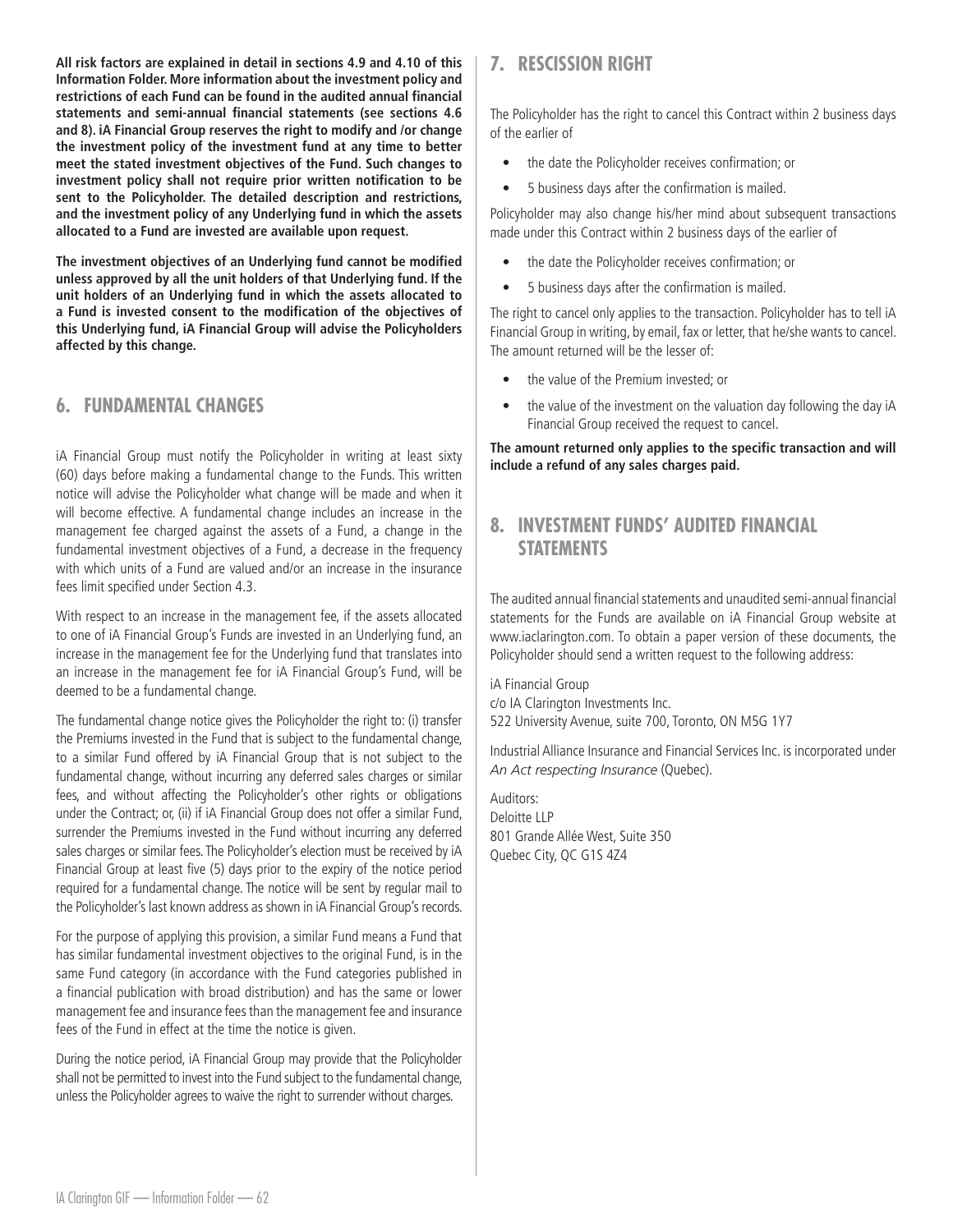# <span id="page-27-0"></span>**NON-REGISTERED OR REGISTERED INDIVIDUAL VARIABLE ANNUITY CONTRACT PROVISIONS**

**Any Amount that is Allocated to a Segregated Fund is Invested at the Risk of the Policyholder and may Increase or Decrease in Value.**

**This Policy contains a provision removing or restricting the right of the insured to designate persons to whom or for whose benefit insurance money is to be payable.**

# **DEFINITIONS**

# **Anniversary Date**

The Anniversary Date is measured from the Initial Investment Date for each Investment Guarantee. It occurs every year on the annual anniversary of the Initial Investment Date for each Investment Guarantee.

## **Annuitant**

The Annuitant is the person on whose life the guarantees and annuity payments under this Contract are based and on whose death the death benefit is payable.

If the Contract is registered as a retirement savings plan ("RSP") or a retirement income fund ("RIF"), the term "Annuitant" is defined in Section 146 and 146.3 of the *Income Tax Act* (Canada).

If the Contract is registered as a Tax-Free Savings Account (hereinafter referred to as a "TFSA" under the *Income Tax Act* (Canada), the Annuitant must be the Policyholder under the Contract and is referred to as the holder as defined in subsection 146.2(1) of the *Income Tax Act* (Canada).

# **Beneficiary(ies)**

The Beneficiary is the person who shall receive the death benefit upon the death of the Annuitant. The Policyholder may designate one or more Beneficiaries. If no Beneficiary survives the Annuitant or if none has been designated, the death benefit will be paid to the Policyholder or to his/her estate.

# **Current Value of a Fund Unit**

The Current Value of a Fund Unit is determined on a Valuation Date by dividing the market value of the assets allocated to the Fund by the number of Units of that Fund (also referred as "Current Value").

# **Effective Date of the Contract**

The date on which this Contract becomes effective. The Effective Date of the Contract will be the day on which the first Premium is received by iA Financial Group and iA Financial Group is otherwise satisfied that all other criteria required to establish the Contract have been met.

# **Distributor**

A Distributor is a corporation authorized to distribute and sell individual life insurance products to clients through duly licensed agents/representatives.

# **Deferred Sales Charge Option**

If the Policyholder selects this sales charge option (also referred as "DSC Option"), for the investment of a Premium, surrender fees, if applicable, will be deducted at the time of surrender of the Premium in accordance with the rates for the DSC Option under the "SALES CHARGE OPTIONS" section of this Contract.

# **Front-end Option**

If the Policyholder selects this sales charge option for the investment of a Premium, a sales charge is negotiated between the Policyholder and the Distributor and is paid by the Policyholder to the Distributor. This sales charge is negotiated in accordance with rates for this option under the "SALES CHARGE OPTIONS" section of this Contract.

# **Fund(s)**

The segregated fund(s) established by iA Financial Group and available for the investment of a Premium under this Contract (also called as "GIF(s)" or "IA Clarington GIF(s)" in this Contract).

## **Fund Facts**

The Fund Facts is a disclosure document in respect of the Contract which form part of the information folder related to the Contract. A Fund Facts is established for each Fund offered under the Contract.

## **Fund Unit(s)**

A notional measurement used by iA Financial Group to determine the value of this Contract and its benefits (also called "Unit" or "Units" in this Contract). Fund Units can be whole or fractional. Fund Units are a notional measurement only and a Policyholder does not acquire any ownership interests in them.

# **Guaranteed Minimum Value at Death**

If the Annuitant dies before the Investment Period Maturity Date, the Contract provides for a Guaranteed Minimum Value at Death, as specified under the terms of the "INVESTMENT GUARANTEES" section of this Contract.

# **Guaranteed Minimum Value at Maturity**

A variable minimum guaranteed value provided under this Contract as of the Investment Guarantee Maturity Date. The Guaranteed Minimum Value at Maturity is fully explained in the "INVESTMENT GUARANTEES" section of this Contract.

# **iA Financial Group**

Industrial Alliance Insurance and Financial Services Inc. and for the purpose of this Contract constitutes the "Insurer".

#### **Initial Investment Date**

This is the date on which a Premium or a portion of a Premium is invested into the Contract for the first time under a particular Investment Guarantee. Each Investment Guarantee will have an Initial Investment Date.

#### **Investment Guarantee(s)**

Three types of Investment Guarantees are offered pursuant to this Contract: Guarantee A, Guarantee B and Guarantee C. The Investment Guarantees are fully described in the "INVESTMENT GUARANTEES" section of this Contract.

#### **Investment Guarantee Maturity Date**

The date at which the Investment Guarantee is applicable. The Investment Guarantee Maturity Date is fully described in the "INVESTMENT GUARANTEES" section of this Contract.

#### **Investment Year**

The one year (twelve (12) months) starting with the Initial Investment Date and ending on the day of the Anniversary Date is the first Investment Year. Subsequent Investment Years start on the day following the Anniversary Date and end on the following Anniversary Date.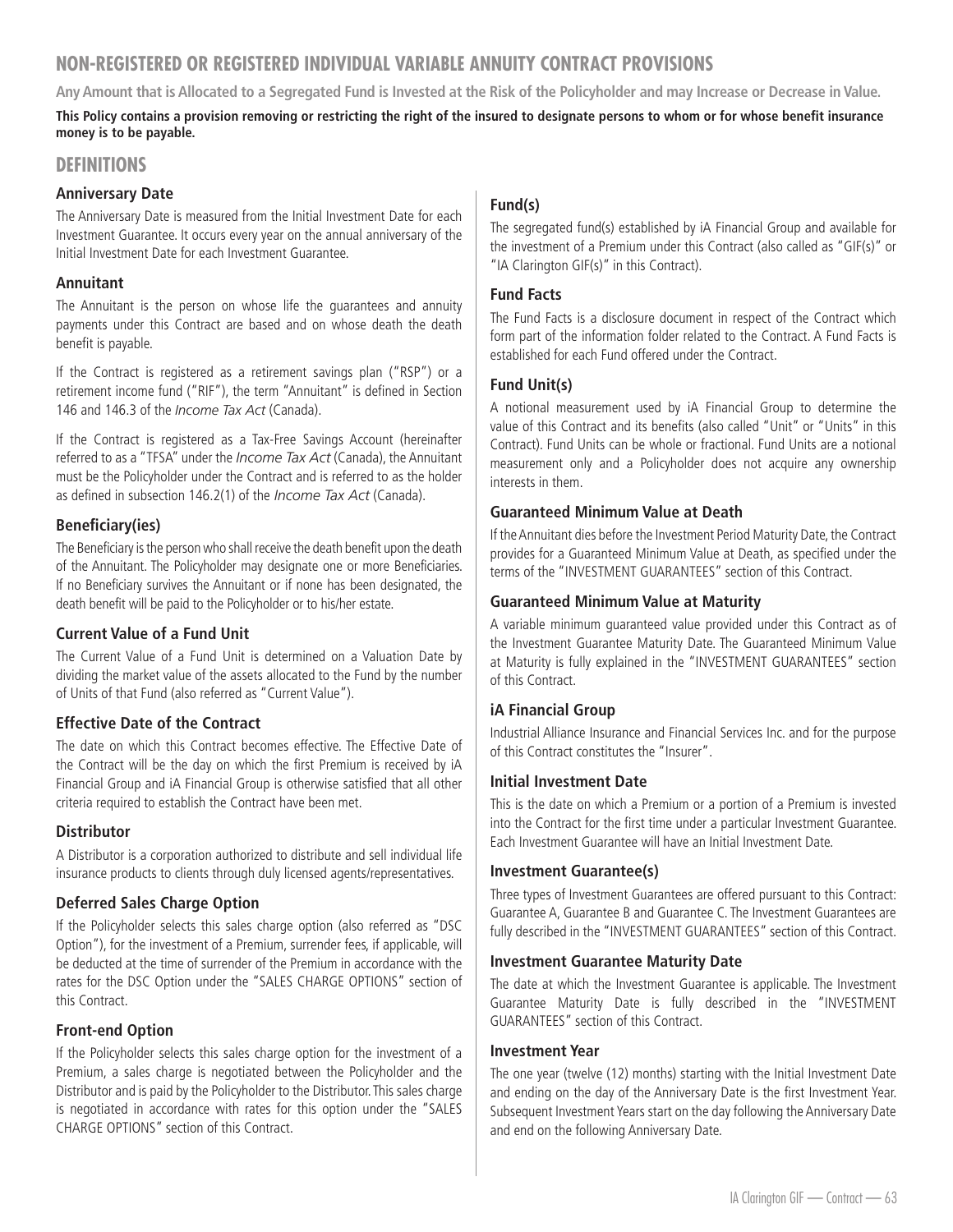# **Investment Period Maturity Date**

The Investment Period Maturity Date is the date as of which no further Premiums can be paid into this Contract. For non-registered Contracts, Contracts registered as a TFSA under the *Income Tax Act* (Canada) and Contracts registered as a RIF under the *Income Tax Act* (Canada), the Investment Period Maturity Date is December 31 of the year in which the Annuitant reaches the age of one hundred and ten (110) years. The Investment Period Maturity Date for Contract registered as an RSP is December 31 of the year in which the Annuitant reaches the age of seventy-one (71) years and the "AUTOMATIC CONVERSION" section of this Contract will then apply.

# **Market Value of the Contract**

The Market Value of the Contract on a Valuation Date is equal to the sum of the Current Value of all the Fund Units in each of the Funds credited to the Contract on that Valuation Date. If, at any time, the Market Value of the Contract is lower than the minimum balance determined by iA Financial Group at its discretion, iA Financial Group reserves the right to terminate the Contract and reimburse to the Policyholder the Market Value of the Contract less any applicable charges or fees.

#### **THE MARKET VALUE OF THE CONTRACT AND THE CURRENT VALUE OF EACH FUND'S UNITS ARE NOT GUARANTEED SINCE THESE VALUES FLUCTUATE WITH THE MARKET VALUE OF THE ASSETS ALLOCATED TO EACH FUND.**

# **Market Value of Fund Assets**

The market value of the assets allocated to a Fund on a Valuation Date is determined by calculating the total market value of all the underlying investments allocated to this Fund minus any fees and expenses applicable, such as management fees and operating expenses.

**THE MARKET VALUE OF EACH FUND ASSETS IS NOT GUARANTEED, BUT MAY FLUCTUATE WITH THE MARKET VALUE OF THE UNDERLYING INVESTMENT(S) ALLOCATED TO EACH FUND.**

# **Policyholder**

**The Policyholder is the individual or entity who is the holder of the rights under this Contract.** The Policyholder is entitled to the benefits conferred under this Contract, subject to its terms and conditions and applicable legislation, during the Annuitant's lifetime. For the purpose of this Contract, the Policyholder constitutes the "Insured".

# **Premium**

A Premium is the amount received by iA Financial Group for investment under the Contract.

The Policyholder may invest Premiums at any time before the Investment Period Maturity Date.

# **Valuation Date**

A business day on which the Toronto Stock Exchange is open for trading and on which a value is available for the Underlying fund(s) held by a particular Fund.

# **GENERAL PROVISIONS**

# **CONTRACT**

The Contract is made up of this Contract, some parts of the Fund Facts as specified in the "Funds and Fund Facts" Section of this Contract, the application for this Contract, and any endorsements or amendments to the Contract that have been duly approved by iA Financial Group. For the purpose of this Contract, the Contract constitutes the "Policy".

If the Contract is registered as a Retirement Savings Plan ("RSP"), a Locked-in Retirement Account ("LIRA"), a Retirement Income Fund ("RIF"), a Life Income Fund ("LIF") or a TFSA under the Income Tax Act or any other applicable legislation, the provisions of any RSP, LIRA, RIF, LIF and TFSA endorsements, as the case may be, form part of this Contract and will override any conflicting provisions of this Contract.

iA Financial Group may modify the Contract in order to respect the *Income Tax Act* (Canada).

The Information Folder, which provides a summary of this Contract and which appears on page 8 of this document, is not part of the Contract and must not be considered under any circumstances as a contractual document that binds the Policyholder and iA Financial Group.

# **NON-PARTICIPATING**

The Contract does not grant the Policyholder any right to participate in the profits or surplus realized by iA Financial Group.

# **CHANGE OF BENEFICIARY**

iA Financial Group will not be bound by any beneficiary change which has not been received by it before the death benefit is paid. iA Financial Group assumes no responsibility for the validity of a beneficiary designation or beneficiary change.

# **ASSIGNMENT**

No assignment of this Contract will bind iA Financial Group unless it is in writing and until the assignment is filed with iA Financial Group. iA Financial Group assumes no liability for the validity of an assignment. A registered Contract may not be assigned.

# **CURRENCY**

All amounts payable to or by iA Financial Group will be in legal currency of Canada.

# **TRANSACTION FEES**

A transaction fee of \$15 may be charged if a cheque or pre-authorized payment is not honoured on its first presentation. A transaction fee of \$35 may be charged for a transfer of the Contract in accordance with iA Financial Group's administrative policies then in force. At any time, iA Financial Group may modify these fees and additional fees may be added without prior notice.

If the Contract is registered as a RIF, iA Financial Group reserves the right to charge transaction fees for any modifications to the terms of income payments or for any other modification or transaction.

# **SURRENDER OF THE CONTRACT**

At any time before the Investment Period Maturity Date, the Contract may be surrendered in whole or in part according to the surrender rules governing the Funds and the terms and conditions of this Contract.

The surrender value of the Contract is the surrender value of the Premiums invested in the Funds in accordance with the "SURRENDER OF PREMIUMS INVESTED" section of this Contract.

If the Contract is registered as a RIF, at the end of each calendar year, iA Financial Group may automatically carry out a surrender, in whole or in part, in order to reach the minimum payment required by the *Income Tax Act* (Canada).

# **DEATH BENEFITS**

#### 1. Before Annuity Payments Begin

If the Annuitant dies before annuity payments begin, and iA Financial Group has received all required documentation to settle the death claim ("Proof of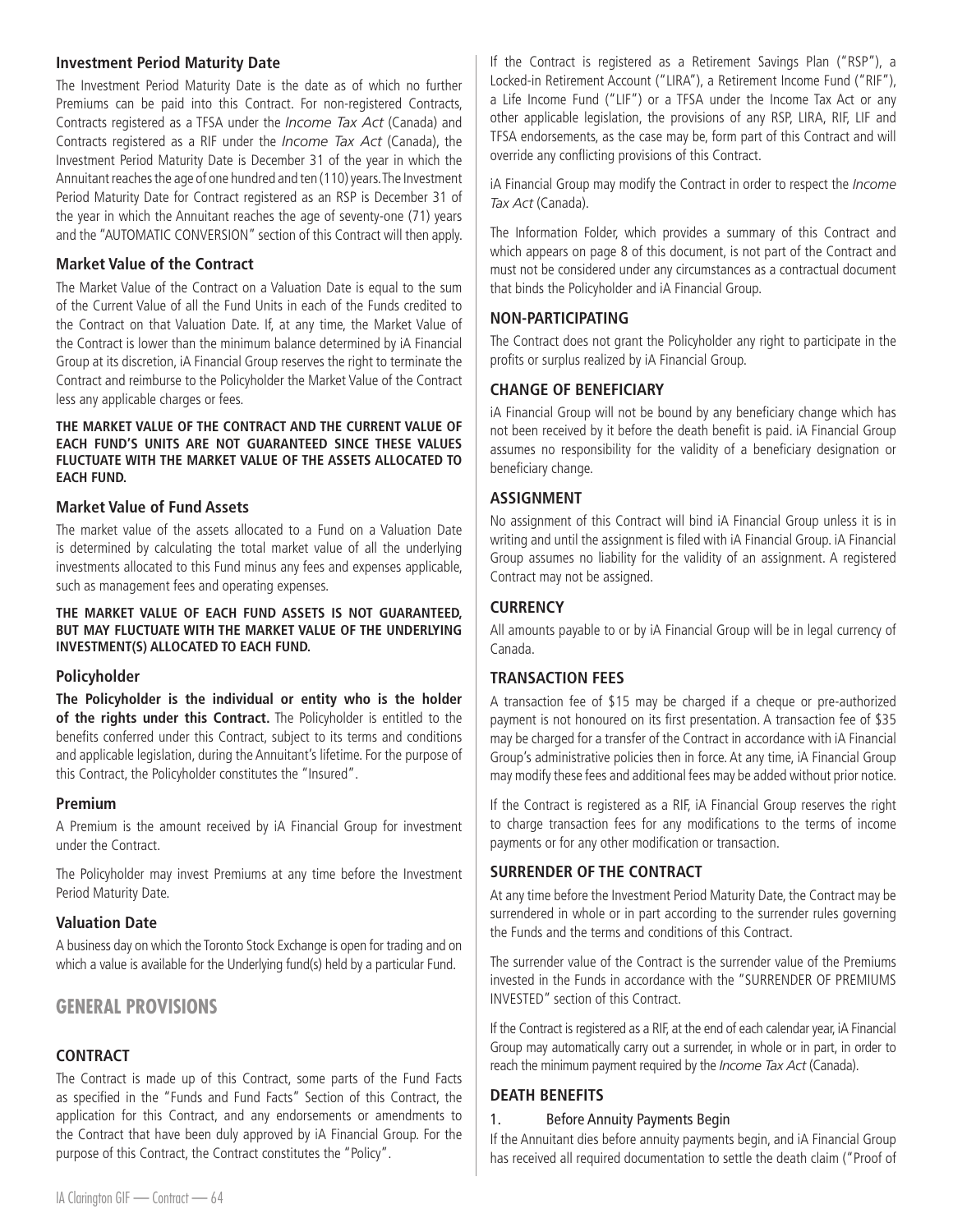Claim"), iA Financial Group pays the Beneficiary the higher of:

- the Market Value of the Contract. The Valuation Date upon which the Market Value of the Contract is determined for the purposes of this section will be the date on which iA Financial Group receives, to its satisfaction, the necessary Proof of Claim (the "Death Benefit Valuation Date"); or
- the Guaranteed Minimum Value at Death.

The Payment of the death benefit will discharge iA Financial Group of all of its obligations under this contract.

If however, the Annuitant's spouse was validly named as the Beneficiary under the Contract before the Annuitant's death, and the Contract is a registered as RIF or a LIF, the Beneficiary may elect to be the successor annuitant under the Contract. If the Beneficiary so elects, the Contract will continue and any investments in various Funds will remain in those Funds. In this case, if on the Death Benefit Valuation Date, the Market Value of the Contract is less than the Guaranteed Minimum Value at Death, iA Financial Group will credit the Contract with sufficient Fund Units in the IA Clarington Money Market GIF of the same Guarantee, Front-end Option at 0% commission, so that the adjusted Market Value of the Contract is equal to the Guaranteed Minimum Value at Death.

In addition, if the Beneficiary elects to become the successor annuitant and continues the Contract as described in this section:

- a) for the purpose of the application of the Investment Guarantees, the Market Value of the Contract (or, if any adjustment takes place under this section, the adjusted Market Value of the Contract), on the Death Benefit Valuation Date, will be deemed to be a new Premium invested in the Funds for the purposes of the "Reset of the Guaranteed Minimum Value at Death" subsection of this Contract;
- b) the successor annuitant's age will thereafter be used under the Contract to determine a new Investment Period Maturity Date; and
- c) a new Investment Guarantee Maturity Date for all investments in the Contract will be deemed to be elected and will be established on the earlier of :
- fifteen (15) years after the Death Benefit Valuation Date; or
- the new Investment Period Maturity Date based on the successor annuitant's age.

#### **THE MARKET VALUE OF THE CONTRACT IS NOT GUARANTEED SINCE IT VARIES ACCORDING TO FLUCTUATIONS OF THE ASSETS ALLOCATED TO EACH FUND.**

# 2. After Annuity Payments Begin

If the Annuitant dies after annuity payments begin, and the annuity payments are not guaranteed, the Contract will terminate.

If the Annuitant dies after the annuity payments begin but before the expiry of the period during which the annuity payments are guaranteed, the annuity payments will continue to be paid until the expiry of the guaranteed period of the annuity, to the Beneficiary or, if there is no Beneficiary, to the Policyholder or to his/her estate.

# **ANNUITY**

#### Life Annuity with 120 Guaranteed Payments

At anytime after the Annuitant has reached the age of sixty-five (65), and the Contract is in force, the Policyholder may request in writing to iA Financial Group that iA Financial Group pay a life annuity with one hundred and twenty (120) guaranteed payments (hereafter called the "Guaranteed

Annuity") to the Annuitant. The amount of the monthly payments under the Guaranteed Annuity is equal to the Market Value of the Contract on the date the Guaranteed Annuity is calculated, less charges in the amount of \$600, multiplied by X:

Where X is equal to 0.016% multiplied by age of the Annuitant on the date the Guaranteed Annuity is calculated minus 0.90%.

If, on the Investment Period Maturity Date, the Contract is in force and iA Financial Group has not received any written instructions from the Policyholder as to the start of Guaranteed Annuity payments, Guaranteed Annuity payments will begin automatically, with no further notice to the Policyholder, and will be paid to the Annuitant in accordance with the terms of this Contract.

# Life Annuity Without Guaranteed Payments

Notwithstanding the foregoing and in order to comply with income tax legislation, at any time after the Annuitant has reached the age of eighty (80) and if the Contract is in force and is registered as a RIF under the *Income Tax Act* (Canada), the Policyholder may request in writing to iA Financial Group that iA Financial Group pay a life annuity without guaranteed payments (hereafter "Annuity Without Guarantee") to the Annuitant. The amount of the monthly payments under the Annuity Without Guarantee is equal to the Market Value of the Contract on the date the Annuity Without Guarantee is calculated, less charges in the amount of \$600, multiplied by Y:

Where Y is equal to 0.0165% multiplied by age of the Annuitant on the date the Annuity Without Guarantee is calculated minus 0.90%.

If on the Investment Period Maturity Date, the Contract is in force and is registered as a RIF, and iA Financial Group has not received any written instructions from the Policyholder as to the start of the Annuity Without Guarantee payments, the Annuity Without Guarantee payments will begin automatically, with no further notice to the Policyholder, and will be paid to the Annuitant in accordance with the terms of this Contract.

# Guarantee

If the Guaranteed Annuity or the Annuity Without Guarantee is established on an Investment Guarantee Maturity Date and if the Fund Units have been credited to the Contract on this date, the value of the Fund Units used to calculate the Market Value of the Contract is determined in accordance with the "Application of the Investment Guarantee on the Investment Guarantee Maturity Date" subsection of this Contract.

## Surrender After Annuity Begins

Notwithstanding the other terms and conditions of this Contract, after Guaranteed Annuity or Annuity Without Guarantee payments begin, no surrenders or transfers are permitted.

The Policyholder may, at any time before Guaranteed Annuity or Annuity Without Guarantee payments begin, surrender the Contract and use the surrender value (see the "SURRENDER OF THE CONTRACT" section) to purchase another annuity offered by iA Financial Group.

# Proof of Age

Evidence satisfactory to iA Financial Group of the age of the Annuitant must be provided before any Guaranteed Annuity or Annuity Without Guarantee payment is made.

#### Proof of Survival.

Whenever a payment provided for under this Contract is contingent on the life of the Annuitant, iA Financial Group reserves the right, during any period that annuity payments are payable, to require proof, from time to time, that the Annuitant is alive.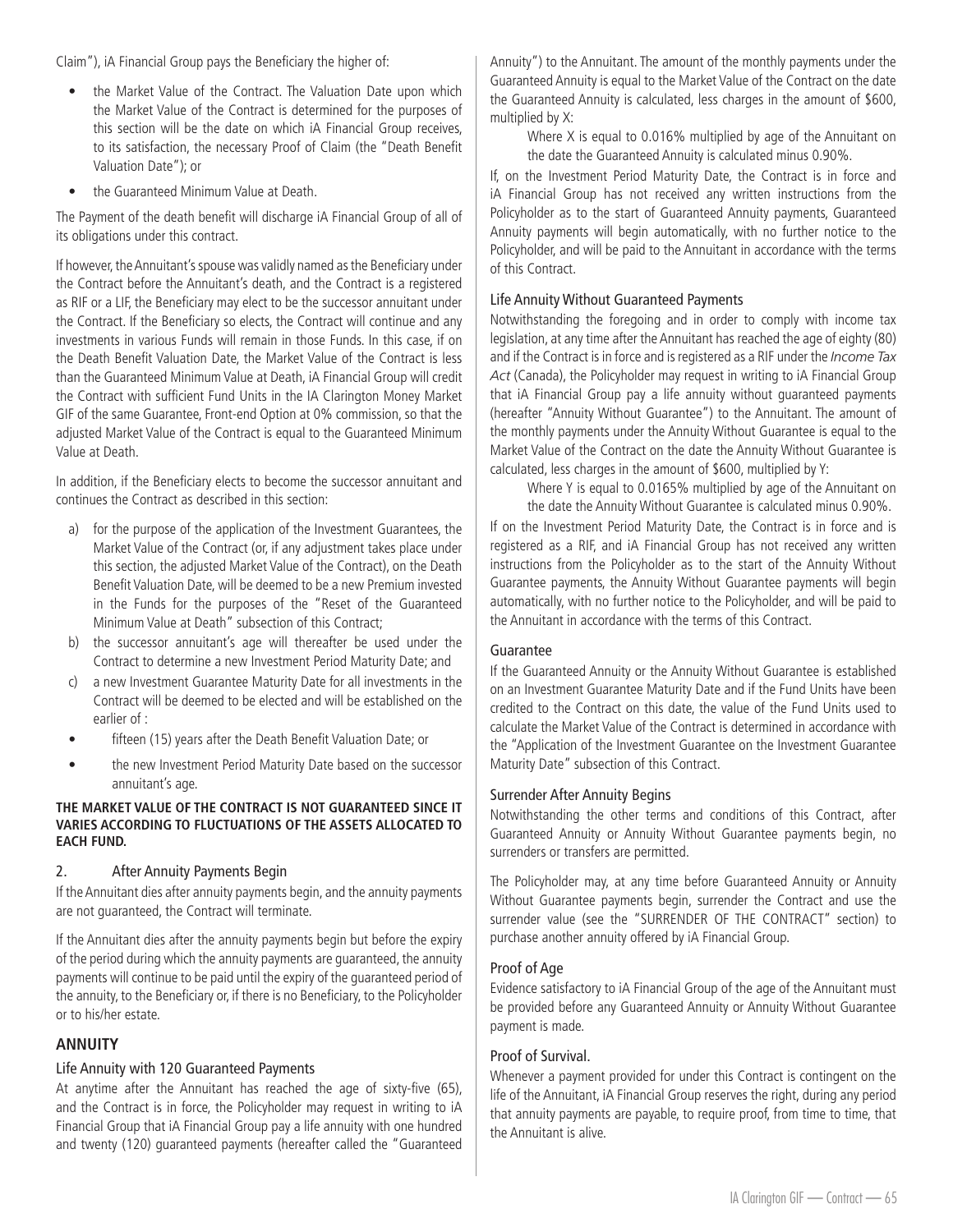#### Registered Contracts

Notwithstanding the "ANNUITY" section of this Contract, if the Contract is held as an investment for a registered account, the life annuity with one hundred and twenty (120) guaranteed payments will be paid into that registered account.

# **AUTOMATIC CONVERSION**

If this Contract is registered as an RSP under the *Income Tax Act* (Canada) and it is in force on the Investment Period Maturity Date, the Contract is automatically converted into a RIF or a LIF of iA Financial Group, if applicable. This automatic conversion will be made in accordance with the *Income Tax Act* (Canada) or any corresponding provincial legislation and according to the administrative policies then in effect at iA Financial Group. This automatic conversion does not in any way affect the investments in place at the time of conversion.

# **FILE AND PERSONAL INFORMATION**

In order to ensure the confidentiality of personal information concerning the Policyholder, iA Financial Group will establish a file (the "Policy File"), the purpose of which is to provide insurance, annuity products, and financial services to the Policyholder. iA Financial Group will retain in the Policy File, any information provided by the Policyholder and/or the Annuitant as part of the application and administration of this Contract.

Only iA Financial Group's employees and authorized representatives or third parties who are responsible for administering the Contract, as well as the relevant products and financial services, will have access to the Policy File. iA Financial Group may retain a third party and expects to retain its affiliate IA Clarington Investments Inc. to assist with the administration of this Contract and the Policy File on its behalf. The Policyholder is entitled to access the personal information contained in his/her Policy File and, if necessary, to have it rectified by sending a written request to the following address: iA Financial Group

c/o IA Clarington Investments Inc. Privacy Officer 522 University Avenue, Suite 700 Toronto, ON M5G 1Y7

# **LIMITATION OF ACTIONS**

Every action or proceeding against an Insurer for the recovery of amounts payable under this Contract is absolutely barred unless commenced within the time set out in the Insurance Act, or other similar applicable legislation in your province (e.g. Limitations Act, 2002 in Ontario and the Civil Code in Quebec).

# **INVESTING IN FUNDS**

The Policyholder may request, at any time, to invest in one or more Funds offered by iA Financial Group. iA Financial Group reserves the right to limit amounts invested in a Fund.

Fund Units are credited to the Contract on the Valuation Date coinciding with the date on which iA Financial Group receives the Premium to be invested in the Funds at its head office, or on the first following Valuation Date, if the Premium is received after 4:00 p.m. eastern time. The number of Fund Units credited to the Contract will be the amount allocated to the Fund by the investment of the Premium, divided by the Current Value of a Fund Unit of the Fund determined on the Valuation Date on which the Units were credited to the Contract.

**THE MARKET VALUE OF THE CONTRACT AND THE CURRENT VALUE OF EACH FUND'S UNITS CREDITED TO THE CONTRACT ARE NOT GUARANTEED SINCE THESE VALUES FLUCTUATE WITH THE MARKET VALUE OF THE ASSETS ALLOCATED TO EACH FUND.**

# **RESCISSION RIGHT**

The Policyholder has the right to cancel this Contract within two (2) business days of the earlier of

- the date the Policyholder receives confirmation; or
- five (5) business days after the confirmation is mailed.

Policyholder may also change his/her mind about subsequent transactions made under this Contract within two (2) business days of the earlier of

- the date the Policyholder receives confirmation; or
- five (5) business days after the confirmation is mailed.

The right to cancel only applies to the transaction. Policyholder has to tell iA Financial Group in writing, by email, fax or letter, that he/she wants to cancel. The amount returned will be the lesser of:

- the value of the Premium invested; or
- the value of the investment on the valuation day following the day iA Financial Group received the request to cancel.

The amount returned only applies to the specific transaction and will include a refund of any sales charges paid.

# **FUND AND FUND FACTS**

iA Financial Group offers a variety of Funds in which the Policyholder can invest the initial and subsequent Premiums. From time to time, existing Funds may be terminated (see the "TERMINATION OF A FUND" section) or new Funds may be added. If no instructions are provided as to the distribution of a Premium in each Fund, the entire Premium will be invested in the IA Clarington Money Market GIF, Front-end Option at 0% commission. In this case, the Guarantee C will apply (see the "INVESTMENT GUARANTEES" section).

A Fund Facts is available for each Fund offered under the Contract. The information provided in each Fund Facts complies with Guideline G2, *Individual Variable Insurance Contracts Relating to Segregated Funds* of the Canadian Life and Health Insurance Association Inc. and is accurate as of the date of the information was prepared.

The following elements or sections of each Fund Facts related to the Funds offered under Contract form part of the Contract:

- Name of the Contract and the Fund;
- Management Expense Ratio;
- Risk disclosure ("How risky is it? and "Risk Level");
- Fees and expenses ("How much does it cost" and "Ongoing fund expenses");
- Right to cancel ("What if I change my mind?")

Remedies for any error in the Fund Facts information outlined in the prior paragraph include reasonable measures by iA Financial Group to correct the error but do not entitle the Policyholder to specific performance under the Contract.

# **INVESTMENT TERMS**

As long as the Premiums are invested in the Funds, a minimum of 20% of all Premiums invested in these Funds must be invested in the income asset class. The weighting of the income asset class in each Fund is described in section 4.3 of the Information folder. iA Financial Group reserves the right to reallocate the Policyholder's Premiums invested in the Funds, at its sole discretion, in order to comply with these investment restrictions. **There may be tax consequences as a result of reallocation of Premiums between Funds.**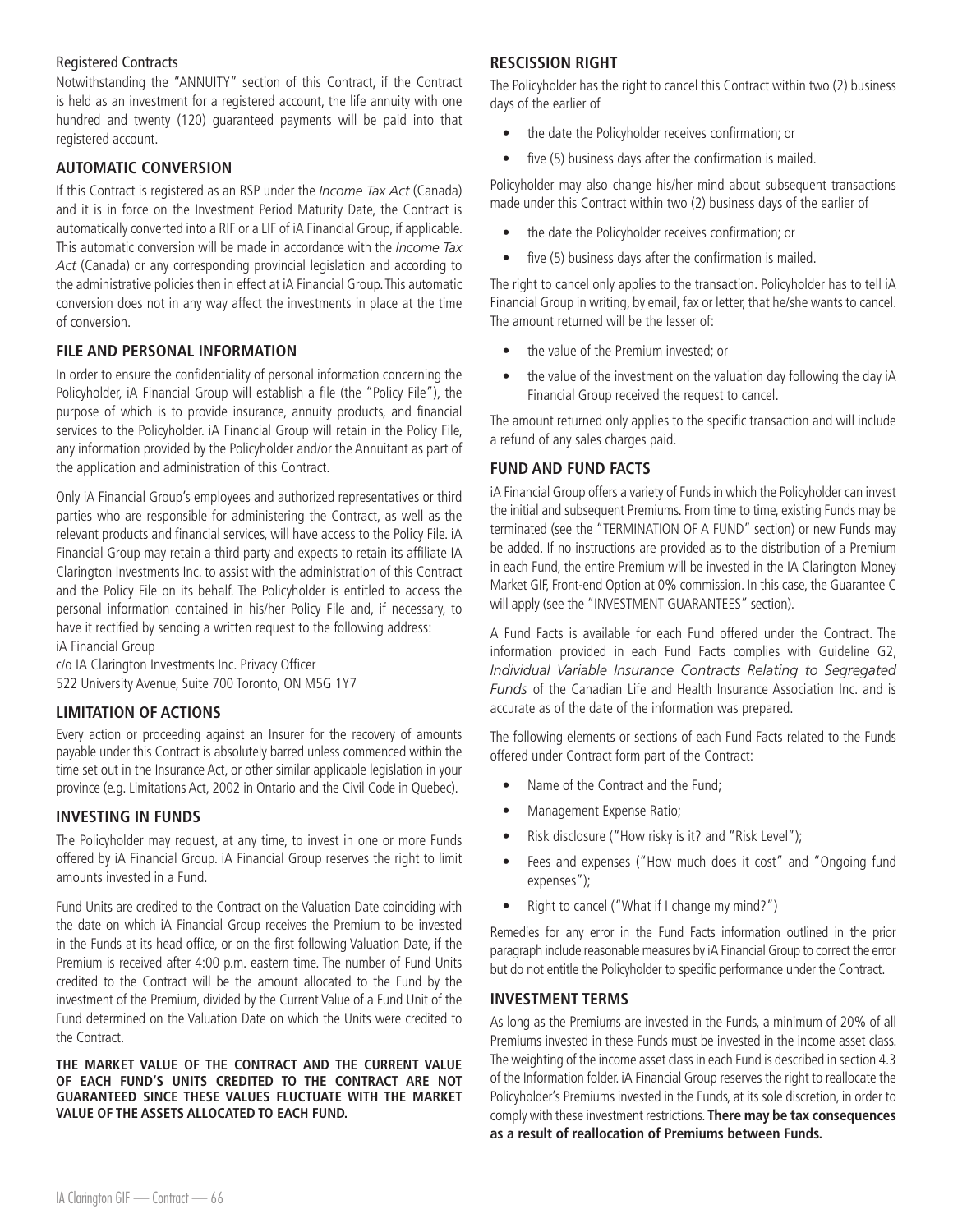#### **FUNDAMENTAL CHANGES**

iA Financial Group will notify the Policyholder in writing at least sixty (60) days before making a fundamental change to a Fund. This written notice will advise the Policyholder what change will be made and when it will become effective. A fundamental change includes an increase in the management fee charged against the assets of a Fund, a change in the fundamental investment objectives of a Fund, a decrease in the frequency with which Units of a Fund are valued and/or an increase in the insurance fees limit specified under the "MANAGEMENT FEES, INSURANCE FEES AND OPERATING EXPENSES" section.

The Policyholder will then have the right to:

- i) transfer the Premiums invested in the Fund which is the subject of a fundamental change to a similar Fund offered by iA Financial Group that is not subject to the fundamental change without incurring any deferred sales charges or similar fees and without affecting any other rights or obligations of the Policyholder under the Contract; or
- ii) surrender the Premiums invested in the Fund which is the subject of a fundamental change, if iA Financial Group does not offer a similar Fund, without incurring any deferred sales charges or similar fees.

A similar Fund means a Fund that has comparable fundamental investment objectives, is in the same Fund category (in accordance with Fund categories published in a financial publication with broad distribution) and has the same or a lower management fee and insurance fee than the management fee and insurance fee of the Fund in effect at the time the notice is given.

iA Financial Group must receive the Policyholder's election at least five (5) days prior to the expiry of the notice period required for a fundamental change. The notice will be sent by regular mail to the Policyholder's last known address as shown in iA Financial Group records.

During the notice period, iA Financial Group may provide that the Policyholder shall not be permitted to invest in the Fund subject to the fundamental change, unless he/she agrees to waive the right to surrender without charges.

# **MARKET VALUE OF FUND ASSETS AND CURRENT VALUE OF A FUND UNIT**

The market value of the assets allocated to each Fund and the Current Value of a Fund Unit are determined every Valuation Date. iA Financial Group reserves the right to adjust the frequency and dates of these regular valuations. However, in no event will a valuation be made less frequently than once a month (see the "FUNDAMENTAL CHANGES" section).

Special valuations may be made on days other than regular Valuation Dates. The valuation of the Funds and the underlying investment funds may be delayed or postponed if the stock market is closed or if transactions are suspended on assets allocated to the Funds in question. In this case, the valuation will take place as soon as possible. The valuation will be based on the closing sales price on the preceding business day on a nationally recognized stock exchange, and in all other cases, on the fair market value as determined by iA Financial Group.

Income from dividends, interest and net capital gains is reinvested in the Fund and used to increase the Current Value of a Fund Unit. iA Financial Group reserves the right to change this method following written notice to the Policyholder.

# Current Value of a Fund Unit

The Current Value of a Fund Unit is determined by dividing the market value of the net assets allocated to the Fund by the number of Units of the Fund. The Current Value of a Fund Unit on a specific date is the Current Value on the Valuation Date that coincides with this date, or on the first Valuation Date following, if none coincides. iA Financial Group reserves the right to divide the Fund Units. In such a case, iA Financial Group will modify the number of Units credited to the Contract so that the division will not affect the Market Value of the Contract.

#### **THE CURRENT VALUE OF EACH FUND'S UNITS IS NOT GUARANTEED, BUT MAY FLUCTUATE WITH THE MARKET VALUE OF THE ASSETS ALLOCATED TO EACH FUND.**

#### Market Value of Fund Assets

The market value of the assets allocated to a Fund (also referred as "Fund's assets") on a Valuation Date is determined by calculating the total market value of all the underlying investments allocated to this Fund minus any fees and expenses (such as the management fees and operating expenses) on that date. In addition, assets purchased but not paid for as well as any expenses incurred are deducted from the value of the assets. The only expenses charged to the Funds are those assignable to those Funds.

#### **THE MARKET VALUE OF FUND ASSETS FOR EACH FUND IS NOT GUARANTEED, BUT MAY FLUCTUATE WITH THE MARKET VALUE OF THE UNDERLYING INVESTMENT(S) ALLOCATED TO EACH FUND.**

# **MANAGEMENT FEES, INSURANCE FEES AND OPERATING EXPENSES OF THE FUNDS**

Management fees are paid to iA Financial Group. They vary from Fund to Fund and are deducted from each Fund on each Valuation Date. The fees are determined based on the market value of the assets allocated to a Fund on each Valuation Date.

The management fees rate may be modified from time to time but shall never exceed the management fee rate for the period ending December 31, 2020 plus 2.00%.

The service fees, which are paid periodically (monthly or quarterly) to the Distributor as long as the Contract is in force, are embedded in the management fees. For the purposes of the commission payable to the Distributor under the Deferred Sales Charge Option only (see the "SALES CHARGE OPTION" section), the commission payable to the Distributor for the investment of a Premium in iA Financial Group's Funds is also embedded in the management fees.

The insurance fees are not embedded in the management fees and are charged separately from these against the assets of each Fund. iA Financial Group reserves the right to change the insurance fees from time to time, but the change shall never exceed the insurance fees limit. For each Fund, the insurance fees limit is the current insurance fees mentioned in the Information Folder for that Fund plus the greater of 50 basis points and 50% of the current insurance fees of this Fund. Please refer to the Information Folder for the current management fees and insurance fees of each Fund, stipulated on an annual basis.

An increase in the management fees or a change in the insurance fees that exceeds the insurance fee limit would be considered as a fundamental change and would give the Policyholder certain rights (see the "FUNDAMENTAL CHANGES" section).

In addition to the management fees and the insurance fees, current operating expenses are deducted from the Fund, including:

- Legal, audit, accounting and transfer agent expenses;
- Operating and administrative fees, costs and expenses;
- Policyholder communication fees;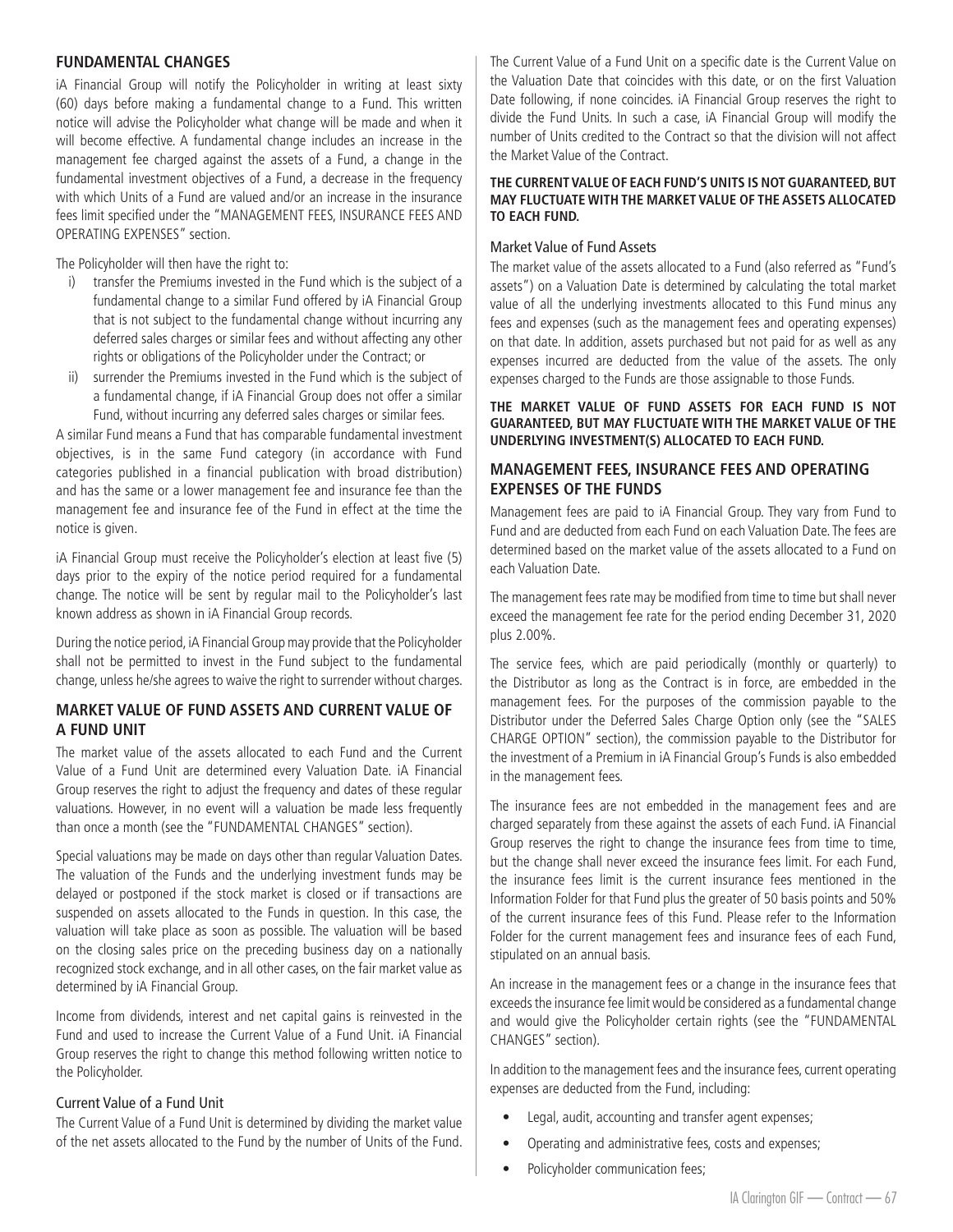- All other fees incurred by the Fund; and
- Applicable taxes.

The management fees, insurance fees, operating expenses and applicable taxes constitute the total amounts charged to the average net assets of the Fund and the ratio of the sum of these fees and expenses is called the "Management expense ratio" (MER). The MER includes all fees and expenses of any underlying investment fund in which iA Financial Group invests for the purpose of its Fund.

When iA Financial Group invests in an underlying investment fund for the purpose of its Funds, in no event will there be any duplication of management fees at any time.

# **SALES CHARGE OPTIONS**

## 1. Front-end Option:

If the Policyholder selects the Front-end Option, a sales charge of up to 5% of the Premium to be invested in the Funds is negotiated by the Policyholder who pays such sales charge to his/her Distributor. The sales charge payable by the Policyholder will depend on the negotiation between the Distributor and the Policyholder.

# 2. DSC Option:

If the Policyholder selects the DSC Option, surrender fees, if applicable, will be charged on surrenders of Premiums invested in the Fund if the surrender is made within seven (7) years following the date on which each debited Unit was credited to the Contract. The fees correspond to a percentage of the value of the Premium surrendered on the date of its investment in the Funds.

| If surrendered during:   | Percentage of the value<br><b>Premium surrendered:</b> |
|--------------------------|--------------------------------------------------------|
| Year 1                   | 5.75%                                                  |
| Year 2                   | 5.50%                                                  |
| Year 3                   | 5.00%                                                  |
| Year 4                   | 4.50%                                                  |
| Year 5                   | 4.00%                                                  |
| Year 6                   | 3.50%                                                  |
| Year 7                   | 2.00%                                                  |
| 8th and subsequent years | 0%                                                     |

Surrender fees are applied such that the Fund Units with the oldest date upon which the Unit was credited to the Contract shall be debited first from the Contract.

# **SWITCH OF SALES CHARGE OPTIONS**

The Policyholder may switch from a DSC Option of a Premium invested in one or more Funds to a Front-end Option and vice versa. Surrender fees may apply if the Policyholder switches out of DSC Options that are still subject to a surrender fee under the fee schedule set out for a DSC Option in this **Contract** 

# **SURRENDER OF PREMIUMS INVESTED**

At any time on or before the Investment Period Maturity Date, the Policyholder may make a partial or total surrender of the Premiums invested in the Funds (hereafter called a "surrender"). A partial or total surrender may entail surrender fees depending on the sales charge option selected by the Policyholder. The surrender value of the Premiums invested in the Funds is equal to the number of Fund Units debited from the Contract multiplied by

the Current Value of the Fund Unit on the Valuation Date coinciding with, or next following, the date on which iA Financial Group receives the request to surrender, minus the applicable surrender fees.

The Policyholder must indicate the amount to be surrendered in the event of a partial withdrawal and the particular Fund or Funds from which a portion of the surrender value is to be withdrawn. If Units of a Fund to be debited are covered by different types of Investment Guarantees, the Policyholder must also indicate which Units of that Fund are to be debited first (Units covered by Guarantee A, Guarantee B or Guarantee C).

In the event of a partial surrender, when there are Units credited to the Contract from the same Fund and covered by the same type of Investment Guarantee, it is the Units that have been credited to the Contract the longest that are debited first.

All partial surrenders must respect the minimum surrender amount established by iA Financial Group. This amount is determined from time to time by iA Financial Group.

iA Financial Group may suspend the right to surrender Premiums invested in a Fund or postpone the date of payment upon surrender during any period when normal trading is suspended on any exchange on which securities in which the underlying investment fund invests and if those securities are not traded on any other exchange that represents a reasonably practical alternative or with the prior permission of the Canadian securities regulatory authorities.

During any period of suspension there will be no calculation of the Current Value of the Fund Units and no Units will be credited or debited. The calculation of the Current Value of the Fund Unit will resume when trading resumes on the exchange or with the permission of the Canadian securities regulatory authorities. If the right to surrender Premiums invested in a Fund is suspended and the Policyholder makes a surrender request during that period, he/she may either withdraw his/her surrender request prior to the end of the suspension period or the Fund Units credited to his/her Contract will be debited in accordance with the request to surrender when the Current Value of the Fund Units is first calculated following the end of the suspension period.

#### **THE SURRENDER VALUE OF PREMIUMS INVESTED IN THE FUNDS IS NOT GUARANTEED WHEN A PARTIAL OR TOTAL SURRENDER IS MADE BUT MAY FLUCTUATE WITH THE MARKET VALUE OF THE ASSETS ALLOCATED TO EACH FUND.**

# Right to Surrender - Without Surrender Fees

Where the DSC Option has been selected for Premiums, those Premiums may be surrendered without incurring a surrender fee so long as the surrender amount does not exceed a certain amount (the "DSC Surrender Limit") per calendar year.

The DSC Surrender Limit is calculated as follows: Up to 10% of the Market Value of the Contract as determined on the last Valuation Date of the year preceding the surrender, plus 10% of the sum of the Current Value, on the date of the surrender request, of all the Fund Units credited to the Contract during the calendar year in which the surrender is requested, less the number of Fund Units previously surrendered during the year in which the surrender is requested.

Surrender fees, if applicable, will apply in all circumstances for a transfer to other financial institutions. Any Premiums surrendered pursuant to the Systematic Withdrawal Program are included in determining whether or not a surrender falls within the DSC Surrender Limit for a particular year.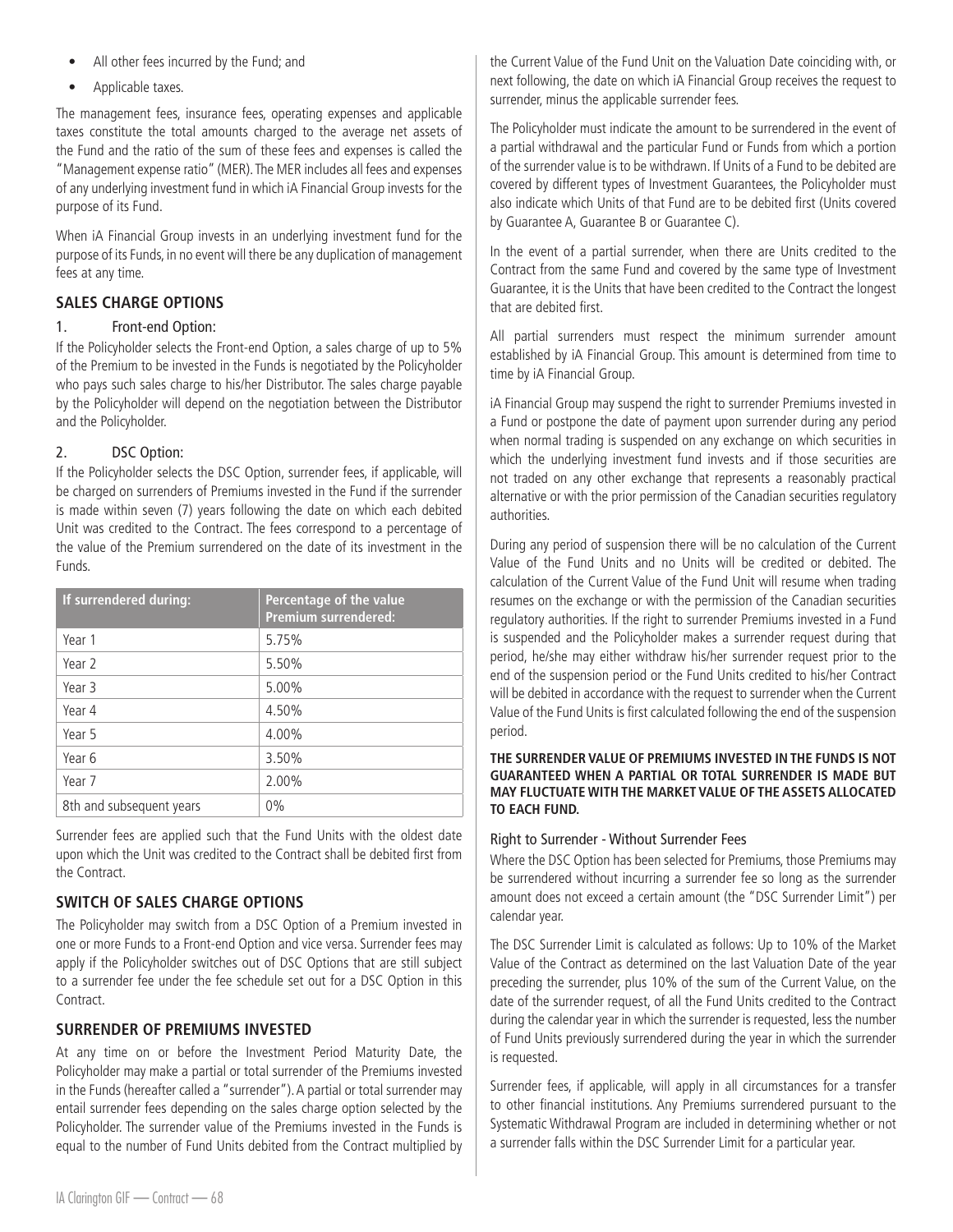The right to surrender without surrender fees is not cumulative and cannot be carried forward to future years. iA Financial Group may modify at any time the right to surrender without surrender fees.

# **PRE-AUTHORIZED CHEQUE PLAN (PAC)**

The Policyholder may, upon request, participate in a Pre-Authorized Cheque plan (PAC). The Policyholder can choose to invest Premiums on a bi-weekly, monthly, bi-monthly, quarterly, semi-annual or annual basis. The minimum PAC amount must be at least \$50. The Premiums will be drawn directly from the Policyholder's bank account.

The Policyholder may terminate the PAC plan at any time by sending a request to iA Financial Group. iA Financial Group can modify the PAC plan from time to time.

# **SYSTEMATIC WITHDRAWAL PLAN**

The Systematic Withdrawal Plan ("SWP") allows the Policyholder to surrender Premiums invested in the Funds on a regular basis in order to create a regular stream of income payments. iA Financial Group will arrange regular payments from the Contract to the Policyholder, based on the automatic surrender of Premiums invested in the Funds. Presently, there are no transaction fees charged by iA Financial Group for payments made under the SWP. Surrender fees may be applicable for Premiums invested under the DSC option when these Premiums have been invested for less than seven (7) years. The Market Value of the Contract must be equal to or higher than \$5,000 to start the SWP and the minimum amount the Policyholder may surrender from any Fund in each payment period is \$100. The Policyholder can choose when to surrender and how much to surrender each time. Under the *Income Tax Act* (Canada), a registered Contract is not eligible for the SWP. In respect to the surrender value of the Premiums invested in the Funds, see the "SURRENDER OF PREMIUMS INVESTED" section. Regular surrenders may bring a Contract below the applicable minimum amount as determined by iA Financial Group from time to time.

**THE VALUE OF PREMIUMS SURRENDERED TO MAKE PAYMENTS UNDER THE SYSTEMATIC WITHDRAWAL PLAN IS NOT GUARANTEED BUT MAY FLUCTUATE WITH THE MARKET VALUE OF THE ASSETS ALLOCATED TO EACH FUND.**

# **SYSTEMATIC SWITCH PLAN**

The Policyholder can set up a Systematic Switch Plan ("SSP") for automated switches between Funds. Subject to the "TRANSFER BETWEEN FUNDS WITH SAME INVESTMENT GUARANTEE" section, the Policyholder may switch from one Fund to another Fund with the same type of Investment Guarantee and same sales charge option. The Policyholder may select the frequency of his/ her switches and may cancel the arrangements at any time. It should be noted that switches may result in tax consequences. The minimal amount transferred per automated switch is \$100.

# **SHORT-TERM TRADING FEES**

If the Policyholder surrenders or transfers a Premium invested in any of the U.S. Equity or Global GIFs (IA Clarington U.S. Dividend Growth GIF, IA Clarington Global Value GIF, IA Clarington Loomis Global Equity Opportunities GIF and IA Clarington Global Equity GIF) within thirty (30) days from the date when said Units were credited to the Contract, the Policyholder will be charged a short-term trading fee of 2% of the sum of the Current Value of all the Fund Units debited. If the surrender or transfer of Premium occurs within thirty-one (31) to ninety (90) days of the date when they were credited to the Contract, then, subject to iA Financial Group policies and procedures, a short-term trading fee of 2% of the sum of the Current Value of all the Fund Units debited may be charged.

If the Policyholder surrenders or transfers a Premium invested in the other GIFs (other than IA Clarington Money Market GIF) within ninety (90) days of the date when they were credited to the Contract, then, subject to

iA Financial Group policies and procedures, the Policyholder may be charged a short-term trading fee of 2% of the sum of the Current Value of all the Fund Units debited. iA Financial Group may waive this fee at its discretion in special circumstances.

These fees do not apply to Premiums surrendered or transferred under iA Financial Group's systematic plans (such as Pre-Authorized Chequing Plan and Systematic Withdrawal Plan). A transfer of Premium constitutes a debit of Units of one Fund and the simultaneous credit of Units of another Fund. The shortterm trading fees will be invested in the Fund from which the Units are debited and are in addition to any other surrender or transfer fees that may be payable.

In addition to any applicable short-term trading fees, iA Financial Group may, in its sole discretion, refuse future Premiums or transfer of Premium requests if iA Financial Group determines that the Policyholder's trading activities may be detrimental to the GIFs or the Underlying funds.

# **TERMINATION OF A FUND**

Subject to the Fundamental Changes section of this Contract, iA Financial Group reserves the right to terminate a Fund at any time. At least sixty (60) days before the termination date of the Fund, iA Financial Group will send a notice to those Policyholders who have Units of the Fund credited to their Contract. Up to five (5) days prior to the termination date of the Fund, Policyholders may request that the Current Value of the affected Fund Units credited to the Contract be transferred to and invested in another Fund currently available. If the Policyholder does not request a transfer, iA Financial Group will transfer the Fund Units into the Fund of its choice. The Current Value of Fund Units transferred and invested in another Fund will be determined on the Valuation Date on which iA Financial Group terminates the Fund. Otherwise, the transfer will be subject to the "TRANSFER BETWEEN FUNDS WITH SAME INVESTMENT GUARANTEE" section of this Contract.

**THE CURRENT VALUE OF FUND UNITS DEBITED OR CREDITED TO THE CONTRACT IS NOT GUARANTEED WHEN A TRANSFER IS MADE BUT MAY FLUCTUATE WITH THE MARKET VALUE OF THE ASSETS ALLOCATED TO EACH FUND.**

# **FUND POLICY CHANGES**

iA Financial Group reserves the right to modify the investment policy of a Fund at any time to better meet the stated investment objectives of the Fund. Such changes to investment policy shall not require prior written notification to be sent to the Policyholder. Any change in the investment objectives of a Fund will be considered a fundamental change (see the "Fundamental Change" section).

# **INVESTMENT GUARANTEES**

The IA Clarington GIF Contract is offered with three different Guarantees. Guarantee A provides a Guaranteed Minimum Value at Maturity of 100% of the value of all Premiums invested in the Fund in the same Investment Year. Guarantee B and Guarantee C provide a Guaranteed Minimum Value at Maturity of 75% of the value of all Premiums invested in the Fund in the same Investment Year. Guarantee A and Guarantee B provide 100% Guaranteed Minimum Value at Death if the Annuitant dies before he/she reaches the age of eighty-five (85) years. Guarantee C provides 75% Guaranteed Minimum Value at Death for all Premiums invested in the Funds if the Annuitant dies before he/she reaches the age of 85 years. All three Guarantees provide 75% Guaranteed Minimum Value at Death if the Annuitant dies on or after the time he/she reaches the age of eighty-five (85) years. Insurance Fees and Management Expense Ratio differ between Guarantees.

All Investment Guarantees are proportionally reduced by any withdrawals or surrenders.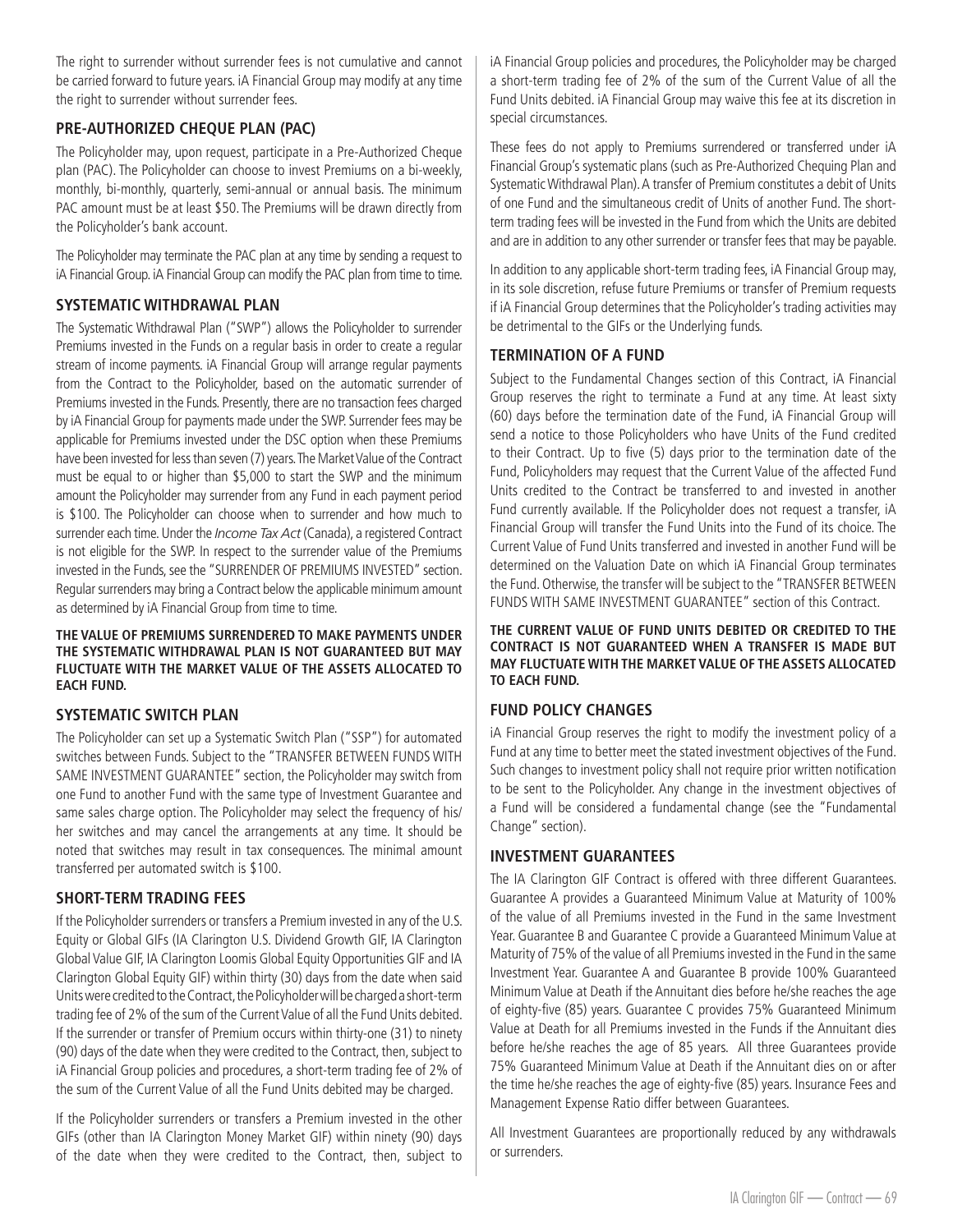iA Financial Group reserves the right to discontinue a type of Investment Guarantee for one or more Funds following written notice to the Policyholder.

#### Establishment of the Initial Investment Date, the Anniversary Date and the Investment Year of an Investment Guarantee.

Each Investment Guarantee has an Initial Investment Date and an Anniversary Date.

The Initial Investment Date is the date on which a Premium or a portion of a Premium is invested into the Contract for the first time under a particular Investment Guarantee. Each Investment Guarantee will have an Initial Investment Date.

The Anniversary Date is measured from the Initial Investment Date for each Investment Guarantee. It occurs every year on the annual anniversary of the Initial Investment Date for each Investment Guarantee.

The one year (twelve (12) months) starting with the Initial Investment Date for an Investment Guarantee and ending on the day of the Anniversary Date is the first Investment Year for that Investment Guarantee.

Subsequent Investment Years start on the day following the Anniversary Date of the Investment Guarantee and end on the following Anniversary Date.

## Establishment of an Investment Guarantee Maturity Date

Premiums invested in the same Investment Year and covered by the same type of Investment Guarantee are grouped together and have the same Investment Guarantee Maturity Date. The Investment Guarantee Maturity Date for each Investment Guarantee is automatically set at fifteen (15) years following the first day of the Investment Year for that Investment Guarantee. The Investment Guarantee Maturity Date will renew itself in accordance with the "Renewal of the Investment Guarantee Maturity Date" subsection of this Contract.

#### Guaranteed Minimum Value at Maturity

The term "Guaranteed Minimum Value at Maturity" is defined as a minimum variable value that is determined depending on the type of Investment Guarantee selected and the Premiums invested in the applicable Investment Year.

1. Guarantee A

Subject to the "Renewal of the Investment Guarantee Maturity Date" subsection, 100% of the value of each Premium invested in the Funds, covered by Guarantee A and invested in the same Investment Year, is guaranteed on their Investment Guarantee Maturity Date ("Guaranteed Minimum Value at Maturity"). However, for any partial surrender of these Premiums invested in the same Investment Year, the Guaranteed Minimum Value at Maturity is adjusted in proportion to the decrease in the sum of the Current Value of all the Fund Units, at the time of surrender, or the balance thereof in the case of previous surrenders, that have been credited to the Contract following the investment of these Premiums.

2. Guarantee B

Subject to the "Renewal of the Investment Guarantee Maturity Date" subsection, 75% of the value of each Premium invested in the Funds and covered by Guarantee B is guaranteed on their Investment Guarantee Maturity Date ("Guaranteed Minimum Value at Maturity"). However, for any partial surrender of these Premiums invested in the same Investment Year, the Guaranteed Minimum Value at Maturity is adjusted in proportion to the decrease in the sum of the Current Value of all the Fund Units, at the time of surrender, or the balance

thereof in the case of previous surrenders, that have been credited to the Contract following the investment of these Premiums.

3. Guarantee C

Subject to the "Renewal of the Investment Guarantee Maturity Date" subsection, 75% of the value of each Premium invested in the Funds and covered by Guarantee C is guaranteed on their Investment Guarantee Maturity Date ("Guaranteed Minimum Value at Maturity"). However, for any partial surrender of these Premiums invested in the same Investment Year, the Guaranteed Minimum Value at Maturity is adjusted in proportion to the decrease in the sum of the Current Value of all the Fund Units, at the time of surrender, or the balance thereof in the case of previous surrenders, that have been credited to the Contract following the investment of these Premiums.

## Renewal of the Investment Guarantee Maturity Date

If the Policyholder has not chosen an alternative payment option, on the Investment Guarantee Maturity Date for an Investment Guarantee, a new Investment Maturity Guarantee Date will be set for another fifteen (15) years.

The new Guaranteed Minimum Value at Maturity of the Premiums as of the Investment Guarantee Maturity Date will be the higher of:

- a) the previous Guaranteed Minimum Value at Maturity of these Premiums; and
- b) 100% (or 75% if the Premiums are covered by Guarantee B or Guarantee C) of the sum of the Current Value, at the Investment Guarantee Maturity Date of these Premiums, of all the Fund Units credited to the Contract by the investment of these Premiums in the Funds.

The Investment Guarantee Maturity Date will continue to rollover for fifteen (15) year periods. If there are less than fifteen (15) years remaining until the next Investment Period Maturity Date, the Investment Guarantee Maturity Date will be the Investment Period Maturity Date.

iA Financial Group reserves the right to not renew a Guaranteed Minimum Value on the Investment Guarantee Maturity Date upon a written notice to the Policyholder.

## Application of the Investment Guarantee on the Investment Guarantee Maturity Date

If, on the Valuation Date coinciding with the Investment Guarantee Maturity Date of the Premiums invested in the same Investment Year and covered by the same Investment Guarantee (or the first Valuation Date following, if none coincides), the Guaranteed Minimum Value at Maturity, depending on the Investment Guarantee selected by the Policyholder, is higher on that date than the sum of the Current Value of all the Fund Units credited to the Contract following the investment of these Premiums, iA Financial Group will make up the difference by crediting Units at their Current Value on the Investment Guarantee Maturity Date of the guaranteed Premiums, which have an aggregate value equal to the difference between the Guaranteed Minimum Value at Maturity and the sum of the Current Value of all the Fund Units credited to the Contract following the investment of these Premiums.

Said Units will be invested in the IA Clarington Money Market GIF, Frontend Option at 0% commission, and will be covered by the corresponding Investment Guarantee.

#### **THE TOTAL VALUE OF FUND UNITS CREDITED TO THE CONTRACT IS NOT GUARANTEED SINCE IT VARIES ACCORDING TO FLUCTUATIONS IN THE MARKET VALUE OF ASSETS ALLOCATED TO EACH FUND.**

#### Guaranteed Minimum Value at Death

The Guaranteed Minimum Value at Death is equal to 100% (75% if the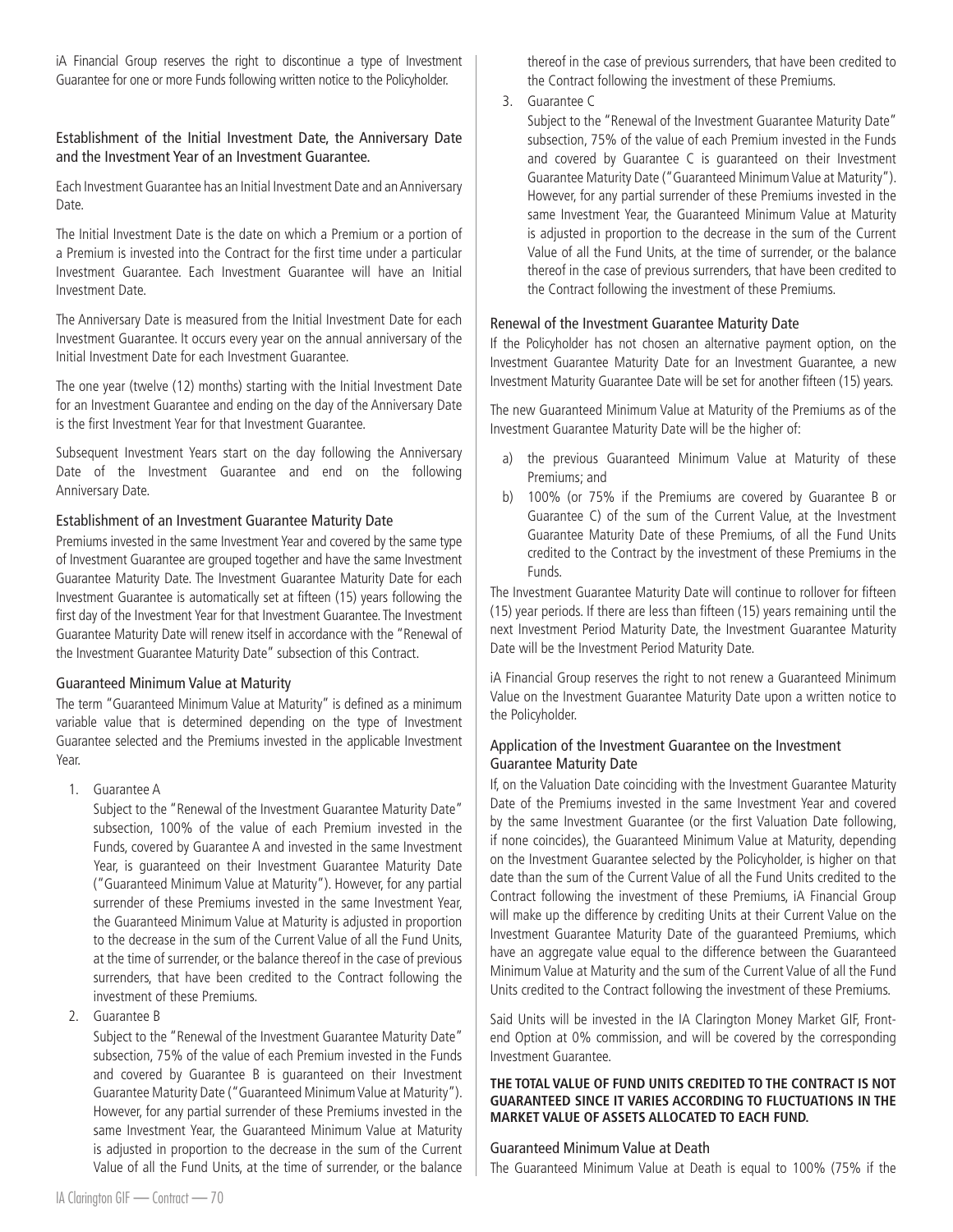Annuitant dies on and after the time he/she turns 85 years) of the Premiums invested in the Funds covered by Guarantee A or B. It is equal to 75% of the Premiums invested in the Funds covered by Guarantee C. The Guaranteed Minimum Value at Death for each Guarantee is adjusted in proportion to the decrease in the sum of the Current Value of all Fund Units for each Guarantee credited to the Contract by the investment of these Premiums for any surrender It is also subject to the Reset of the Guaranteed Minimum Value at death.

# Reset of the Guaranteed Minimum Value at Death (for Guarantee A and Guarantee B)

On each birthday of the Annuitant up to the Annuitant's 75th birthday, iA Financial Group will proceed with an automatic annual reset of the Guaranteed Minimum Value at Death for Guarantee A and Guarantee B. The new Guaranteed Minimum Value at Death for Guarantee A and Guarantee B will be the higher of:

- a) 100% of the sum of the Current Value of all the Fund Units covered by Guarantee A and Guarantee B (75% if the Annuitant dies on or after the time he/she turns 85 years); and
- b) the previous Guaranteed Minimum Value at Death for Guarantee A and Guarantee B.

# **TRANSFER BETWEEN FUNDS WITH SAME INVESTMENT GUARANTEE**

The Policyholder may request that the Current Value of Fund Units credited to the Contract in a Fund be transferred and invested in another available Fund with the same Investment Guarantee. For the purpose of the application of the Investment Guarantees, the Units credited following a transfer will retain the date the debited Units were credited to the Contract if the transfer is made with the same Investment Guarantee.

The balance of the investment in a Fund after a transfer may not be less than the minimum amount required; otherwise, the entire investment in the Fund must be transferred to the new Fund. This minimum is determined from time to time by iA Financial Group. iA Financial Group reserves the right to charge transaction fees for transfers at any time.

If a transfer between Funds results in a change of Investment Guarantee, the "CHANGE OF INVESTMENT GUARANTEE" subsection of this Contract will apply.

# **CHANGE OF INVESTMENT GUARANTEE**

Once every twelve (12) months, iA Financial Group will allow the Policyholder to change the type of Investment Guarantee of the Units credited to the Contract. Upon such change, the following procedure will apply:

## Change to a Lesser Investment Guarantee (from Guarantee A to B, A to C and B to C)

Upon receiving a request from the Policyholder, iA Financial Group will proceed with a change from the Greater Guarantee to the Lesser Guarantee. If Units credited to the Contract have been covered by the Lesser Guarantee in the past, for the purposes of the application of the Investment Guarantees, the credited Units newly covered by the Lesser Guarantee will keep the same Investment Guarantee Maturity Date as they had when they were covered by the Greater Guarantee. However, subsequent Premiums covered by the Lesser Guarantee will continue to have an Investment Guarantee Maturity Date based on the Anniversary Date of the Lesser Guarantee. If no Units were covered by the Lesser Guarantee, subsequent Premiums covered by the Lesser Guarantee will have an Investment Guarantee Maturity Date based on the Anniversary date of the Greater Guarantee. Consequently, the Anniversary Date of the Lesser Guarantee will be deemed to be the Anniversary Date of the Greater Guarantee.

# Change to a Greater Guarantee (from Guarantee B to A, C to A and C to B)

Upon receiving a request from the Policyholder, iA Financial Group will proceed with a change from the Lesser Guarantee to the Greater Guarantee. If Units covered by the Greater Guarantee have been credited to the Contract in the past, the credited Units newly covered by the Greater Guarantee will be considered a new investment in the current Investment Year and will have an Investment Guarantee Maturity Date based on the Anniversary Date of the Initial Investment of the Greater Guarantee. The Investment Guarantee Maturity Date of the credited Units newly covered by the Greater Guarantee will be set at exactly fifteen (15) years from the Anniversary Date of the Greater Guarantee preceding the date at which the transfer is performed. If there are no Units covered by the Greater Guarantee credited to the Contract, the change in Investment Guarantee will be considered the Initial Investment covered by the Greater Guarantee and the Investment Guarantee Maturity Date will be set at exactly fifteen (15) years from the date at which these Units are covered by the Greater Guarantee.

#### **THE CURRENT VALUE OF FUND UNITS CREDITED TO THE CONTRACT IS NOT GUARANTEED BUT MAY FLUCTUATE WITH THE MARKET VALUE OF THE ASSETS ALLOCATED TO THE PARTICULAR FUND SUPPORTING THEM.**

## **RETIREMENT SAVINGS PLAN ENDORSEMENT**

#### **SECTION 146 OF THE** *INCOME TAX ACT* **(CANADA) IF SELECTED IN THE APPLICATION**

Further to the Annuitant's request to register this Contract as a retirement savings plan under the terms of federal and provincial income tax laws, this endorsement modifies the Contract as follows:

# **GENERAL**

In this plan:

- the term "*Income Tax Act*" or simply, the Act, refers to Section 146 of the *Income Tax Act* (Canada) and any other applicable provisions of that Act, as amended from time to time, as well as any applicable provincial income tax legislation;
- "you" and "your" refer to the Policyholder or the Annuitant as defined in the Act;
- "Spouse" has the meaning given to this term including common law partner for the purposes of the provisions of the Act;
- "RSP" means Registered Retirement Savings Plan as defined in the Act;
- "RIF" means Registered Retirement Income Fund as defined in the Act.

# Conferring Benefits

No advantage that is conditional in any way upon the existence of this plan may be extended to you or to a person with whom you are not dealing at arm's length, other than those permitted by the Act.

# Maturity Date

The Investment Period Maturity Date of this plan is any date selected by you which must not be after the end of the calendar year of your Seventy-first (71st) birthday, or any other age which may be stipulated in the Act as the maximum age. Upon investment period maturity, you may elect to receive an immediate annuity income in any form permitted by the Act or you may elect to purchase a RIF or to convert this plan into a RIF, as defined in the Act. If you do not make an election, a RIF benefit, as described in the Contract (see "AUTOMATIC CONVERSION" section), will be deemed to have been selected on your behalf by iA Financial Group. The immediate annuity must provide for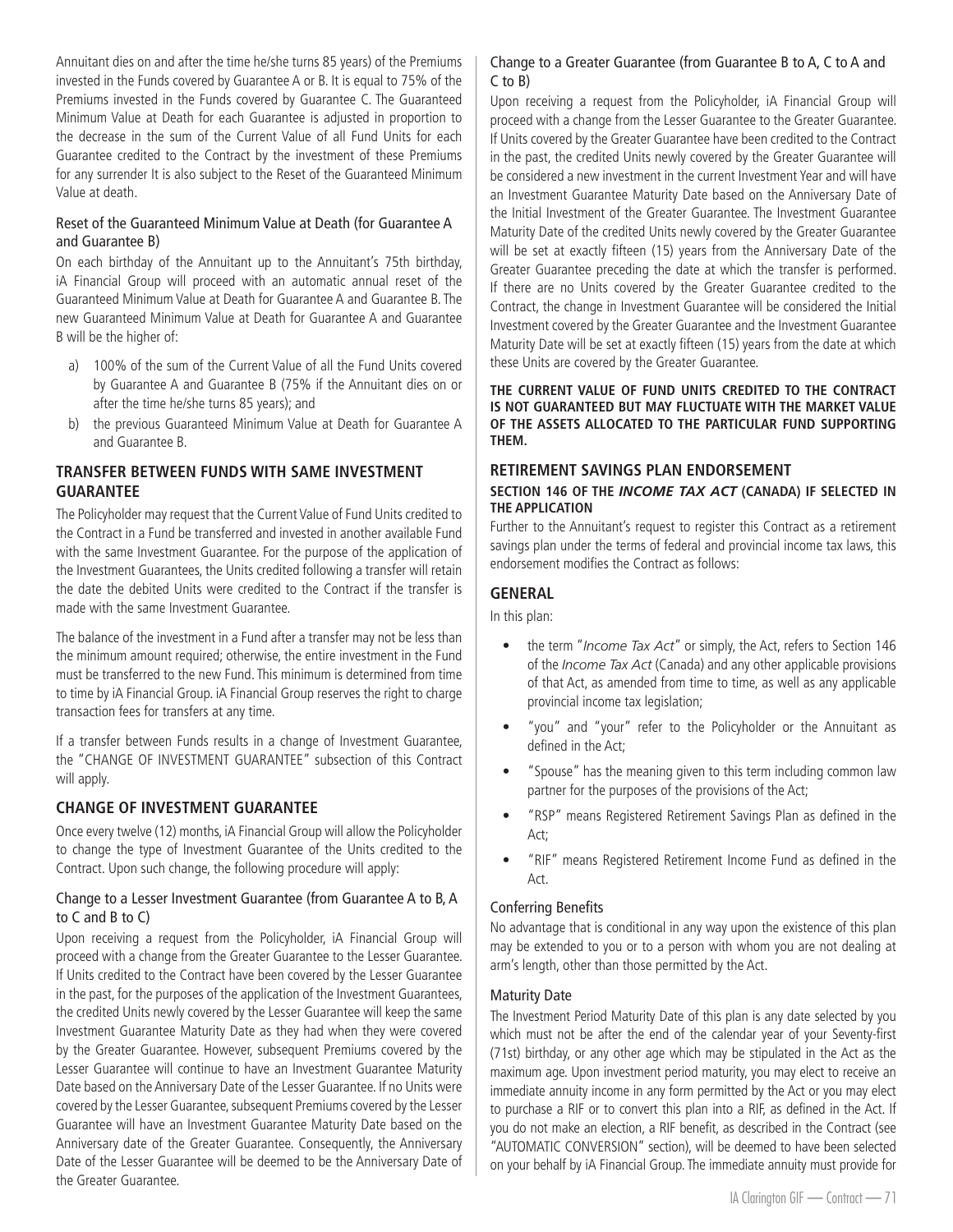equal annual or more frequent income payments, except where such payment may be paid into the plan after the Investment Period Maturity Date.

# Death Benefit

If you die before income payments commence, the proceeds will be paid to your designated Beneficiary or to your estate, if there is no designated Beneficiary, in cash as a lump sum, unless a "refund of Premiums" as defined in the Act has been requested. If you die after income payments have commenced under the annuity or the RIF option and the Beneficiary is not your spouse, the commuted value of any remaining income payments if any, will be paid in one sum to your designated Beneficiary, if there is one, otherwise to your estate.

# Over-Contributions

This plan permits the payment of an amount, not exceeding the current value of the Contract, where such amount is paid to reduce the amount of tax otherwise payable under Part X.1 of the Act.

## Withdrawals and Transfers

Subject to any restrictions contained in this Contract, prior to the Investment Period Maturity Date of this plan, you may elect to direct iA Financial Group to:

- transfer all or a portion of the Premiums invested in the Plan to:
	- a. a registered pension plan;
	- b. another RSP;
	- c. an RIF;
	- d. purchase an immediate annuity as per the Act; or
- withdraw an amount in cash, subject to applicable withholding taxes.

## Assignment

This plan and payments there under may not be assigned, either in whole or in part.

# Legislation Changes

iA Financial Group shall have the right to amend any of the registration provisions of this plan resulting from changes to the applicable legislation without providing written notice to the Policyholder.

#### **RETIREMENT INCOME FUND ENDORSEMENT**

## **SECTION 146.3 OF THE** *INCOME TAX ACT* **(CANADA) IF SELECTED IN THE APPLICATION**

Further to the Annuitant's request to register this Contract as a retirement income fund under the terms of the federal and provincial income tax legislation or where the Annuitant has attained age 71 on a registered retirement savings plan and has not selected another option (see the "AUTOMATIC CONVERSION" section of the Contract), this endorsement modifies the Contract as follows:

In this endorsement:

- "Act" means the *Income Tax Act* (Canada);
- "Spouse" has the meaning given to this term including common law partner for the purposes of the provisions of the Act;
- "RSP" means a Registered Retirement Savings Plan as defined by the Act;
- "RIF" means a Registered Retirement Income Fund as defined by the Act.

## **PROOF OF AGE**

Evidence satisfactory to iA Financial Group of the age of the Annuitant must be furnished before the conversion of the RSP Contract to a RIF is made.

# **ASSIGNMENT**

Payments into the fund may not be assigned in whole or in part.

# **TRANSACTION FEES**

iA Financial Group reserves the right to charge transaction fees for any modifications to the terms of payment or for any other transaction.

# **ADVANTAGE**

No benefit or loan that is conditional in any way on the existence of this plan may be granted to the Annuitant or to a person with whom he/she is not dealing at arm's length, except:

- i) a benefit whose value must be added to the calculation of the Annuitant's income;
- ii) a benefit as defined in paragraph 146.3(5)(a) and (b) of the Act;
- iii) a benefit derived from the provision of administrative or investment services in respect to this Contract.

# **AUTOMATIC CONVERSION**

Upon receipt of instructions from the Annuitant, iA Financial Group shall transfer all or part of the surrender value of the Contract at the time such request is received by iA Financial Group, together with all information necessary for the continuance of the fund, to any person who has agreed to be an issuer of another RIF for the Annuitant, subject to the amount retained by iA Financial Group to comply with paragraph, 146.3(2) (e) of the Act.

# **PREMIUMS**

iA Financial Group shall only accept Premiums from the following sources:

- i) an RSP of which the Annuitant is the owner;
- ii) another RIF of which the Annuitant is the owner;
- iii) an RSP or a RIF under which the spouse or former spouse of the Annuitant, is the Annuitant pursuant to a decree, order or judgement of a competent tribunal or a written separation agreement, providing for the division of property between the Annuitant and his/her spouse or former spouse, during or after the breakdown of their marriage;
- iv) a registered pension plan of which the Annuitant is a member as defined in subsection 147.1(1) of the Act;
- v) a registered pension plan in accordance with subsection 147.3(5) or (7) of the Act; or
- vi) a provincial pension plan under the circumstances provided for in subsection 146(21) of the Act;
- vii) from the Annuitant, to the extent that the Premium is an amount described in sub-paragraph 60(l)(v) of the Act.

# **RETIREMENT INCOME PAYMENTS**

Each year, iA Financial Group pays the Annuitant the retirement income payments that he/she has chosen, subject to the total payments made during each calendar year being at least equal to the minimum payment required by the Act.

iA Financial Group makes the payments in accordance with the provisions of the Act.

# Payment Options

The Annuitant may choose from the following payment options offered by iA Financial Group. The option chosen applies for the entire duration of the Contract or until the Annuitant chooses, another payment option offered by iA Financial Group. iA Financial Group may modify or cease to offer certain payment options. Failing instructions from the Annuitant, payments will be made according to the minimum payment option described below.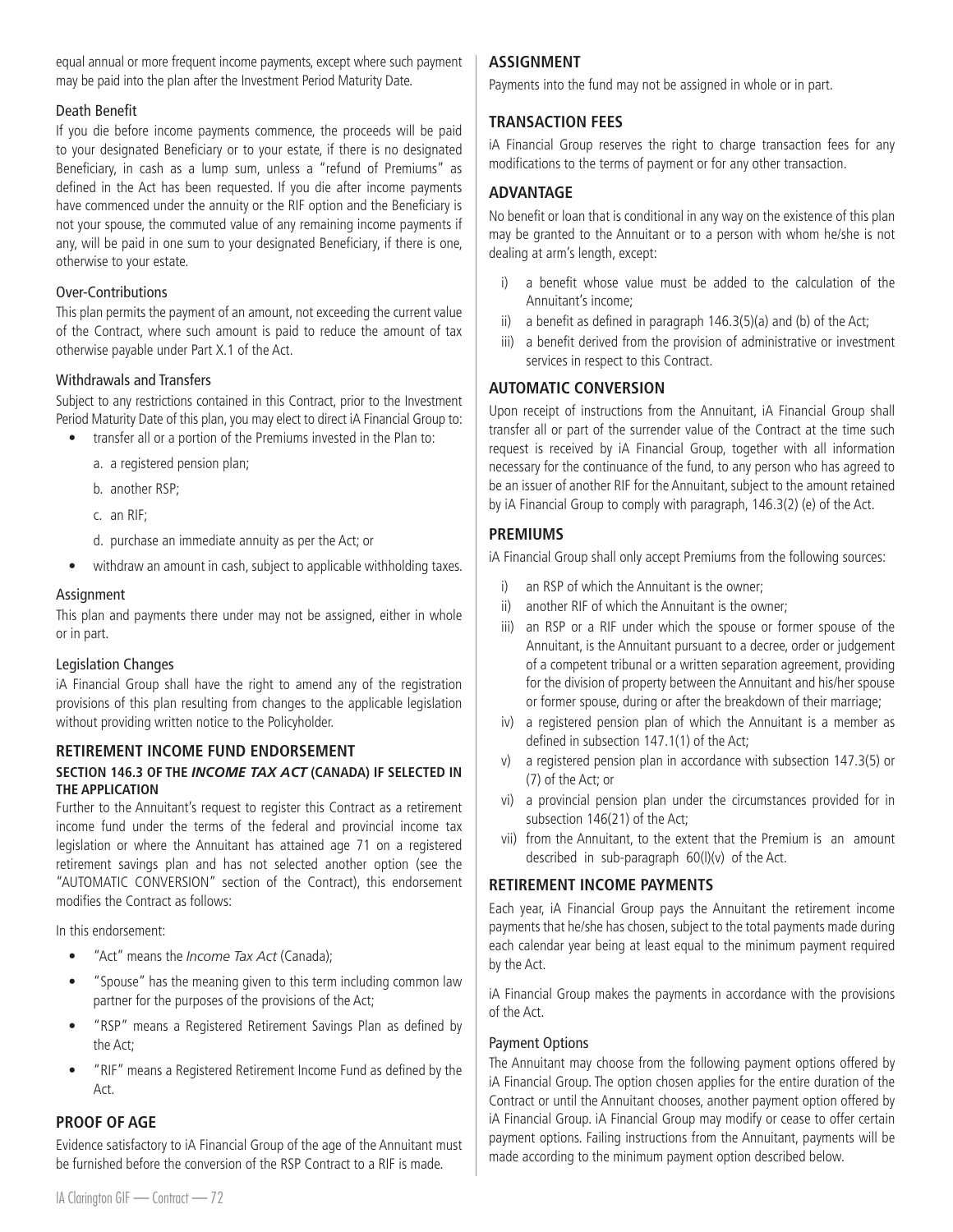#### Minimum Payment

This is the minimum annual payment that must be made under the Contract as prescribed by the Act. It is established on January 1 of each year by multiplying the Market Value of the Contract on this date by a percentage prescribed by the Act. The percentage is based on the age of the Annuitant or his/her spouse's age, as indicated on the application.

#### Level Payment

The Annuitant receives a fixed amount for the duration of the Contract.

## Frequency of Payments

The Annuitant can choose to receive the payments under his/her Contract on a monthly, quarterly, semi-annual or annual basis on the day of his/her choice. Failing instructions from the Annuitant and subject to the preceding, the payments are made on a monthly basis.

## Income Payments

Retirement income payments are made in accordance with the payment option chosen by the Annuitant or failing such choice, according to the terms of the Contract. iA Financial Group may modify the automatic surrender term at any time.

#### Income Tax

The Act requires that income tax be retained by iA Financial Group from the retirement income payments. The income retained will be the minimum amount permitted by law, unless the Annuitant chooses a higher amount.

**The provisions of this endorsement apply notwithstanding any provision to the contrary in the Contract.**

# **TAX-FREE SAVINGS ACCOUNT ENDORSEMENT**

#### **SECTION 146.2 OF THE INCOME TAX ACT (CANADA) IF SELECTED IN THE APPLICATION**

This endorsement shall only apply if the Policyholder is also the Annuitant under the Contract.

Further to the Policyholder's request to iA Financial Group to file an election to register this Contract as a Tax-Free Savings Account (hereinafter referred to as the "Arrangement") under the terms of the Income Tax Act (Canada) and provincial income tax legislation, this endorsement modifies the Contract as follows:

## General

In this Arrangement:

- a. the term "Act" refers to as the Income Tax Act (Canada), amended from time to time, as well as any applicable provincial income tax legislation;
- b. the term "contributions" has the same meaning as given in the Act and constitutes the Premiums under the Contract;
- c. the term "holder" means until the death of the Policyholder who entered into the Arrangement with iA Financial Group, the Policyholder;
- d. at and after the death of the holder, the holder's survivor subject to conditions specified in Section Death of this endorsement;
- e. the term "spouse" means spouse or common-law partner in accordance with the Act;
- f. the term "survivor" means another individual who is, immediately before the holder's death, the spouse of the holder;
- g. the term "TFSA" means Tax-Free Savings Account as referred to

#### in the Act.

#### Exclusivity

This Arrangement is maintained for the exclusive benefit of the holder determined without regard to any right of a person to receive a payment out of or under this Arrangement only on or after the death of the holder.

No individual other than the holder or the issuer of the Arrangement has any rights under the Arrangement relating to the amount and timing of distribution and the investing of Funds. The holder is solely responsible for the tax consequences that may result from his actions under this Arrangement.

#### Proof of Age

The holder must have attained the age required in accordance with the Act to make contributions to the Arrangement. Evidence satisfactory to iA Financial Group of the age of the holder must be furnished at the time the Arrangement is entered into.

#### Contributions

This Arrangement prohibits any individual other than the holder from making contributions under the Arrangement.

However, the holder is solely responsible for ensuring that these contributions are lower than the limits prescribed by the Act to avoid any tax consequences.

## Over-contributions

If, at any time in a calendar month, the holder has an excess TFSA amount, as this term is defined under Part XI.01 of the Act, the holder shall, in respect of that month, pay a tax under this Part of the Act which is equal to 1% of the highest excess TFSA amount in that month.

However, the Arrangement permits distributions, as this term is defined in the Act, to be made to reduce the amount of tax otherwise payable by the holder under Part XI.01 of the Act.

# Unused Contributions

The unused TFSA contributions can be carried forward for future years and are determined as stipulated in the Act.

#### Non-resident

If, at any time, a non-resident holder makes a contribution under the Arrangement, the non-resident holder shall pay a tax under Part XI.01 of the Act which is equal to 1% of the amount of the contributions in respect of each month for the period determined in section 207.03 of the Act.

#### **Transfers**

Subject to any restrictions under this Contract, the holder may elect to direct iA Financial Group to:

- a. transfer directly all or any part of the property held in connection with the Arrangement, or an amount equal to its value, to another TFSA of the holder; or;
- b. transfer to another TFSA, the holder of which is the spouse of the holder of this Arrangement, if the following conditions are satisfied:
	- 1. the holder and the spouse are living separate and apart at the time of the transfer; and
	- 2. the transfer is made under a decree, order or judgment of a competent tribunal, or under a written separation agreement, relating to a division of property between the holder and the spouse in settlement of rights arising out of, or on the breakdown of, their marriage or common-law partnership.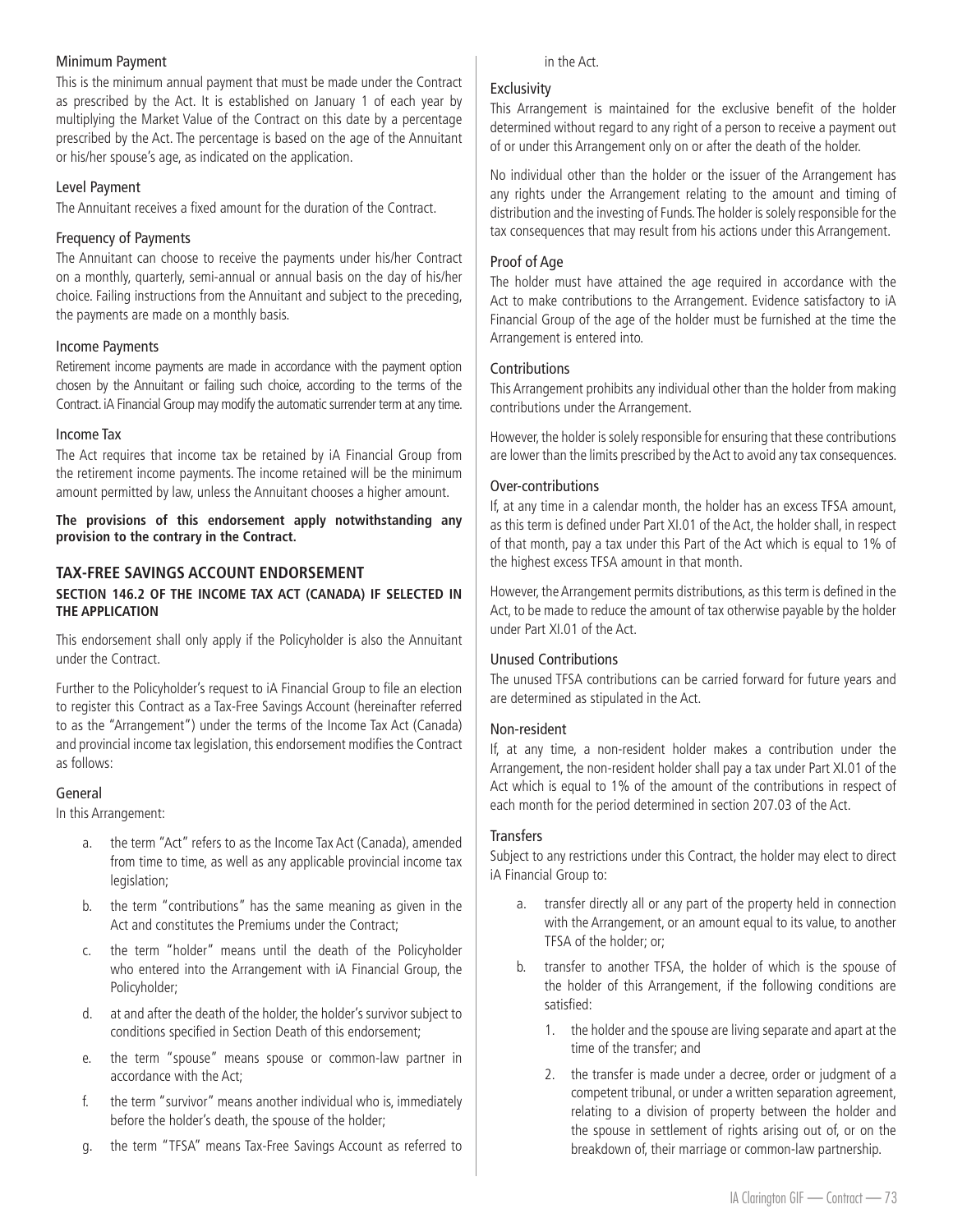#### **Distributions**

iA Financial Group may make a payment out of the Arrangement in satisfaction of all or part of the holder's interest in the Arrangement.

The investment income earned in this Arrangement, including capital gains, is not taxed in accordance with the Act.

#### Death

At and after the death of the holder, upon receipt of satisfactory proof of death, the survivor shall become the holder under the Arrangement if the survivor acquires:

- a. all the holder's rights under this Arrangement; and
- b. an unconditional right to revoke any Beneficiary designation under the Contract.

If the holder has designated his/her spouse as the Beneficiary, the latter may become the holder under the terms of the Arrangement, subject to the applicable conditions as provided under the Act.

Subject to any applicable legislation, if the previous conditions are not met at or after the death of the holder, the survivor shall not become the holder under the Arrangement and subject to Section ANNUITY of the Contract, if the Contract remains in force after the death of the holder, the Contract shall cease to be registered as a TFSA under the Act and tax implications may occur.

Notwithstanding the foregoing, the Contract shall cease to be registered as a TFSA under the Act immediately before the death of the last holder of the Arrangement.

#### Legislation Changes

iA Financial Group shall have the right to amend any of the registration provisions of this Arrangement resulting from changes to the applicable legislation without providing written notice to the holder.

#### Prescribed Conditions

This Arrangement complies with the conditions prescribed by the Act and the regulations promulgated under the Act. The conditions of this endorsement will take precedence over the provisions in the Contract in the case of conflicting or inconsistent provisions.

Denis Ricard President and Chief Executive Officer

Jennife Dibblee

Jennifer Dibblee Vice President, Legal Services Corporate Secretary